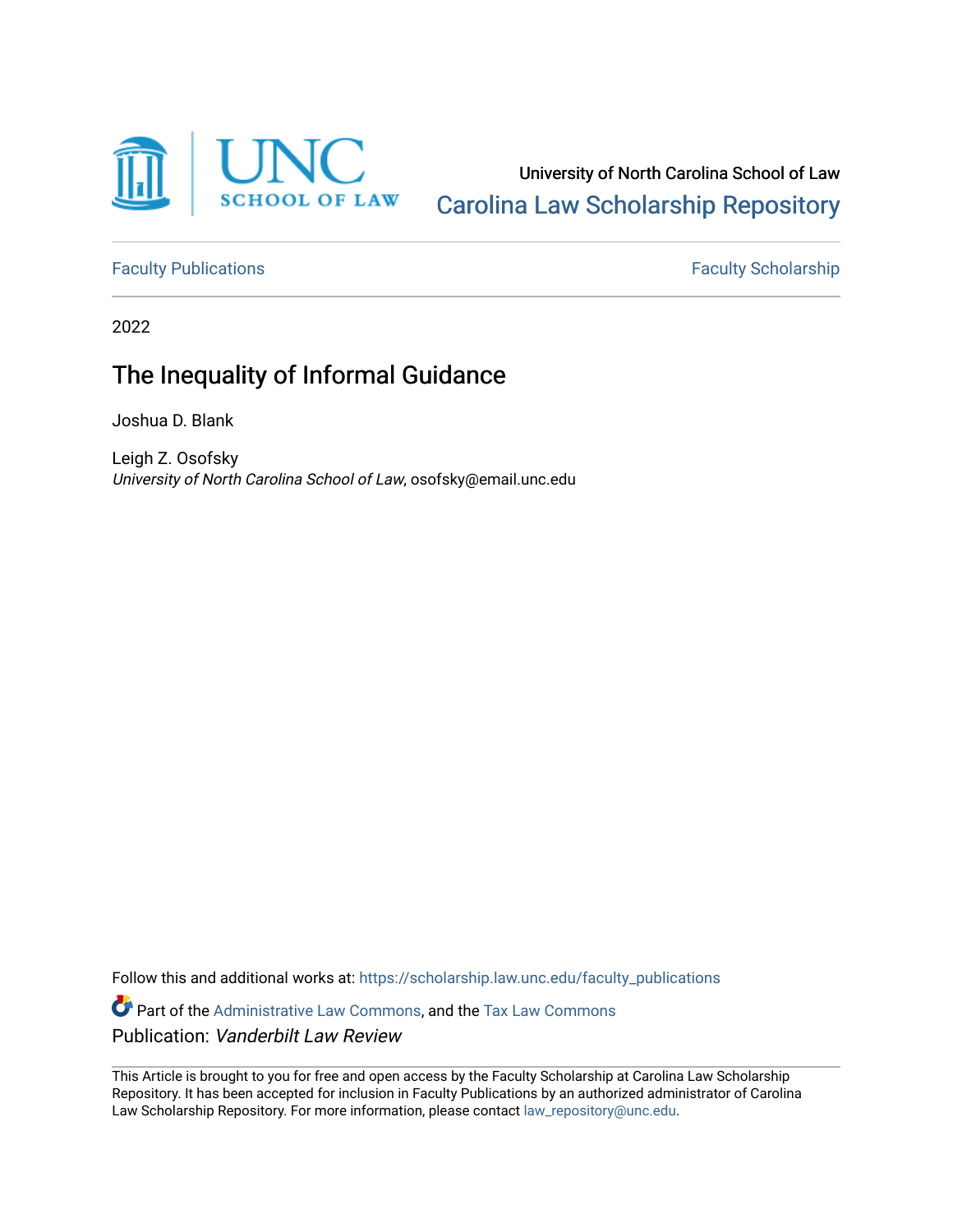# **The Inequity of Informal Guidance**

*Joshua D. Blank\* Leigh Osofsky\*\**

*The coexistence of formal and informal law is a hallmark feature of the U.S. tax system. Congress and the Treasury enact formal law, such as statutes and regulations, while the Internal Revenue Service offers the public informal explanations and summaries, such as taxpayer publications, website frequently asked questions, virtual assistants, and other types of taxpayer guidance. Throughout the COVID-19 pandemic, the IRS increased its use of informal law to help taxpayers understand complex emergency relief rules implemented through the tax system.* 

*In contrast to many other legal scholars who have examined important administrative law issues regarding informal tax guidance, in this Article, we reframe the topic as a social justice issue. We argue that the two tiers of formal and informal law in the U.S. tax system systematically disadvantage taxpayers who lack access to sophisticated advisors. This imbalance occurs irrespective of whether the IRS's informal law contains statements that, if taxpayers followed them, would be taxpayer favorable or unfavorable. When the guidance contains taxpayer-favorable positions, the IRS is not legally bound by these positions and, during an audit, can contradict or ignore them. But when the guidance contains taxpayer-unfriendly positions, taxpayers who rely on them are bound to these interpretations as a practical matter. Worse yet, these taxpayers have almost no protection against tax penalties for incorrect positions that they claim based on the IRS's tax guidance. By contrast, taxpayers who can access and apply the formal sources of tax law, such as the Internal Revenue Code and Treasury Regulations, often through lawyers, are in a significantly better* 

 <sup>\*</sup> Professor of Law and Faculty Director of Strategic Initiatives, University of California, Irvine School of Law.

<sup>\*\*</sup> William D. Spry III Distinguished Professor of Law and Associate Dean for Research, University of North Carolina School of Law. We are grateful to Ted Afield, Jeremy Bearer-Friend, Neil Buchanan, Danshera Cords, Samantha Galvin, Heather Field, Ari Glogower, Sarah Lawsky, Leandra Lederman, Jack Lerner, Roberta Mann, Orly Mazur, Noam Noked, Shu-Yi Oei, Emily Taylor Poppe, Katie Pratt, Sloan Speck and Richard Winchester, and to participants in the UC-Irvine School of Law Intellectual Life Workshop, George Washington University Law School Faculty Colloquium, ABA Tax Section Fall 2021 Meeting, 2021 National Tax Association Annual Meeting, 2021 Law and Society Annual Meeting and Tax Club of New York City for helpful comments on earlier drafts. All errors are our own.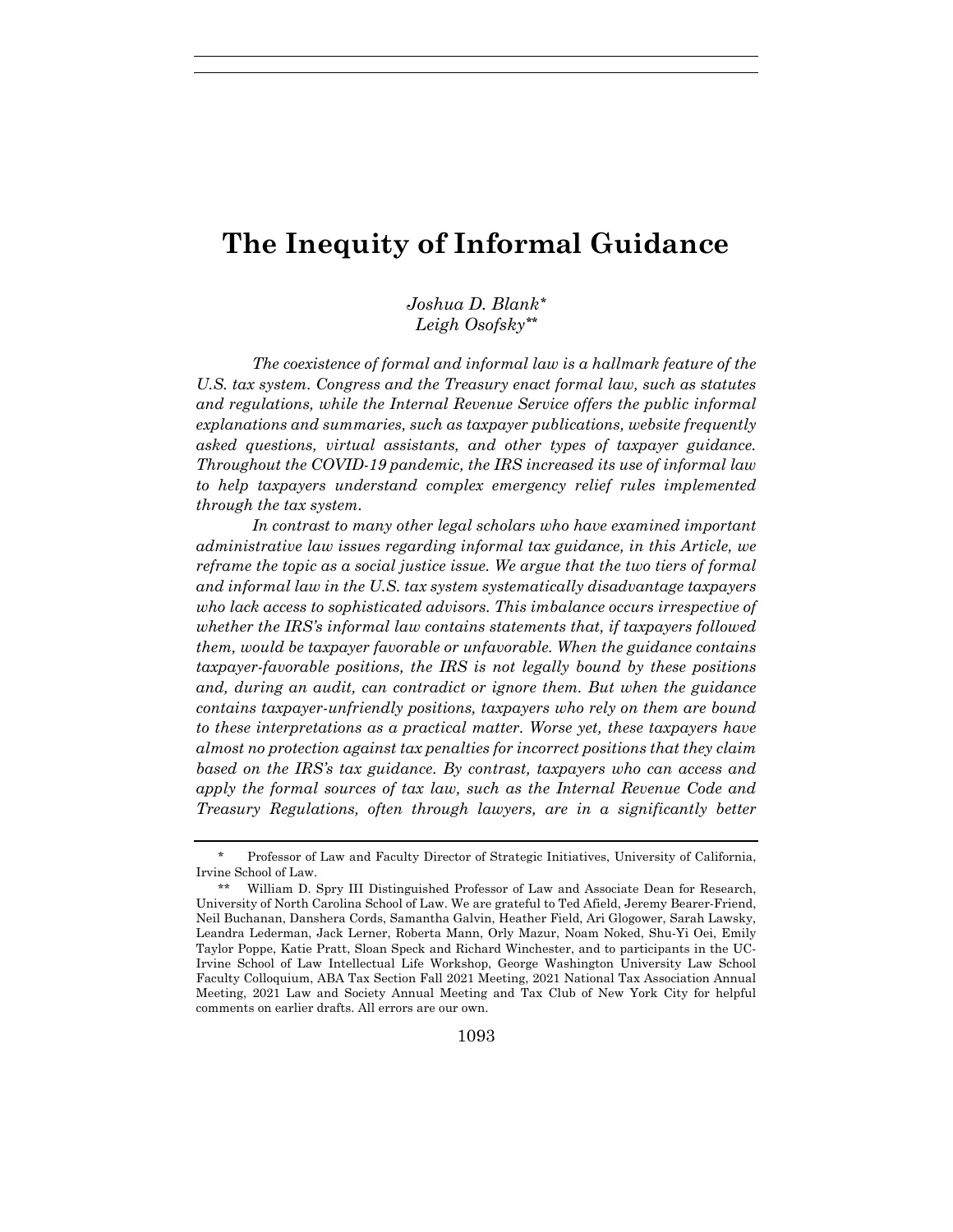*strategic position. They can rely on binding law, they can try to take the most advantageous positions possible, and, if they meet a relatively low bar of reasonableness, they will have penalty protections in doing so.*

*After highlighting the growing gap between formal and informal tax law, and the resulting systemic inequity it causes, we explore potential policy approaches to address it. We consider reforming the drafting of the formal tax law; changing the drafting of informal tax law to include warnings to taxpayers and cross-references to formal tax law; revising the law regarding taxpayer reliance on informal tax law; and developing IRS research on how reliance on informal tax law varies based on taxpayers' income, filing status, race, and other personal characteristics.*

| L       | TWO-TIERED LEGAL SYSTEMS: FORMAL AND            |                                                    |      |
|---------|-------------------------------------------------|----------------------------------------------------|------|
|         |                                                 |                                                    | 1099 |
|         | $\mathcal{A}$ .                                 | Concerns About Tiered Legal Systems Generally 1099 |      |
|         | $B_{\cdot}$                                     |                                                    |      |
|         | $\overline{C}$ .                                |                                                    |      |
|         | D.                                              | Who Uses the Public System of Law?  1108           |      |
| $\Pi$ . | TWO-TIERED LEGAL DRAFTING AND THE TAX LAW  1110 |                                                    |      |
|         | $\mathcal{A}$ .                                 |                                                    |      |
|         | $B_{\cdot}$                                     |                                                    |      |
|         | $C_{\cdot}$                                     |                                                    |      |
|         | $D_{\cdot}$                                     |                                                    |      |
|         |                                                 | Unambiguous Informal Tax Law  1127<br>$1_{-}$      |      |
|         |                                                 | Taxpayer-Unfavorable Informal Tax Law. 1127<br>2.  |      |
|         |                                                 | 3.<br>Taxpayer-Favorable Informal Tax Law  1131    |      |
|         | E.                                              |                                                    |      |
| III.    | CAN TWO-TIERED LEGAL DRAFTING BE REFORMED? 1140 |                                                    |      |
|         | $\mathcal{A}_{\cdot}$                           |                                                    |      |
|         | В.                                              |                                                    |      |
|         | $C_{\cdot}$                                     |                                                    |      |
|         |                                                 | $1_{-}$                                            |      |
|         |                                                 | $2_{-}$                                            |      |
|         | D.                                              |                                                    |      |
|         |                                                 |                                                    |      |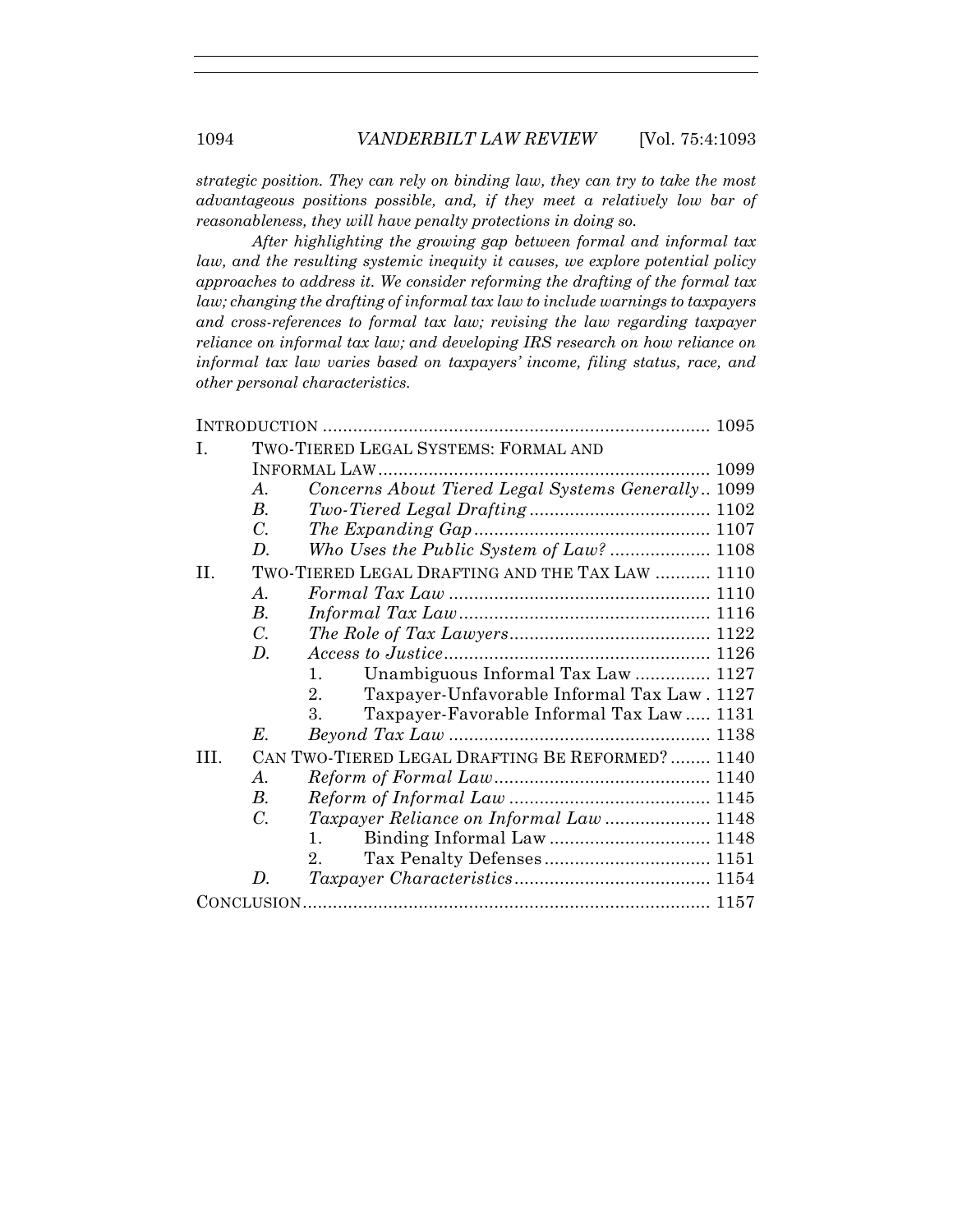#### INTRODUCTION

*Taxpayers have the right to know what they need to do to comply with the tax laws.*

—Internal Revenue Service, Taxpayer Bill of Rights1

*I didn't think that it mattered that much whether a lay person turned to the [Internal Revenue] Code and what the provisions looked like.*

*—*Former federal tax legislation drafter2

Inequities plague the legal system. Well-known inequities exist in criminal law,<sup>3</sup> property law,<sup>4</sup> policing,<sup>5</sup> immigration,<sup>6</sup> judging,<sup>7</sup> and many other areas. As a result, many members of the public have come to believe that, in the United States, there is a "two-tiered" legal system where the government's disparate enforcement of the law perpetuates systems of supremacy and subordination.8 These inequitable

4*. See, e.g.*, K-Sue Park, *Conquest and Slavery in the Property Law Course: Notes for Teachers*, GEO. UNIV. L. CTR. (July 24, 2020), https://papers.ssrn.com/sol3/papers.cfm?abstract\_id=3659947&download=yes [https://perma.cc/ZA7B-W657] (describing history of slavery and subordination at the heart of

<sup>1</sup>*. Taxpayer Bill of Rights: The Right to Be Informed,* INTERNAL REVENUE SERV., https://www.irs.gov/taxpayer-bill-of-rights (last updated Dec. 1, 2021) [https://perma.cc/VXB6- 4YMQ].

 <sup>2.</sup> Shu-Yi Oei & Leigh Z. Osofsky, *Constituencies and Control in Statutory Drafting: Interviews with Government Tax Counsels*, 104 IOWA L. REV. 1291, 1316 n.104 (2019).

<sup>3</sup>*. See, e.g.*, SENT'G PROJECT, REPORT TO THE UNITED NATIONS SPECIAL RAPPORTEUR ON CONTEMPORARY FORMS OF RACISM, RACIAL DISCRIMINATION, XENOPHOBIA, AND RELATED INTOLERANCE (Mar. 2018), https://www.sentencingproject.org/publications/un-report-on-racialdisparities/ [https://perma.cc/DCD4-6X39] (discussing racial disparities in the United States criminal justice system).

property law).

<sup>5</sup>*. See, e.g.*, Mahoney v. Owens, 818 F. App'x 894, 899 (11th Cir. 2020) ("Racism in policing is a particularly brutal facet of our country's mistreatment of Black people.").

<sup>6</sup>*. See, e.g.*, Jayashri Srikantiah & Shirin Sinnar, Essay, *White Nationalism as Immigration Policy*, 71 STAN. L. REV. ONLINE 197, 198–203 (2019) (suggesting that certain U.S. immigration rhetorics and policies are steeped in white nationalism).

<sup>7</sup>*. See, e.g.*, Justin D. Levinson, Mark W. Bennett & Koichi Hioki, *Judging Implicit Bias: A National Empirical Study of Judicial Stereotypes*, 69 FLA. L. REV. 63, 110–11 (2017) (finding negative, implicit bias by judges against certain groups, with impacts on judicial outcomes).

<sup>8</sup>*. See, e.g.*, Jeffrey Deskovic, *Looking Back: Our Two-Tiered Justice System*, DAVIS VANGUARD (Dec. 27, 2020), https://www.davisvanguard.org/2020/12/looking-back-our-two-tieredjustice-system/ [https://perma.cc/TWB9-PWG4].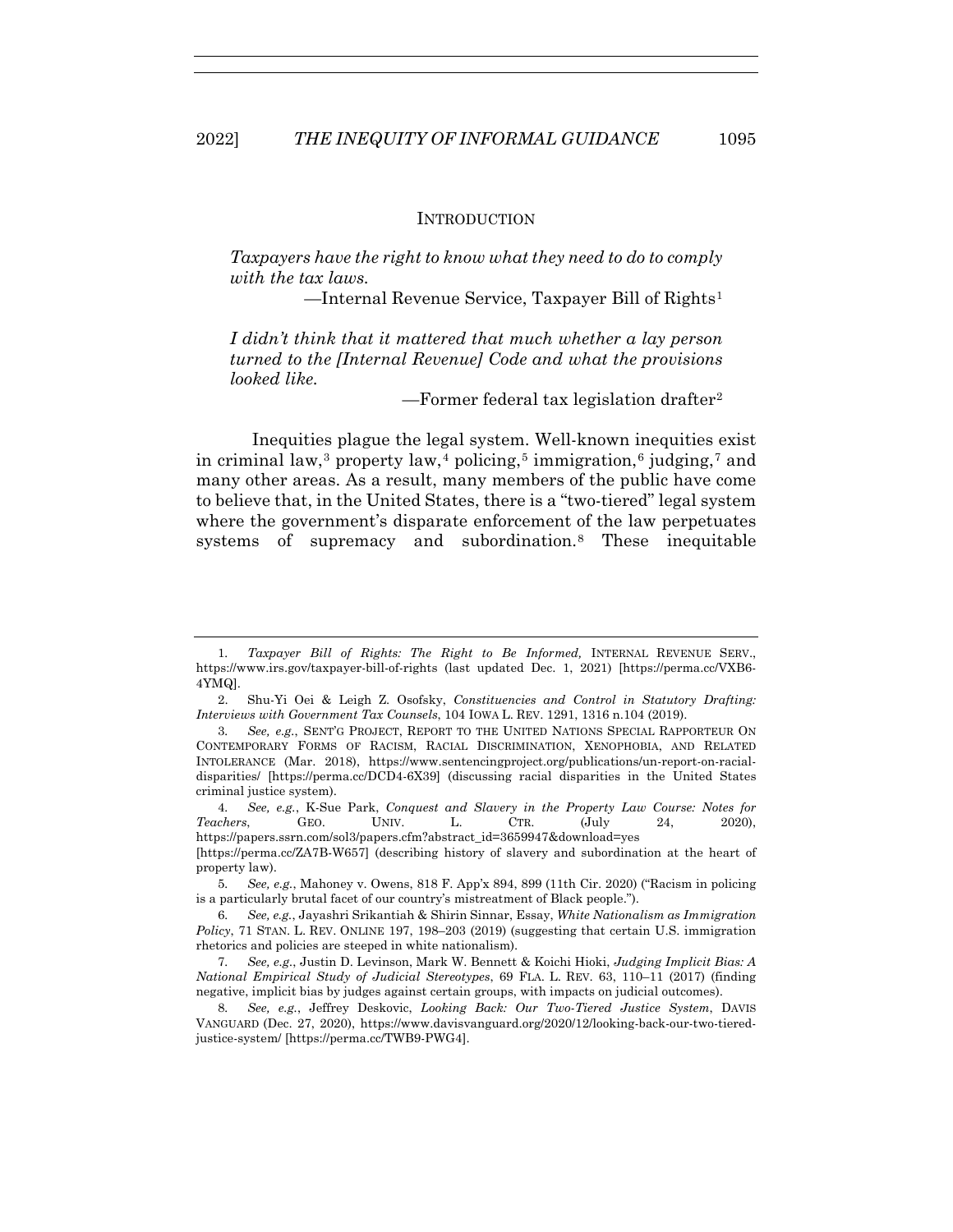substantive and enforcement features of the law, in turn, undermine social justice.<sup>9</sup>

But there is another important, underappreciated inequity in the legal system: different people have access to different forms of the law, and these different forms of the law do not have equal value. Formal law, such as statutes, regulations, and case law, is binding on the government, but it is nearly impossible for most people to understand.10 On the other hand, informal law, such as agency explanations, instructions, website frequently asked questions, and other forms of administrative guidance, is easier for most people to understand, yet it does not bind the government.<sup>11</sup> This two-tiered system of law both dovetails with and exacerbates the inequities in substance and enforcement of law that others have identified.

The coexistence of both formal and informal law is a defining characteristic of the U.S. tax system. The tax law has widespread reach, resulting in close to 175 million individual, estate, and trust income tax returns filed with the Internal Revenue Service ("IRS") each year.12 Yet very few people can comprehend the formal law that dictates tax obligations, such as the Internal Revenue Code ("the Code"), the Treasury Regulations ("Regulations"), and case law.13 Moreover, those who draft the formal tax law do not even intend for most people to comprehend it.14 Instead, both tax law drafters and those who administer the tax law system expect the IRS and nongovernment advisors to fill in the gulf between the formal tax law and the public's understanding of it.15 To assist those taxpayers who lack access to sophisticated advisors, the IRS offers tax guidance, a free, publicly accessible type of informal law.16 Throughout the COVID-19 pandemic, the IRS increased its use of informal law as a way to help taxpayers understand complex emergency relief rules implemented through the tax system.17

 <sup>9.</sup> The meaning of social justice is contested and context dependent, but, in any event, is undermined when institutional structures fail to protect rights and just outcomes of certain groups of people in favor of others. *See, e.g.*, JANET L. FINN, JUST PRACTICE: A SOCIAL JUSTICE APPROACH TO SOCIAL WORK 13–31 (4th ed. 2020) (exploring social justice practice and frameworks).

<sup>10</sup>*. See infra* notes 262–266 and accompanying text.

<sup>11</sup>*. See infra* notes 262–266 and accompanying text.

<sup>12</sup>*. Returns Filed, Taxes Collected & Refunds Issued*, INTERNAL REVENUE SERV., https://www.irs.gov/statistics/returns-filed-taxes-collected-and-refunds-issued (last updated June 24, 2021) [https://perma.cc/Q9H8-D5CL].

<sup>13</sup>*. See infra* Part II.A.

<sup>14</sup>*. See infra* Part II.A.

<sup>15</sup>*. See infra* Part II.B.

<sup>16</sup>*. See infra* Part II.B.

<sup>17</sup>*. See infra* notes 169–172 and accompanying text.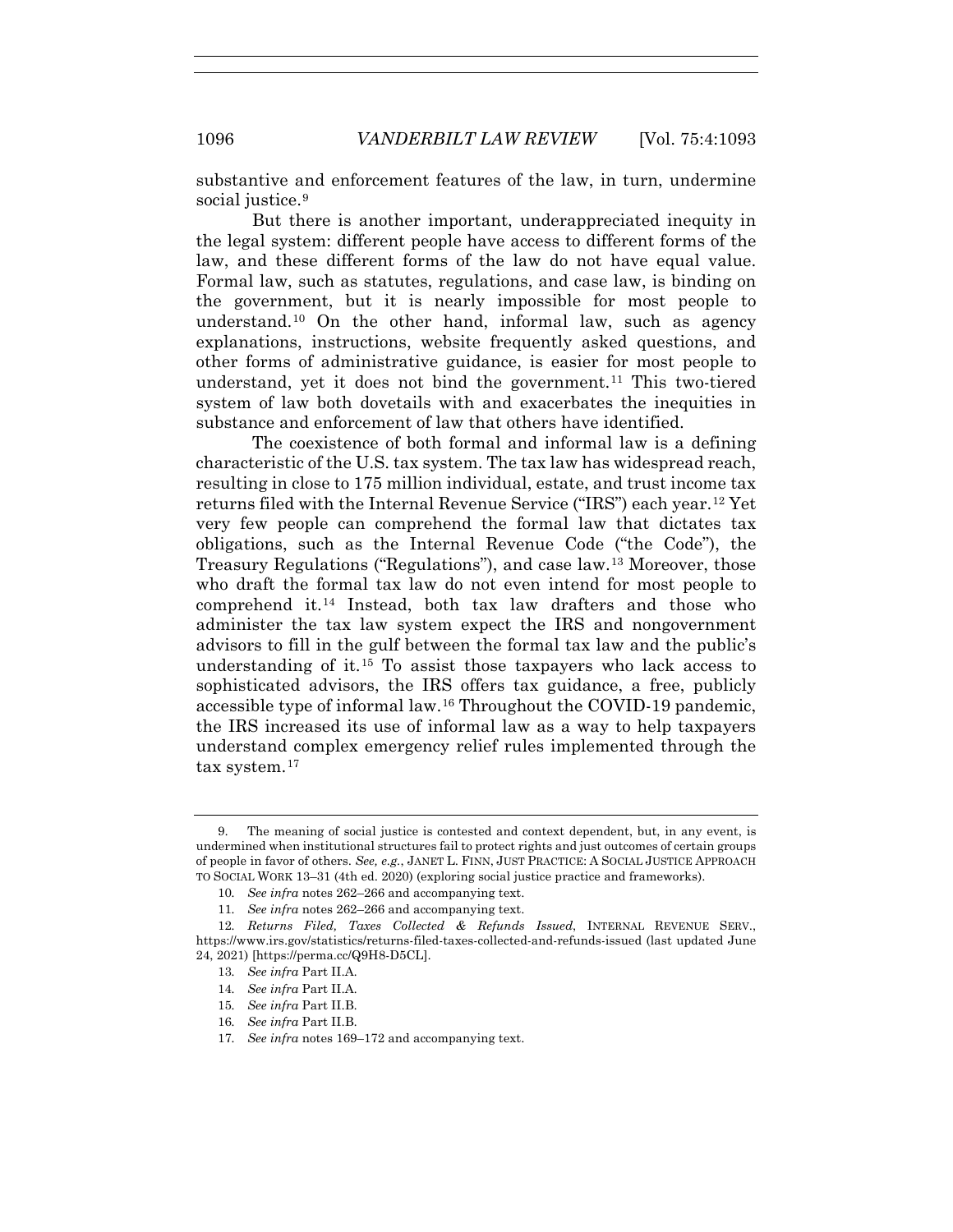In contrast to many other legal scholars who have examined important administrative law issues regarding informal tax guidance,18 in this Article, we reframe the topic as a social justice issue. We argue that the two tiers of formal and informal tax law systematically disadvantage taxpayers who lack access to sophisticated advisors. This imbalance occurs irrespective of whether the IRS's tax guidance contains statements that, if taxpayers followed them, would be taxpayer favorable or unfavorable. When the guidance contains taxpayer-favorable positions, the IRS is not legally bound by these positions and, during an audit, can contradict or ignore them.19 When the guidance contains taxpayer-unfriendly positions, taxpayers who rely on them are bound to these interpretations as a practical matter.20 Worse yet, these taxpayers have almost no protection against tax penalties for incorrect positions that they claimed based on the IRS's tax guidance.<sup>21</sup>

By contrast, taxpayers who can access and apply the formal sources of tax law, such as the Code, Regulations, and case law, often through lawyers, are in a significantly better strategic position. When the formal tax law makes clear what the tax outcome is, taxpayers who can access this information can rely upon it.22 When the formal tax law does not make clear what the tax outcome is, taxpayers who can access these formal sources of tax law, usually with the assistance of advisors, can at least attempt to claim the most advantageous position (within reason) that these formal sources of law permit.23 These taxpayers often have a good shot at winning, or at least avoiding penalties for trying, even if the position they claim is contrary to a taxpayer-unfavorable approach in the IRS's tax guidance.<sup>24</sup> As a result, compared to taxpayers who must rely on tax guidance from the IRS, well-resourced taxpayers who can access the formal tax law have a greater ability to pursue taxpayer-favorable outcomes.25 Further, as we discuss, the disparate effects of formal and informal law may correlate with taxpayer characteristics such as income, rurality, gender, and race.<sup>26</sup>

Our Article thus underscores how the drafting of the formal law is not a mere technocratic function. Rather, legal drafting provides

<sup>18</sup>*. See infra* notes 236–244 and accompanying text.

<sup>19</sup>*. See infra* notes 262–266 and accompanying text.

<sup>20</sup>*. See infra* notes 262–266 and accompanying text.

<sup>21</sup>*. See infra* notes 262–266 and accompanying text.

<sup>22</sup>*. See infra* Part II.A.

<sup>23</sup>*. See infra* Part II.D.

<sup>24</sup>*. See infra* Part II.D.

<sup>25</sup>*. See infra* Part II.D.

<sup>26</sup>*. See infra* Part II.D.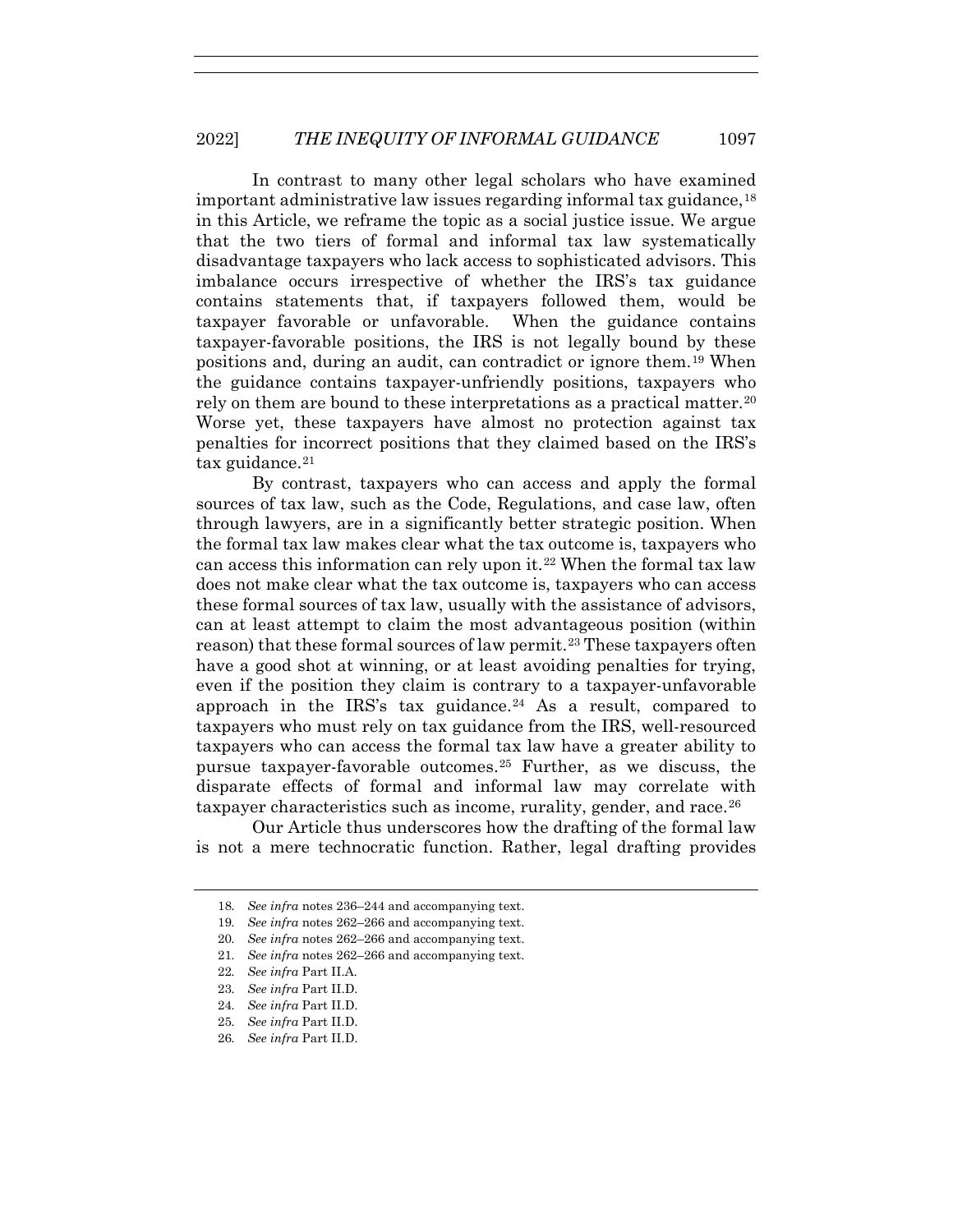different groups of people with different, hierarchical relationships to the formal law, even before considering the formal law's substance or enforcement. Drafting of the formal law thereby has important implications for social justice. While the tax law is an acute example of the inequitable impacts of informal and formal law, it is not unique. Rather, tax law epitomizes a phenomenon that exists throughout the U.S. legal system.27

Further, this two-tiered legal drafting system is not just an unfortunate by-product of different groups of people having different access to resources, but also is an ironic by-product of the Plain Writing Act of 2010.28 Formal law in many areas is often comprised of complex statutes, regulations, and other legal materials that are difficult for much of the public to understand.29 The Plain Writing Act of 2010 responds to this problem by requiring federal agencies to use language that explains the law to members of the public in ways they can understand.30 However, the Act systematically perpetuates the inequities we have identified in this Article. By creating an alternative system of informal law for those who do not have access to the primary sources of formal law, the Plain Writing Act necessarily creates a second-tier system of informal law that lacks some of the protections and opportunities in the formal law. In this way, the Act obscures the very advantages it solidifies for those who already have the resources to access the formal law that remains in place.

After highlighting the growing gap between formal and informal tax law, and the resulting inequity it causes, we explore potential policy approaches to address it. First, we offer proposals for reforming the way in which formal tax law is drafted, such as through the use of rule-based statutory provisions and formalization of statutory language.<sup>31</sup> Second, we outline changes to informal tax law that policymakers can adopt without legislation, such as the inclusion of warnings to taxpayers of contrary authorities in the formal tax law.32 Third, we consider whether and how the current law regarding taxpayer reliance on informal tax

<sup>27</sup>*. See infra* Part II.E.

 <sup>28.</sup> Plain Writing Act of 2010, Pub. L. No. 111-274, 124 Stat. 2861; *see also* Joshua D. Blank & Leigh Osofsky, *Simplexity: Plain Language and the Tax Law*, 66 EMORY L.J. 189, 202–04 (2017) [hereinafter Blank & Osofsky, *Simplexity*] (describing the goals of the plain language movement); Joshua D. Blank & Leigh Osofsky, *Automated Legal Guidance*, 106 CORNELL L. REV. 179, 208 (2020) [hereinafter Blank & Osofsky, *Automated*] (exploring how simplexity is a by-product of the plain language movement).

<sup>29</sup>*. See infra* Part I.A.

<sup>30</sup>*. Law and Requirements*, PLAIN LANGUAGE ACTION & INFO. NETWORK, https://www.plainlanguage.gov/law/ (last visited Feb. 7, 2022) [https://perma.cc/25FN-HP8Y].

<sup>31</sup>*. See infra* Part III.A.

<sup>32</sup>*. See infra* Part III.B.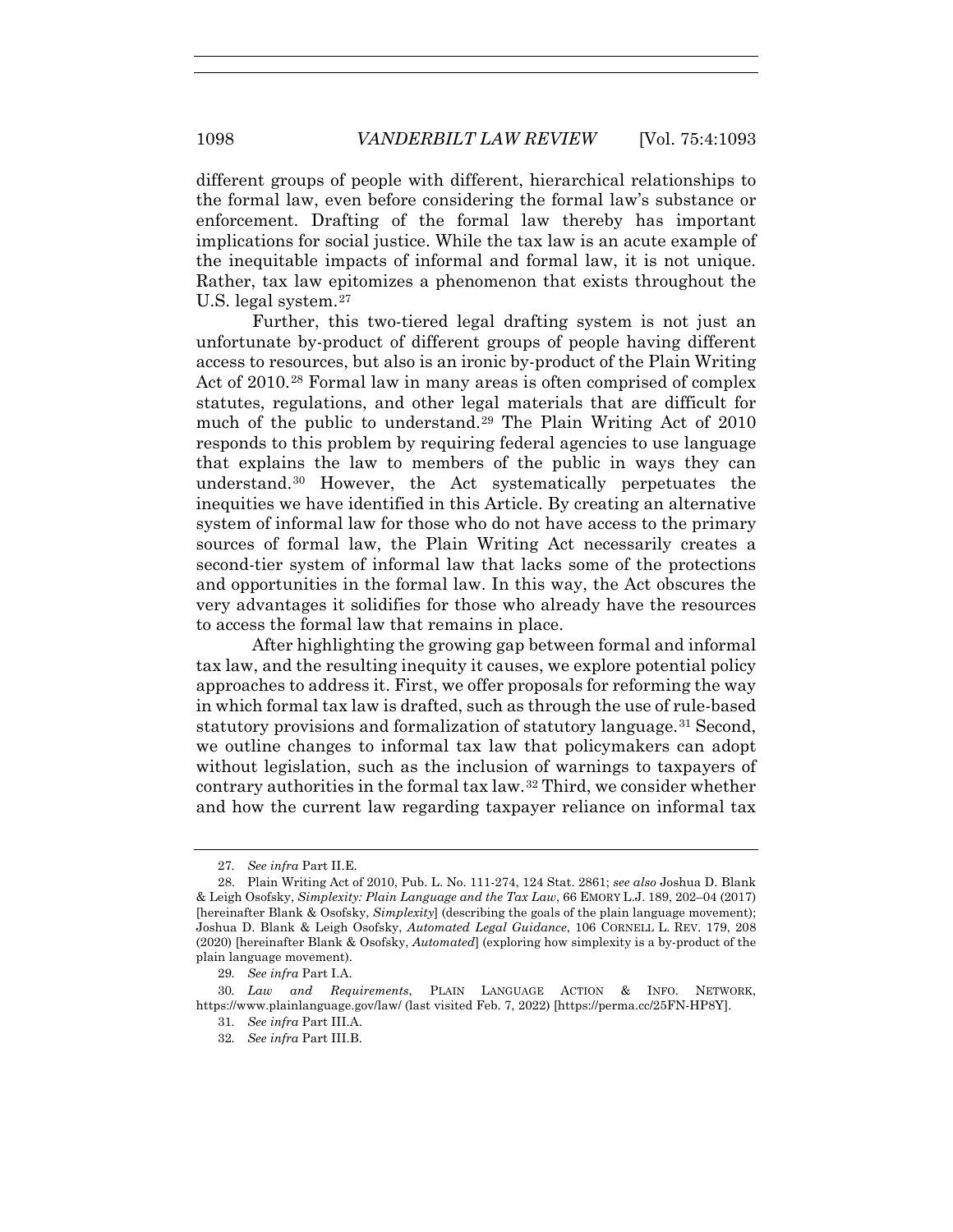law, especially regarding the application of tax penalties, could be revised to create more equitable tax enforcement.33 Finally, we propose research that the IRS should conduct to understand how certain taxpayer characteristics, such as income, filing status, and race, correlate with the likelihood of relying on informal tax law.34

The remainder of this Article proceeds as follows. Part I describes scholarly analysis of ways in which the substance and enforcement of the legal system create class, race, and gender inequities, and introduces the concept of two-tiered legal drafting. Part II shows how two-tiered legal drafting disproportionately and systematically harms taxpayers who cannot afford sophisticated advisors. Part III presents several policy options for further studying and ameliorating the effects of two-tiered legal drafting. A brief conclusion follows.

I. TWO-TIERED LEGAL SYSTEMS: FORMAL AND INFORMAL LAW

## *A. Concerns About Tiered Legal Systems Generally*

Legal scholars and other commentators have identified ways that both the substance and enforcement of our legal system perpetuate inequities.35 These inequities are deeply rooted in racism, sexism, and other class-based forms of discrimination that subordinate historically marginalized groups.36 These inequities in the legal system exacerbate existing inequalities.

As an especially salient example, scholars have reached widespread agreement that criminal law and law enforcement visit great inequity on people of color.<sup>37</sup> The spate of police killings of Black people is a searing indictment and epitomization of how this inequity

<sup>33</sup>*. See infra* Part III.C.

<sup>34</sup>*. See infra* Part III.D.

<sup>35</sup>*. See infra* notes 37–51.

<sup>36</sup>*. See infra* notes 37–51; *see, e.g.*, David Leonhardt, Opinion, *The Black-White Wage Gap Is as Big as It Was in 1950*, N.Y. TIMES (June 25, 2020), https://www.nytimes.com/2020/06/25/opinion/sunday/race-wage-gap.html

<sup>[</sup>https://perma.cc/BX8Q-UMYA] (exploring large wage gaps between Black and white individuals); *Seven Charts that Show Covid-19's Impact on Women's Employment*, MCKINSEY & CO. (Mar. 8, 2021), https://www.mckinsey.com/featured-insights/diversity-and-inclusion/seven-charts-thatshow-covid-19s-impact-on-womens-employment# [https://perma.cc/B8BH-8JZ4] (detailing how COVID-19 dealt a major setback to women in the workplace); Christopher Wildeman & Emily A. Wang, *Mass Incarceration, Public Health, and Widening Inequality in the USA,* 389 LANCET 1464 (2017) (examining how mass incarceration leads to health inequality).

 <sup>37.</sup> Darren Lenard Hutchinson, Who *Locked Us Up? Examining the Social Meaning of Black Punitiveness*, 127 YALE L.J. 2388, 2393 (2018) (reviewing JAMES FORMAN, JR., LOCKING UP OUR OWN: CRIME AND PUNISHMENT IN BLACK AMERICA (2017)).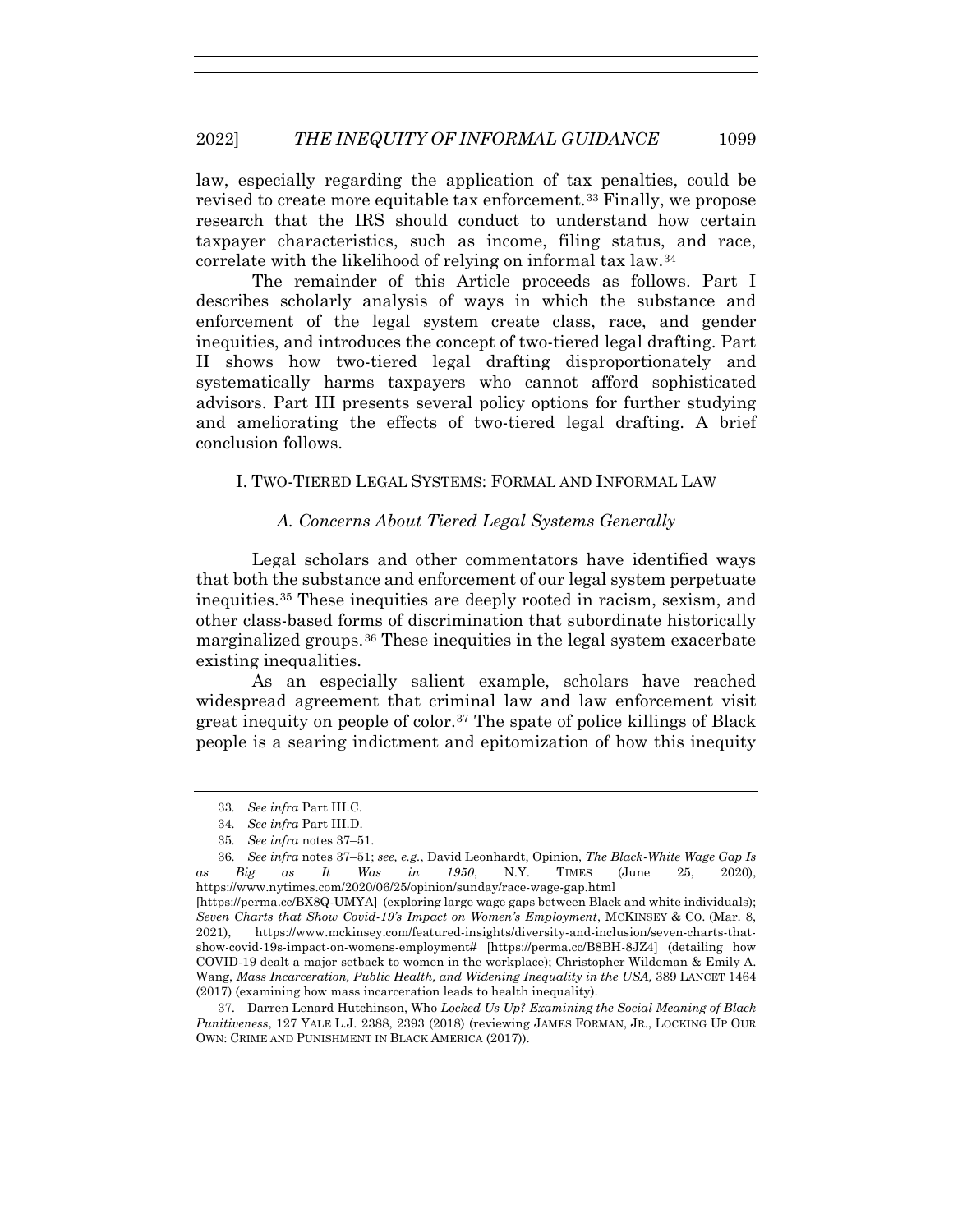exacts the most extreme consequences.<sup>38</sup> Behind these horrific deaths lies a system of criminal laws that has long punished Black and brown communities disproportionately.39

These inequities in the criminal law are matched by inequities across the legal system. For instance, in property law, the U.S. Supreme Court embraced a racial hierarchy in property rights<sup>40</sup> when it deemed Native Americans to be "fierce savages" whose claim to land was necessarily subordinate to that of European conquerors.<sup>41</sup> For their part, Black people by and large began their experience with the U.S. property system as subjects of it, in the form of enslaved people who themselves had no property rights.42 Even after slavery was outlawed, the property law system continued to racially discriminate, including through a notorious "redlining" system in which the government devalued property based on explicitly racist justifications, contributing to lasting segregation.43 Women have suffered their own disabilities at the hands of property law, having long been subject to the doctrine of coverture. This doctrine meant that married women were legally subsumed by their husbands. This not only prevented married women from acquiring property in their own names, devising property by will, or claiming any of their earnings during their marriage, but also subjected them to legally sanctioned "correction" by their husbands, disallowed them from bringing rape charges against their husbands, and prevented them from bringing suit without joining their

40*. See* Park, *supra* note 4, at 1–20 (discussing how U.S. property law is predicated on a history of racial violence and subjugation).

<sup>38</sup>*. See* Cheryl W. Thompson, *Fatal Police Shootings of Unarmed Black People Reveal Troubling Patterns*, NPR (Jan. 25, 2021, 5:00 AM), https://www.npr.org/2021/01/25/956177021/fatal-police-shootings-of-unarmed-black-peoplereveal-troubling-patterns [https://perma.cc/DHM7-776X].

<sup>39</sup>*. See generally* MICHELLE ALEXANDER, THE NEW JIM CROW: MASS INCARCERATION IN THE AGE OF COLORBLINDNESS (rev. ed. 2012) (arguing that the U.S. system of mass incarceration creates a racial caste system); Dorothy E. Roberts, *The Social and Moral Cost of Mass Incarceration in African American Communities*, 56 STAN. L. REV. 1271 (2004) (identifying the mechanisms through which mass incarceration inflicts disproportionate and immoral harm on Black communities).

 <sup>41.</sup> Johnson v. M'Intosh, 21 U.S. (8 Wheat.) 543, 590, 603 (1823).

<sup>42</sup>*. See, e.g.*, Hinds v. Brazealle, 3 Miss. (2 Howard) 837, 843–44 (1838) ("[O]ur statute law prohibits slaves from owning certain kinds of property, and it may be inferred[] that the legislature supposed they were extending the act as far as it could be necessary to exclude them from owning any property . . . ."); *see also* Michele Goodwin, *A Different Type of Property: White Women and the Human Property They Kept,* 119 MICH. L. REV. 1081 (2021) (reviewing HARRIET A. JACOBS, INCIDENTS IN THE LIFE OF A GIRL (L. Maria Child & Jean Fagan Yellin eds., 1987) and STEPHANIE E. JONES-ROGERS, THEY WERE HER PROPERTY: WHITE WOMEN AS SLAVE OWNERS IN THE AMERICAN SOUTH (2019)) (discussing how white women subjugated Blacks during slavery).

 <sup>43.</sup> NPR, *Housing Segregation and Redlining in America: A Short History*, YOUTUBE (Apr. 11, 2018), https://www.youtube.com/watch?v=O5FBJyqfoLM [https://perma.cc/F9UG-69K5].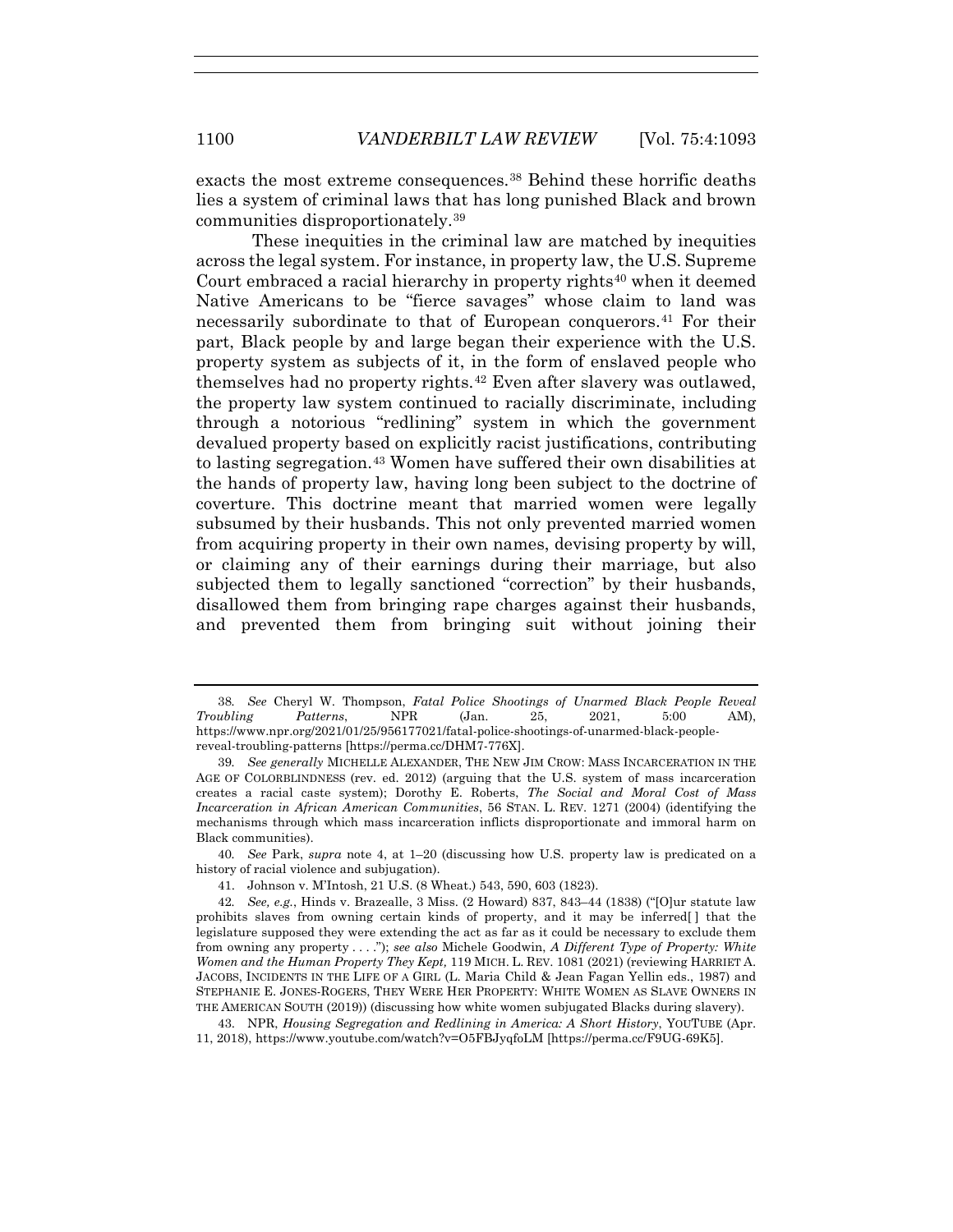husbands.<sup>44</sup> Scholars have traced how the legacy of coverture continues to disempower women with accompanying broad, societal impacts inside of marriage,  $45$  outside of marriage,  $46$  and through immigration  $\frac{1}{2}$ 

Scholars have also shown how even areas of the law that, at first blush, seem less likely to be foci for discriminatory treatment nonetheless are rife with it in both substance and enforcement. For instance, in pathbreaking work, Professor Dorothy Brown has shown how seemingly neutral tax law has disproportionate impacts based on race, in particular impoverishing Black Americans.48 Brown focuses on how the tax rules that apply to marriage, home ownership, education, employee compensation, investment, and wealth create a racially discriminatory tax system.49 Others have begun to focus on racial disparities in IRS auditing, pointing out that audit rates tend to focus to a greater extent on taxpayers of color.<sup>50</sup> Indeed, at least some lawmakers have demanded to know more about whether IRS audit rates reflect racially discriminatory patterns.<sup>51</sup>

The examples of how the substance and enforcement of the law have subordinated and even victimized historically marginalized groups could go on and on. The bottom line is not an uplifting one. Through a painful but critical reckoning, commentators have displayed how both the substance and enforcement of the legal system are unequal. The law, as written and in practice, systemically discriminates

49*. See id.*

 <sup>44. 1</sup> WILLIAM BLACKSTONE, COMMENTARIES \*442–45.

 <sup>45.</sup> Richard H. Chused, *Married Women's Property Law: 1800-1850*, 71 GEO. L.J. 1359, 1361 (1983); Jill Elaine Hasday, *The Canon of Family Law*, 57 STAN. L. REV. 825, 844–48 (2004); Reva B. Siegel, *The Modernization of Marital Status Law: Adjudicating Wives' Rights to Earnings, 1860- 1930*, 82 GEO. L.J. 2127, 2131 (1994).

 <sup>46.</sup> Albertina Antognini, *Nonmarital Coverture*, 99 B.U. L. REV. 2139, 2144 (2019).

 <sup>47.</sup> Janet M. Calvo, *Spouse-Based Immigration Laws: The Legacies of Coverture*, 28 SAN DIEGO L. REV. 593 (1991); Mariela Olivares, *Battered by Law: The Political Subordination of Immigrant Women*, 64 AM. U. L. REV. 231 (2014).

 <sup>48.</sup> DOROTHY A. BROWN, THE WHITENESS OF WEALTH (2021). *The Whiteness of Wealth* was a culminating moment, built on Brown's career as an incisive, and leading, scholar on race and the tax law.

<sup>50</sup>*. See, e.g.*, CHYE-CHING HUANG & RODERICK TAYLOR, CTR. ON BUDGET & POL'Y PRIORITIES, HOW THE FEDERAL TAX CODE CAN BETTER ADVANCE RACIAL EQUITY 17–21 (July 2019), https://www.cbpp.org/sites/default/files/atoms/files/7-25-19tax.pdf [https://perma.cc/7AF6-L24R] (summarizing findings).

 <sup>51.</sup> Paul Kiel, *Lawmakers Just Confronted the IRS over Tax Audits that Target the Poor*, PROPUBLICA (Apr. 10, 2019, 4:48 PM), https://www.propublica.org/article/lawmakers-to-irscommissioner-charles-rettig-system-stacked-for-the-rich [https://perma.cc/Z4XG-8QK2]; Steven Dean, *Beware the Unintended Consequences of Biden's New IRS Spending*, N.Y. DAILY NEWS (May 5, 2021, 5:00 AM), https://www.nydailynews.com/opinion/ny-oped-beware-the-unintendedconsequences-of-bidens-irs-spending-20210505-ty6iwne2eneupocy26mnkcd2au-story.html [https://perma.cc/RY9G-FW5S].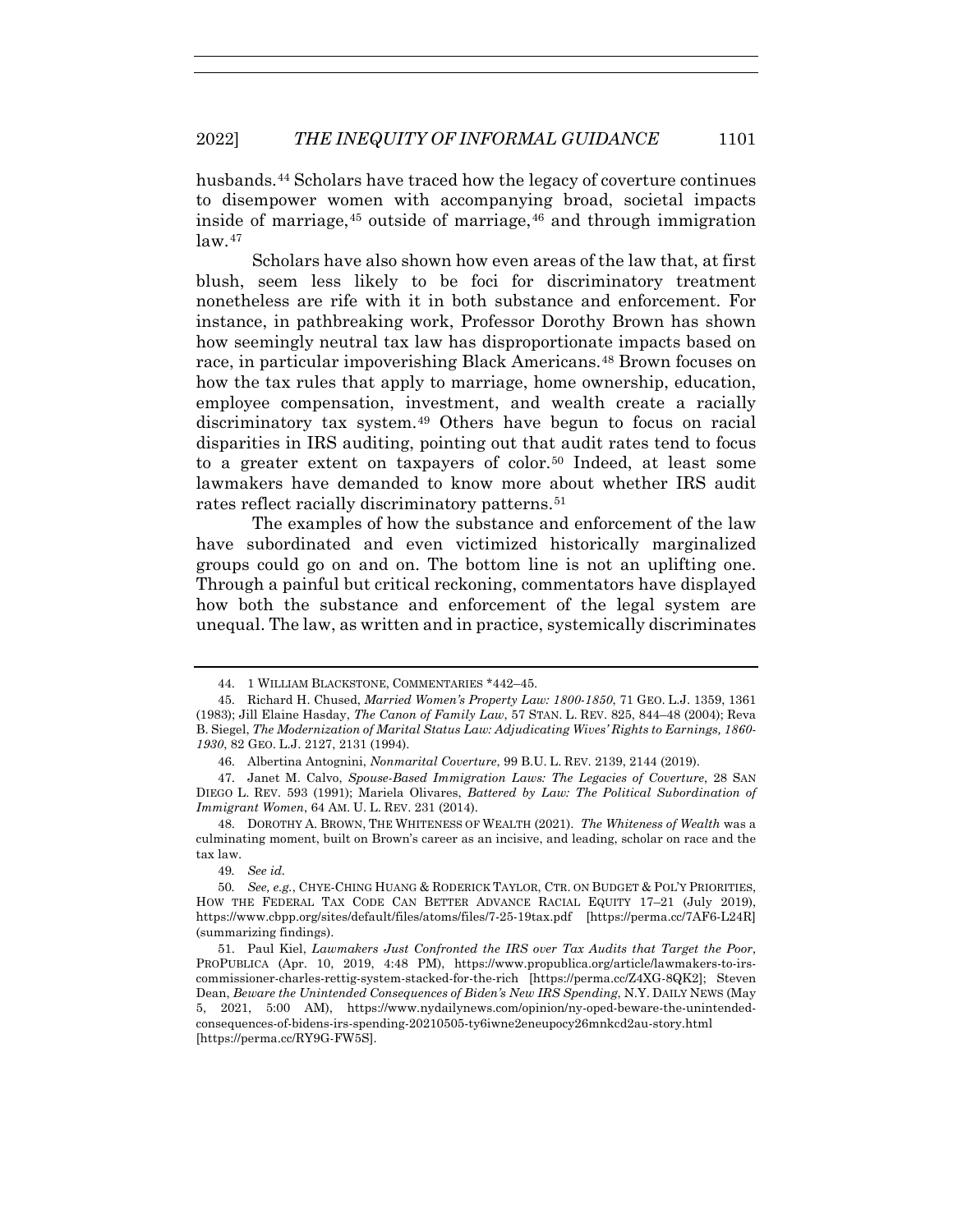against historically marginalized groups in ways that undermine our progress toward greater social justice.

## *B. Two-Tiered Legal Drafting*

Our Article starts where this analysis leaves off. If the law, as written and in practice, systemically discriminates, what about *how* the law is written? In other words, putting aside the substance of the law on the page and the way that agencies and law enforcement translate law to practice, what about the process of putting the law on the page in the first place? Does the drafting of the law itself discriminate?

As an initial matter, there are, of course, many sources of law which can be categorized along a variety of dimensions, including law that originates in statutes versus common law, as well as federal law versus state law versus local law, and many other variations. In this Article, we focus principally on federal law carried out by agencies. We do so for tractability, but also because the bodies of federal law that emanate from the administrative state are responsibile for regulating enormous amounts of our lives, from the air we breathe, to the food we eat, to the working conditions we are entitled to, to the social security we will collect, and much more.52 As a result, to the extent that the drafting of this body of law has any discriminatory effects, they are likely wide-ranging and impactful. We believe similar analysis would be fruitful in other legal regimes, including those that are principcally nonfederal or based in common law, the Constitution, or other sources of law.

If federal law carried out by agencies is the source of our examination, then it must begin with the federal statutes that Congress creates. These statutes set the foundation for and parameters around the law that agencies carry out.53 While assessing the complexity of law is a tricky business,54 thankfully no close calls have to be made—federal

<sup>52</sup>*. Cf.* Gary Lawson, *The Rise and Rise of the Administrative State*, 107 HARV. L. REV. 1231, 1234 (1994) (lamenting federal government's seeming "general jurisdiction over citizens' affairs").

<sup>53</sup>*. See, e.g.*, Jason Webb Yackee & Susan Webb Yackee, *From Legislation to Regulation: An Empirical Examination of Agency Responsiveness to Congressional Delegations of Regulatory Authority*, 68 ADMIN. L. REV. 395, 397 (2016) (describing the relationship between Congress and federal agencies).

<sup>54</sup>*. See, e.g.*, Peter H. Schuck, *Legal Complexity: Some Causes, Consequences, and Cures*, 42 DUKE L.J. 1, 2 (1992) (explaining how any attempt to examine legal complexity is "fraught with difficulties"); Mila Sohoni, *The Idea of "Too Much Law*,*"* 80 FORDHAM L. REV. 1585, 1601–22 (2012) (offering a trenchant critique of laments about "hyperlexis" in the law); J.B. Ruhl & Daniel Martin Katz, *Measuring, Monitoring, and Managing Legal Complexity*, 101 IOWA L. REV. 191, 194 (2015); R. George Wright, *The Illusion of Simplicity: An Explanation of Why the Law Can't Just Be Less Complex*, 27 FLA. ST. U. L. REV. 715, 716 (2000) ("Complexity in the law is much more complex than we imagine.").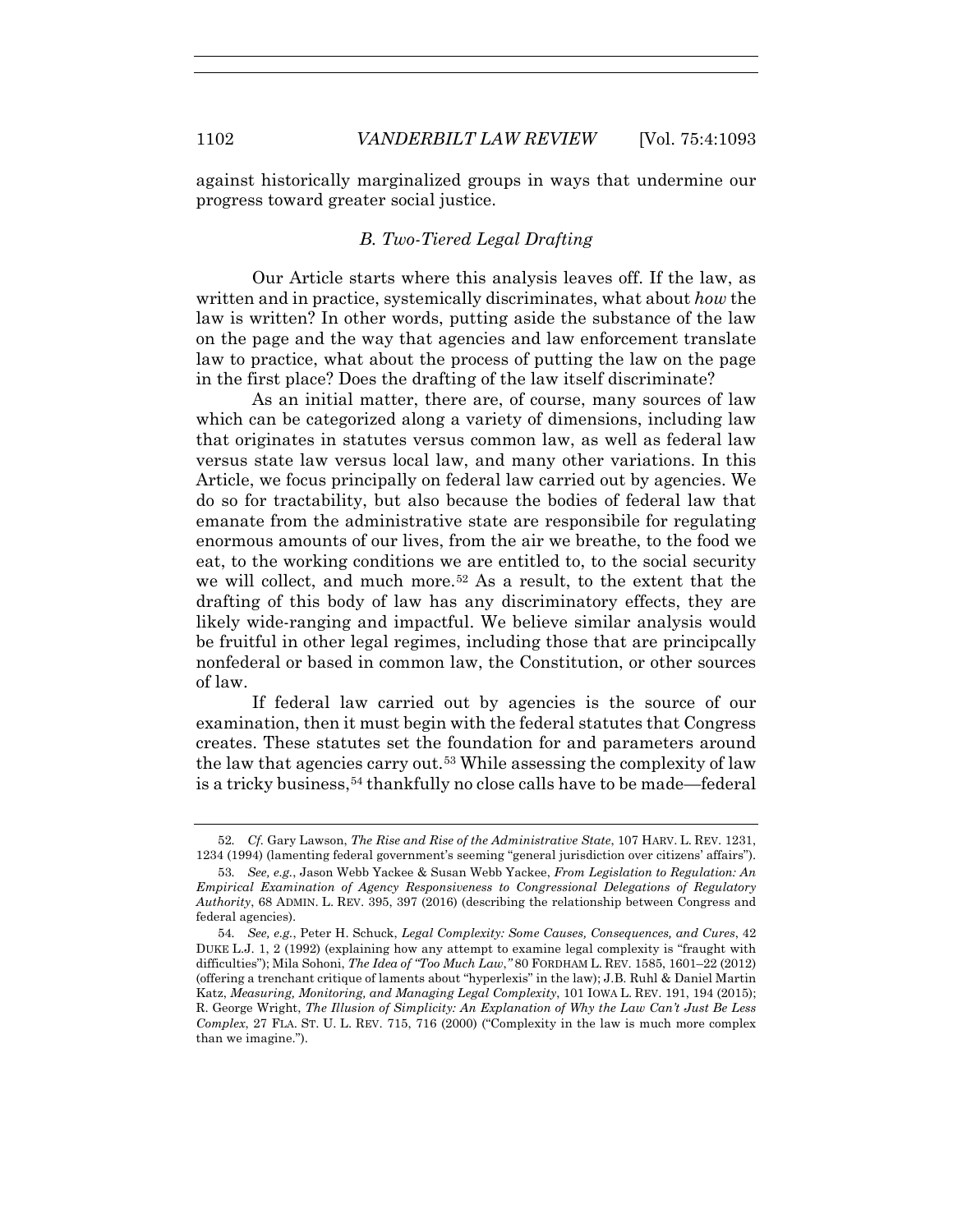statutes are both extremely extensive and complex. Ushered in by a sweeping reimagination of the federal government starting, but certainly not ending, with the New Deal, the statutes that govern the administrative state have ballooned over time, both in size and involvement in everyday life.55 Determining with certainty the extensiveness of even one subject matter of this vast apparatus is difficult.56 Multiplied across the entirety, this task becomes intractable. It is easy to conclude, however, that the federal statutes governing the administrative state are extremely difficult to read. For instance, environmental law scholars have bemoaned how federal environmental statutes "maintain an almost overwhelming degree of complexity."57 The U.S. Court of Appeals for the Second Circuit has compared federal immigration laws to "King Minos's labyrinth."58 And federal courts have reasoned that the complexity of the Medicare statute is so "tremendous" that courts should be more deferential to the Agency's interpretations.59

As complex and detailed as these federal statutes are, the regulations that agencies promulgate to carry them out increase both the length and complexity of the law by an order of magnitude.<sup>60</sup> As a general matter, administrative regulations tend to contain a plethora of highly technical rules, combined with numerous unanswered questions, and even downright contradictions.61 They are also voluminous and prone to grow over time through a process of regulatory accretion.62 For instance, one commentator has noted that the Clean Air Act, at times referred to as "the most complicated statute in history" is

60. Cass, *supra* note 55, at 228.

 <sup>55.</sup> EUGENE BARDACH & ROBERT A. KAGAN, GOING BY THE BOOK: THE PROBLEM OF REGULATORY UNREASONABLENESS 12–13 (5th prtg. 2010) (describing new wave of regulation promulgated in the 1960s and 1970s); Ronald A. Cass, *Staying Agency Rules: Constitutional Structure and Rule of Law in the Administrative State*, 69 ADMIN. L. REV. 225, 238 (2017) (tracing the trend back to New Deal, but noting its continuation through subsequent presidential administrations). Bayless Manning, perhaps notoriously, declared, "Statutory codes, such as those in the fields of commercial law and taxation, are becoming ever more particularistic, longer, more complex, and less comprehensible. We are drowning in law." Bayless Manning, *Hyperlexis: Our National Disease*, 71 NW. U. L. REV. 767, 767 (1977).

 <sup>56. 1</sup> TAXPAYER ADVOC. SERV., U.S. DEP'T OF THE TREASURY, NATIONAL TAXPAYER ADVOCATE: 2008 ANNUAL REPORT TO CONGRESS 1 (Dec. 2008), https://www.irs.gov/pub/tas/08\_tas\_arc\_intro\_toc\_msp.pdf [https://perma.cc/W7J3-36C9] (describing difficulty in determining how long the Internal Revenue Code is).

 <sup>57.</sup> Blake Hudson, *Relative Administrability, Conservatives, and Environmental Regulatory Reform*, 68 FLA. L. REV. 1661, 1674 (2016).

 <sup>58.</sup> Lok v. Immigr. & Naturalization Serv., 548 F.2d 37, 38 (2d Cir. 1977).

 <sup>59.</sup> Methodist Hosp. of Sacramento v. Shalala, 38 F.3d 1225, 1229 (D.C. Cir. 1994).

<sup>61</sup>*. See, e.g.*, J.B. Ruhl & James Salzman, *Mozart and the Red Queen: The Problem of Regulatory Accretion in the Administrative State*, 91 GEO. L.J. 757, 761 (2003) (discussing such complexity).

<sup>62</sup>*. Id.* at 783–88; *see also* Manning, *supra* note 55, at 773 ("Old laws and old agencies neither die nor fade away; being nonbiodegradable they only accumulate.").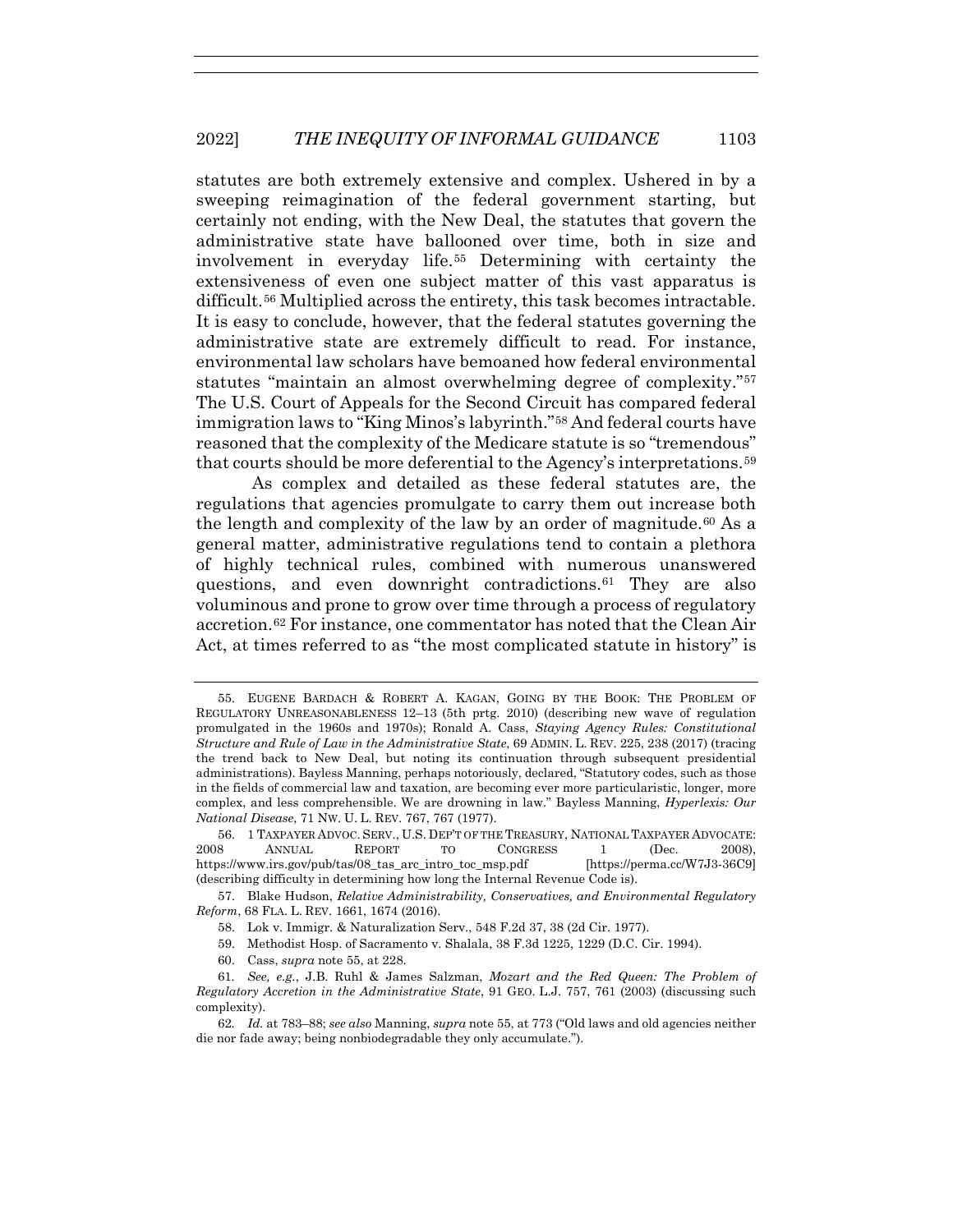"compounded by the thousands of pages of federal regulations and the overlapping statutes and regulations adopted by each individual state."63

To make matters even more complicated, as detailed as statutory and regulatory regimes are, they nonetheless leave many open questions. Indeed, in a somewhat perverse, but predictable, fashion the very intricacy of the statutes and regulations tends to create additional questions about how, exactly, a specific administrative provision applies in a specific context. <sup>64</sup> This means that courts and administrative decisionmakers have to create yet more law in order to interpret the ambiguities left in the statutory and regulatory regimes.<sup>65</sup> Even putting aside ambiguities in regulatory regimes, critical aspects of such regimes are often subject to legal challenge or political reversal, placing into further doubt the extent to which regulated parties can rely on regulatory rules to govern their behavior.66 Understanding how the resulting judicial interventions and subsequent agency actions affect and change the regulatory regime requires a high level of lawyerly expertise.67 The result is that statutory and regulatory schemes, which govern immense aspects of daily life, nonetheless are not comprehensible to large swaths of the governed.

This yields a predictable problem. How can federal statutory and regulatory regimes widely govern daily life when many, if not most, people and businesses subject to them cannot understand them? This dilemma is apparent from the examples courts pointed to above. If federal environmental laws "maintain an almost overwhelming degree of complexity,"68 how will small businesses that are subject to them, and critical to the law's success—know how to comply with them?69 If federal immigration laws are akin to "King Minos's labyrinth in ancient

 <sup>63.</sup> Erich Birch, *Air Quality Regulation in the United States: A Complicated System Yields Laudable Results*, BUS. L. TODAY, July–Aug. 2007, at 13, 13.

<sup>64</sup>*. See, e.g.*, David A. Weisbach, *Formalism in the Tax Law*, 66 U. CHI. L. REV. 860, 871 (1999) ("The more complex tax law gets, the greater the number of interactions among the rules and the more complex the law must be.").

 <sup>65.</sup> Extensive judicial attention has been paid to what deference courts should accord agencies' interpretations of ambiguous regulations. *See, e.g.*, Kisor v. Wilkie, 139 S. Ct. 2400 (2019) (examining questions of *Auer* deference).

 <sup>66.</sup> Jessica Bulman-Pozen, *Administrative States: Beyond Presidential Administration*, 98 TEX. L. REV. 265, 266 (2019).

 <sup>67.</sup> William J. Brennan, Jr., *Commencement Address Delivered to Loyola Law School Class of 1986*, 31 LOY. L.A. L. REV. 725, 726–27 (1998) ("[Lawyers] alone . . . are equipped to penetrate directly and incisively to the core of a problem through the cloud of statute, rules, regulations and rulings which invariably obscure it to the lay eye . . . .").

 <sup>68.</sup> Hudson, *supra* note 57, at 1674.

<sup>69</sup>*. Cf., e.g.*, *Small Business Compliance*, U.S. ENV'T PROT. AGENCY, https://www.epa.gov/compliance/small-business-compliance (last updated Feb. 5, 2021) [https://perma.cc/NLX3-S2FK] (providing resources for small businesses).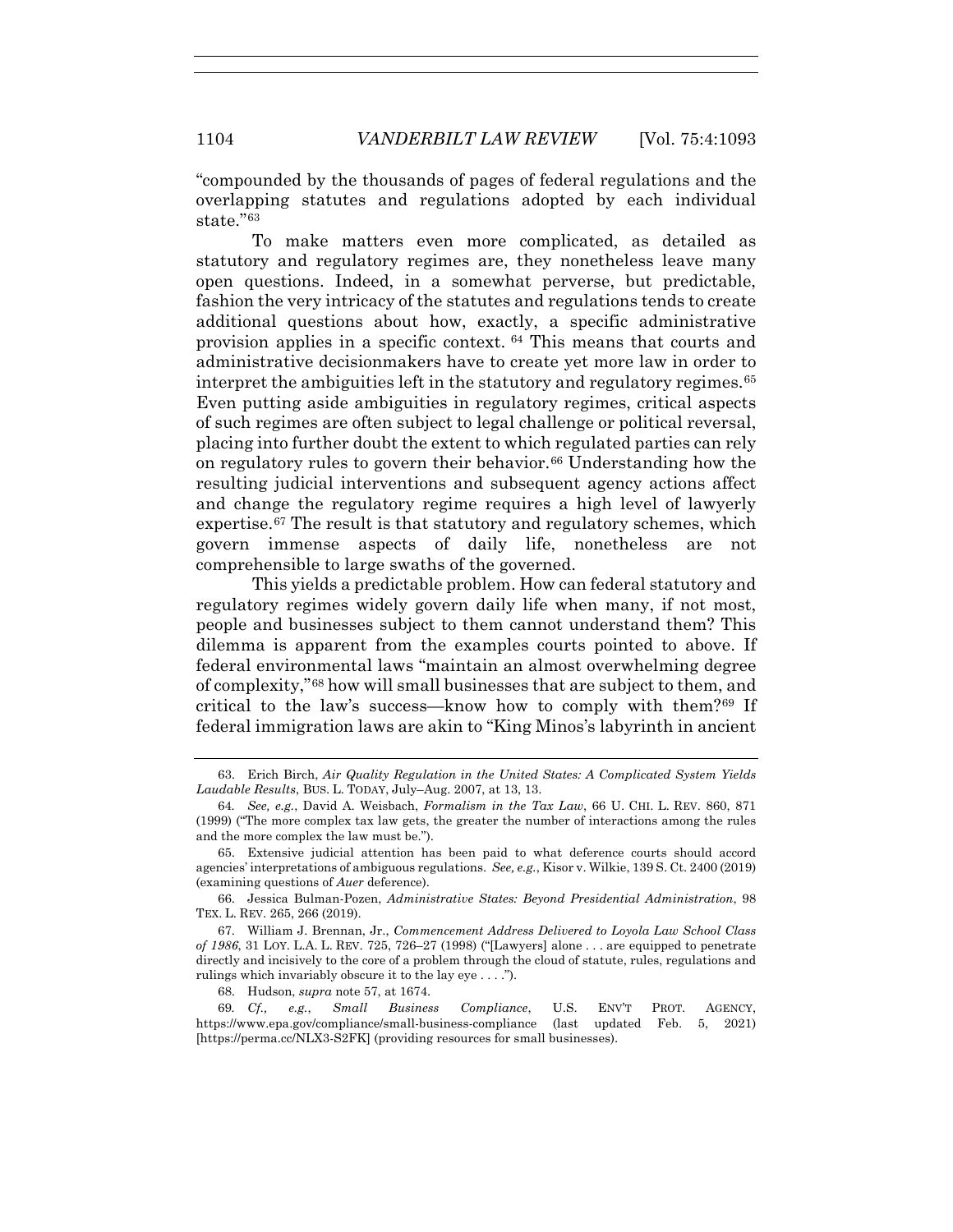Crete,"70 how will immigrants, who are often already vulnerable and face language barriers,<sup> $71$ </sup> know how to navigate the system? If the Medicare statute is filled with "tremendous complexity,"72 how will the tens of millions of individuals enrolled in it know what they are entitled to receive?73 Must each of the parties mentioned in these examples attempt to decipher the complex and voluminous federal statutes, regulations, and case law that govern their behavior, or hire highly skilled lawyers to do so?74

The answer to this problem is that federal agencies translate complex statutory and regulatory regimes (and their accompanying case law) into easily accessible "plain language."75 For instance, among many other efforts, the EPA offers Compliance Assistance Centers, which "help businesses, colleges and universities, local governments, tribes and federal facilities understand and comply with environmental requirements."76 The Compliance Assistance Centers "offer easy access to plain-language materials and other resources on environmental compliance."77 The U.S. Citizenship and Immigration Services ("USCIS") likewise offers practical advice that translates the law for people, including through a virtual assistant, Emma.78 And the Centers for Medicare and Medicaid Services offers users the ability to enter a test, item, or service to see whether it is covered.79 Indeed, the Agency even offers a "What's Covered" app for mobile devices, which "helps you

 73. *CMS Releases Latest Enrollment Figures for Medicare, Medicaid, and Children's Health Insurance Programs (CHIP)*, CMS.GOV (Dec. 21, 2021), https://www.cms.gov/newsroom/newsalert/cms-releases-latest-enrollment-figures-medicare-medicaid-and-childrens-health-insuranceprogram-chip [https://perma.cc/2UGE-CQ2X]; *see also Medicare Enrollment*, CMS.GOV, https://www.cms.gov/research-statistics-data-systems/cms-program-statistics/2019-medicareenrollment-section#Total (last modified Feb. 3, 2022, 10:28 AM) [https://perma.cc/EW5LPGTB].

 74. There is another important question that should be examined in future work: How should the numerous federal employees charged with applying the complex statutory and regulatory regimes know how to apply them? *Cf., e.g.*, Peter L. Strauss, *Publication Rules in the Rulemaking Spectrum: Assuring Proper Respect for an Essential Element*, 53 ADMIN. L. REV. 803, 808 (2001) (exploring agencies' explaining to their internal agents how to properly apply the law).

 75. Courts have begun employing similar tactics. *See* Rebecca L. Sandefur, *What We Know and Need to Know About the Legal Needs of the Public*, 67 S.C. L. REV. 443, 455–56 (2016) (describing courts' development of "plain language forms" for tasks like pleadings).

76*. Compliance Assistance Centers*, U.S. ENV'T PROT. AGENCY, https://www.epa.gov/compliance/compliance-assistance-centers (last updated Nov. 5, 2021) [https://perma.cc/U27J-PR78].

77*. Id.*

78*. Meet Emma, Our Virtual Assistant*, U.S. CITIZENSHIP & IMMIGR. SERVS., https://www.uscis.gov/emma (last updated Apr. 13, 2018) [https://perma.cc/GW6R-33BQ]; *see also*  Blank & Osofsky, *Automated*, *supra* note 28, at 181 (exploring automated legal guidance).

79*. Plain Writing*, MEDICARE.GOV, https://www.medicare.gov/about-us/plain-writing (last visited Feb. 7, 2022) [https://perma.cc/4DDM-JR93].

 <sup>70.</sup> Lok v. Immigr. & Naturalization Serv., 548 F.2d 37, 38 (2d Cir. 1977).

 <sup>71.</sup> Aris v. Mukasey, 517 F.3d 595, 600 (2008).

 <sup>72.</sup> Methodist Hosp. of Sacramento v. Shalala, 38 F.3d 1225, 1229 (D.C. Cir. 1994).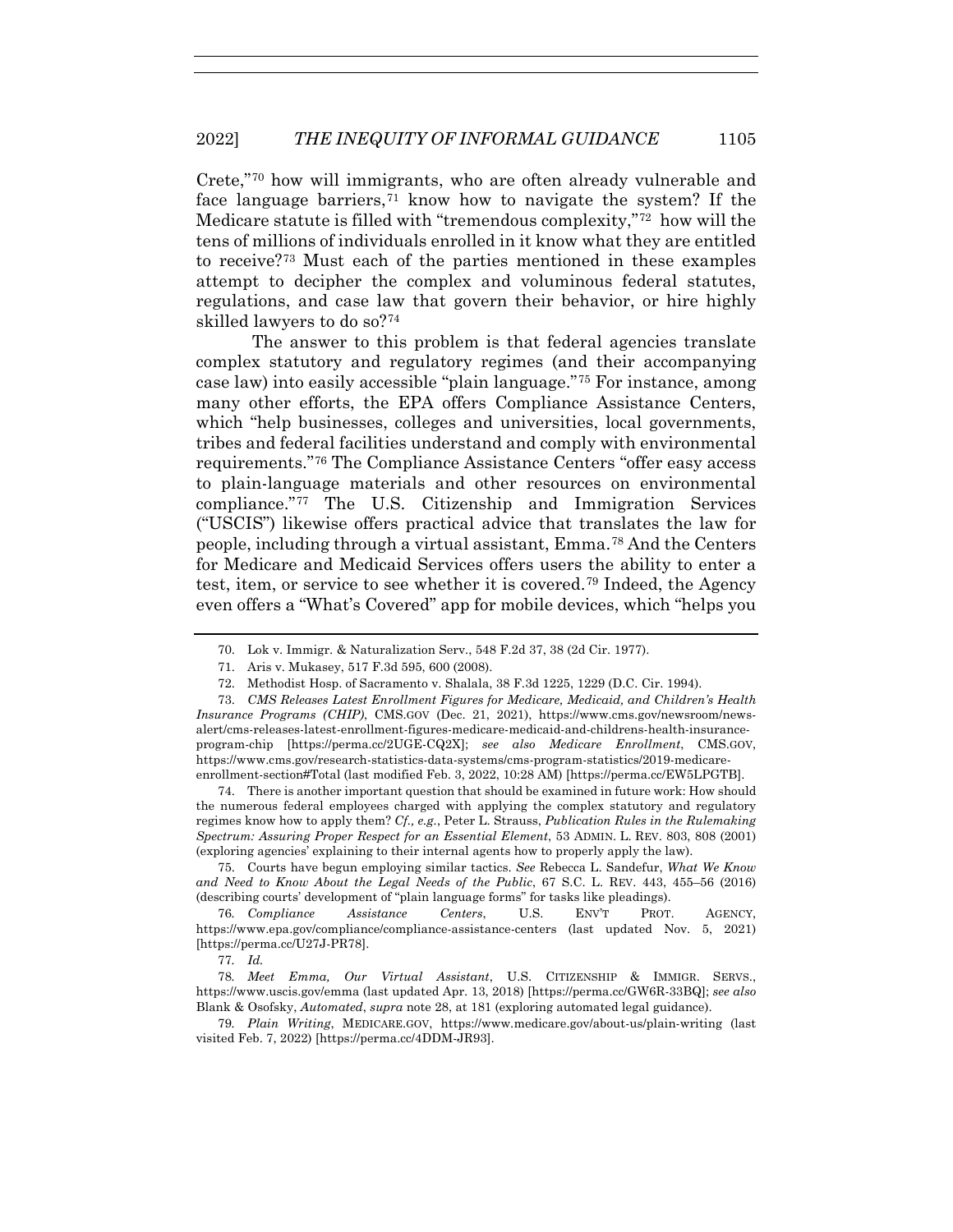understand the health care coverage offered by Original Medicare Part A (Hospital Insurance) and Part B (Medical Insurance)."80 All three agencies profess their adherence to plain language principles in offering these and other communications to the public, <sup>81</sup> and USCIS even has a series of relatable YouTube videos explaining how to apply plain language principles to its communications.<sup>82</sup>

It is no coincidence that these and other federal agencies use plain language and interactive tools to try to explain the complex statutory and regulatory regimes in a way the public can understand. The Plain Writing Act of 2010 requires agencies to use "clear Government communication that the public can understand and use" in letters, forms, notices, publications, or instructions regarding federal benefits or tax filings or compliance with federal requirements.<sup>83</sup> Notably, the Plain Writing Act does not apply to federal regulations,  $84$ it does not apply to Congress (or the statutes Congress produces), and it does not apply to federal courts (or the opinions that federal courts produce).

The dynamics described above create an underappreciated, twotiered system of legal drafting: on the one hand, inordinately complex statutes, regulations, and case law offer the law in great detail for the few who can access it; on the other hand, agencies offer a significantly simplied,<sup>85</sup> plain language explanation of the law for the rest of the public. This creates what we refer to here as a private system of law for the few, and a public system of law for everyone else. The small number of people and businesses who have the expertise and resources to hire highly skilled attorneys to decipher the formal law (as offered in as statutes, regulations, and case law), get to access interpretations offered by a private market: namely, highly skilled attorneys. Those who lack the resources or wherewithal to access this private market

84*. Id.* § 3(2)(C).

<sup>80</sup>*. App Store Preview, What's Covered: Official Medicare Coverage App*, APPLE, https://apps.apple.com/us/app/whats-covered/id1444143600 (last visited Feb. 7, 2022) [https://perma.cc/XF3J-G9ZL].

<sup>81</sup>*. USCIS Plain Language*, U.S. CITIZENSHIP & IMMIGR. SERVS., https://www.uscis.gov/about-us/uscis-plain-language (last visited Feb. 7, 2022) [https://perma.cc/W56A-LAMC]; *Plain Writing*, U.S. ENV'T PROT. AGENCY, https://www.epa.gov/home/plain-writing (last visited Feb. 7, 2022) [https://perma.cc/8HFH-KCME]; MEDICARE.GOV, *supra* note 79.

<sup>82</sup>*. See, e.g.*, U.S. CITIZENSHIP & IMMIGR. SERVS., *USCIS Plain Language: Put Your Main Message First*, YOUTUBE (Jan. 28, 2016), https://www.youtube.com/watch?v=G-SNW6ye9rU [https://perma.cc/6CYH-FULV].

 <sup>83.</sup> Plain Writing Act of 2010, Pub. L. No. 111-274, §§ 2-3, 124 Stat. 2861, 2861.

<sup>85</sup>*. See* Blank & Osofsky, *Simplexity*, *supra* note 28, at 207 (introducing the concept of "simplexity").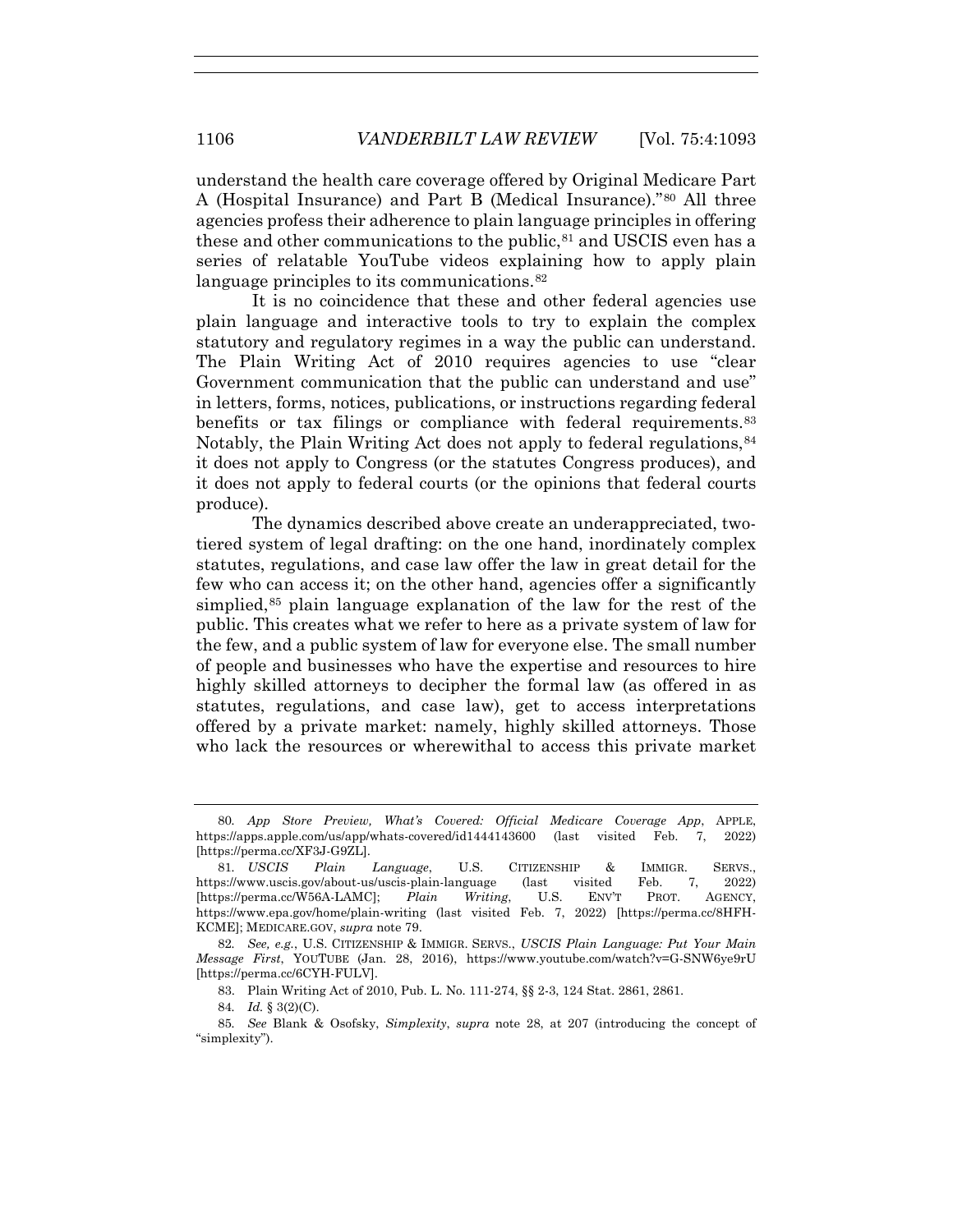instead get the public option: explanations of the formal law in plain language that are offered as a service by government agencies.

## *C. The Expanding Gap*

We believe that, if anything, the gap between the private and public options has only expanded, and will likely expand further over time. First, as the world becomes more complex, so too must the statutes and regulations that attempt to respond to it.<sup>86</sup> This remains true despite periodic efforts at regulatory reductions. Various recent presidential administrations have attempted to reduce unnecessary or overly burdensome regulation or reduce regulatory volume.<sup>87</sup> And yet, while it is very difficult to use any simple measure of regulatory activity, it is clear that regulation has continued apace,<sup>88</sup> resulting in a steady accretion over time.<sup>89</sup>

At the same time, there has been increased chaos in the statutory process. As government has become more polarized and legislation has become more difficult to pass, there has been a rise in "unorthodox legislation" to accomplish legislative objectives.<sup>90</sup> Among other things, such unorthodox legislation includes the use of extreme legislative bundling, deterioration of expert and committee control, and increased use of rapid-fire changes and post-committee amendments.91 Together, these phenomena result in lower opportunity for quality control, more inadvertant, unanswered questions, and downright statutory mistakes.92

While some forces push regulatory and statutory complexity in an upward direction, other forces pressure agencies to offer seemingly clearer, easy-to-use guidance to the public. The rise of automation in the private sector and increasing technological capacity are shaping

<sup>86</sup>*. See, e.g.*, Nicholas Bagley, *The Procedure Fetish*, 118 MICH. L. REV. 345, 401 (2019).

<sup>87</sup>*. See, e.g.*, Exec. Order No. 12,866, *Regulatory Planning and Review*, 58 Fed. Reg. 51,735, 51,739–40 (Oct. 4, 1993); Exec. Order No. 13,563, *Improving Regulation and Regulatory Review*, 3 C.F.R. § 6 (2012); Exec. Order No. 13,771, *Reducing Regulation and Controlling Regulatory Costs*, 82 Fed. Reg. 9,339 (Jan. 30, 2017); Exec. Order No. 13,777, *Enforcing the Regulatory Reform Agenda*, 82 Fed. Reg. 12,285, 12,286 (Feb. 24, 2017).

<sup>88</sup>*. Reg Stats*, GW REGUL. STUD. CTR., https://regulatorystudies.columbian.gwu.edu/reg-stats (last visited Jan. 29, 2022) [http://perma.cc/V84P-5WA4]; Jason Webb Yackee & Susan Webb Yackee, *Testing the Ossification Thesis: An Empirical Examination of Federal Regulatory Volume and Speed, 1950-1990*, 80 GEO. WASH. L. REV. 1414, 1422 (2012).

<sup>89</sup>*. See* Ruhl & Salzman, *supra* note 61 (exploring regulatory accretion).

 <sup>90.</sup> BARBARA SINCLAIR, PARTY WARS: POLARIZATION AND THE POLITICS OF NATIONAL POLICY MAKING (2006).

 <sup>91.</sup> Leigh Osofsky, *Agency Legislative Fixes*, 105 IOWA L. REV. 2107, 2115–17 (2020); *see also* BARBARA SINCLAIR, UNORTHODOX LAWMAKING: NEW LEGISLATIVE PROCESSES IN THE U.S. CONGRESS (5th ed. 2016) (providing background).

 <sup>92.</sup> Osofsky, *supra* note 91, at 2117–18.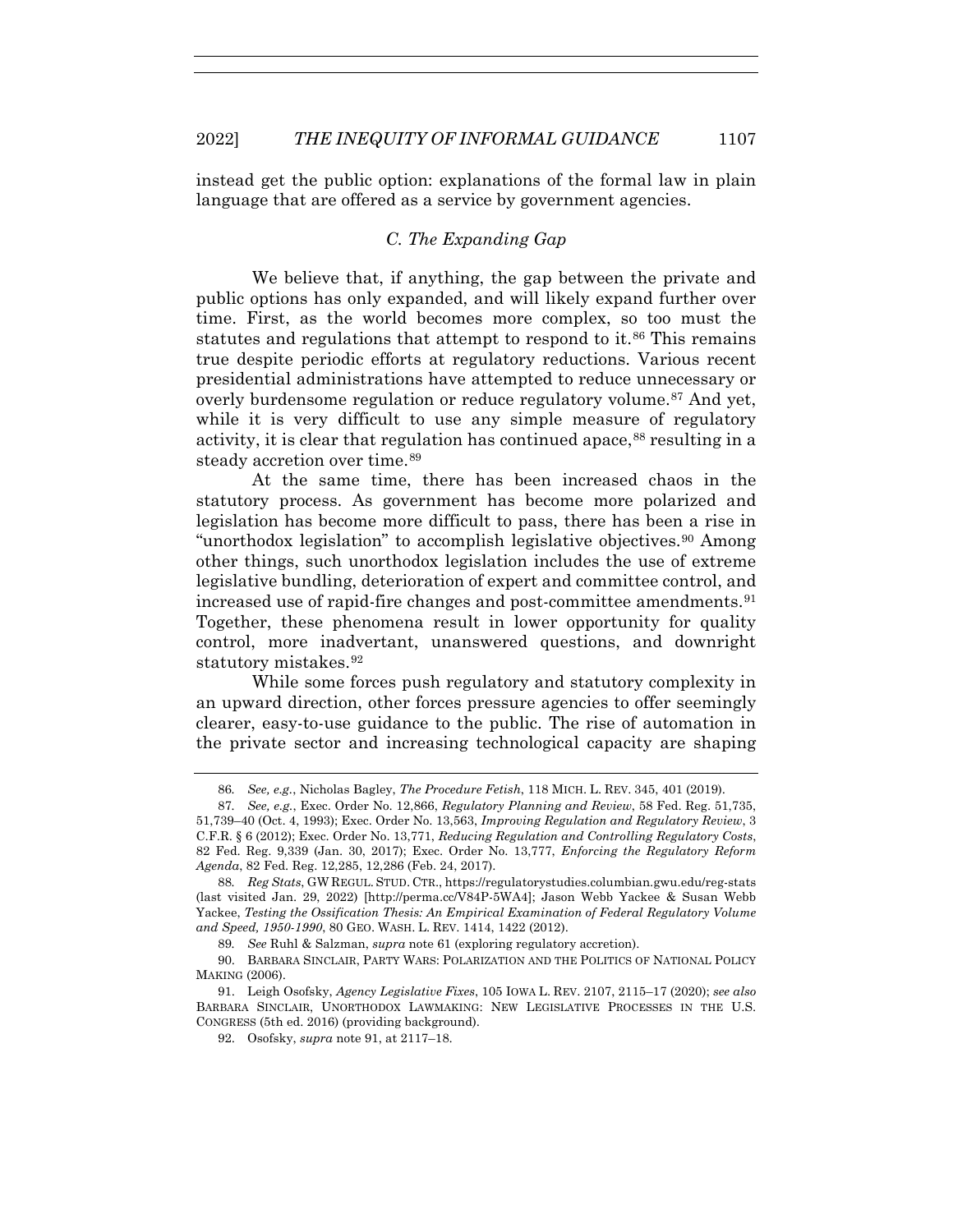expectations with respect to the law as well.<sup>93</sup> Individuals and businesses that rely on agencies' explanations are thus expecting greater ease of use at the very time that the law itself grows more complex. The government is responding with more, and more innovative, attempts to simplify interactions with the law,  $94$  thus yielding a greater gap between the public and private options of the law.

## *D. Who Uses the Public System of Law?*

Recognizing that two-tiered legal drafting leads to public and private versions of the law, and that, if anything, the gap between them may only be expanding, is an important development in and of itself. What makes this recognition even more pressing is the possibility that the public and private options may not be distributed evenly across the population. Rather, they are likely distributed based on income level, and may even correlate with other characteristics, such as rurality, gender, disability, and race.

The access to justice literature offers ways to begin thinking about this possibility. While much more empirical work remains to be done about access to justice,  $95$  it is clear that low-income Americans, who generally do not have the same access to higher education, <sup>96</sup> suffer from inadequate access to lawyers. Poor people are more likely to have problems that implicate the civil law than middle- or high-income individuals.97 In attempting to resolve such problems, low-income individuals often lack adequate legal counsel. An important study documented that low-income individuals received no or inadequate legal assistance eighty-six percent of the time.98 A complex set of explanations results in this unmet need for legal assistance, including, in addition to lack of monetary resources, dearth of available legal counsel, not knowing that legal assistance could help, a desire to handle the situation oneself, and a general aversion to the legal system created

 <sup>93.</sup> Blank & Osofsky, *Simplexity*, *supra* note 28, at 197–98.

<sup>94</sup>*. See, e.g.*, *supra* note 80 and accompanying text (describing the Medicare "What's Covered" app).

 <sup>95.</sup> Sandefur, *supra* note 75, at 453.

<sup>96</sup>*. See* LEGAL SERVS. CORP., THE JUSTICE GAP: MEASURING THE UNMET CIVIL LEGAL NEEDS OF LOW-INCOME AMERICANS (June 2017), https://www.lsc.gov/sites/default/files/images/TheJusticeGap-FullReport.pdf [https://perma.cc/DQ22-ZXPL] [hereinafter LEGAL SERVS. REP.].

 <sup>97.</sup> REBECCA L. SANDEFUR, AM. BAR FOUND., ACCESSING JUSTICE IN THE CONTEMPORARY USA: FINDINGS FROM THE COMMUNITY NEEDS AND SERVICES STUDY (Aug. 2014), http://www.americanbarfoundation.org/uploads/cms/documents/sandefur\_accessing\_justice\_in\_th e\_contemporary\_usa.\_aug.\_2014.pdf [https://perma.cc/J9KK-EKSQ] [hereinafter SANDEFUR REP.].

<sup>98</sup>*. Id.* at 6.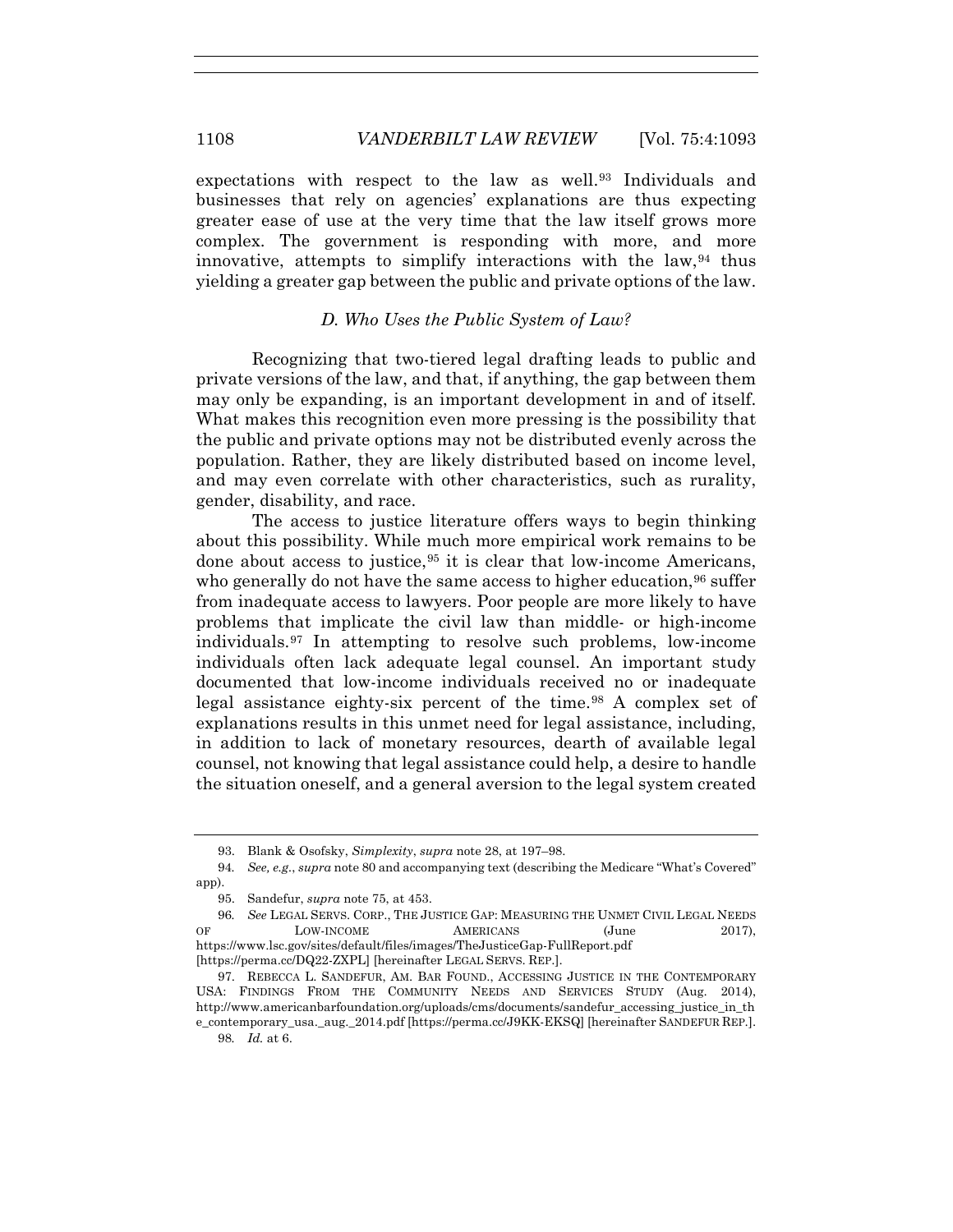by prior experiences with the justice system and/or a general distrust of the legal system and a lack of faith in institutions.99

These findings have implications for the public versus private options created by two-tiered legal drafting. To the extent that the private option is accessible through highly skilled attorneys, individuals who are low-income (and who are less likely themselves to have access to higher education) are often unlikely to access highly skilled attorneys. Instead, they are much more likely to go it alone, relying on simplified explanations offered by the government itself in order to claim benefits and follow requirements. In interview research about access to justice, Professor Sara Sternberg Greene offered a vignette of how these dynamics played out for one individual in the case of filing for disability benefits. The individual explained,

I hated going and filling out all that paperwork for disability. I really needed it, I could hardly get up, my back was that shot. I got it, but they made me feel dumb. I resoluted there and then I'd get back on me feet. And I did. I do things for myself.<sup>100</sup>

A low-income individual who goes it alone in this way is highly unlikely to access the complicated statutory and regulatory provisions that comprise the disability benefits system. They are much more likely to trudge through relying on simplified explanations offered by the government on forms, in addition to experiences and tips shared by family and friends.<sup>101</sup>

Lack of access to formal law may correlate with other characteristics, in addition to income. For instance, the access to justice literature has examined the extent to which various other characteristics, such as rurality, disability, and status as a veteran affect the likelihood of receiving legal assistance.102 Access to justice literature also suggests that race may correlate with likelihood of accessing lawyers.103 Yet, as we will discuss in further detail in Part

 <sup>99.</sup> LEGAL SERVS. REP., *supra* note 96, at 7; SANDEFUR REP., *supra* note 97, at 12–13.

 <sup>100.</sup> Sara Sternberg Greene, *Race, Class, and Access to Civil Justice*, 101 IOWA L. REV. 1263, 1298 (2016); *see also* Gillian K. Hadfield, *Higher Demand, Lower Supply? A Comparative Assessment of the Legal Resource Landscape for Ordinary Americans*, 37 FORDHAM URB. L.J. 129 (2010).

 <sup>101.</sup> SANDEFUR REP., *supra* note 97, at 11 (finding that people handled civil justice situations through the help of family or friends twenty-three percent of the time).

 <sup>102.</sup> *See, e.g.*, LEGAL SERVS. REP., *supra* note 96, at 8 (identifying rate of civil legal problems in these groups, among others); *see also, e.g.*, Lisa R. Pruitt et. al., *Legal Deserts: A Multi-State Perspective on Rural Access to Justice*, 13 HARV. L. & POL'Y REV. 15 (2018) (exploring legal deserts that exist in rural areas and the accompanying access to justice crisis).

 <sup>103.</sup> *See, e.g.*, Brian Libgober, *Getting a Lawyer While Black: A Field Experiment*, 24 LEWIS & CLARK L. REV. 53, 54 (2020) (finding that lawyers responded twice as frequently to requests for assistance from people with white-sounding names, relative to those with Black-sounding names); Amy Myrick, Robert L. Nelson & Laura Beth Neilsen, *Race and Representation: Racial Disparities in Legal Representation for Employment Civil Rights Plaintiffs*, 15 N.Y.U. J. LEGIS. & PUB. POL'Y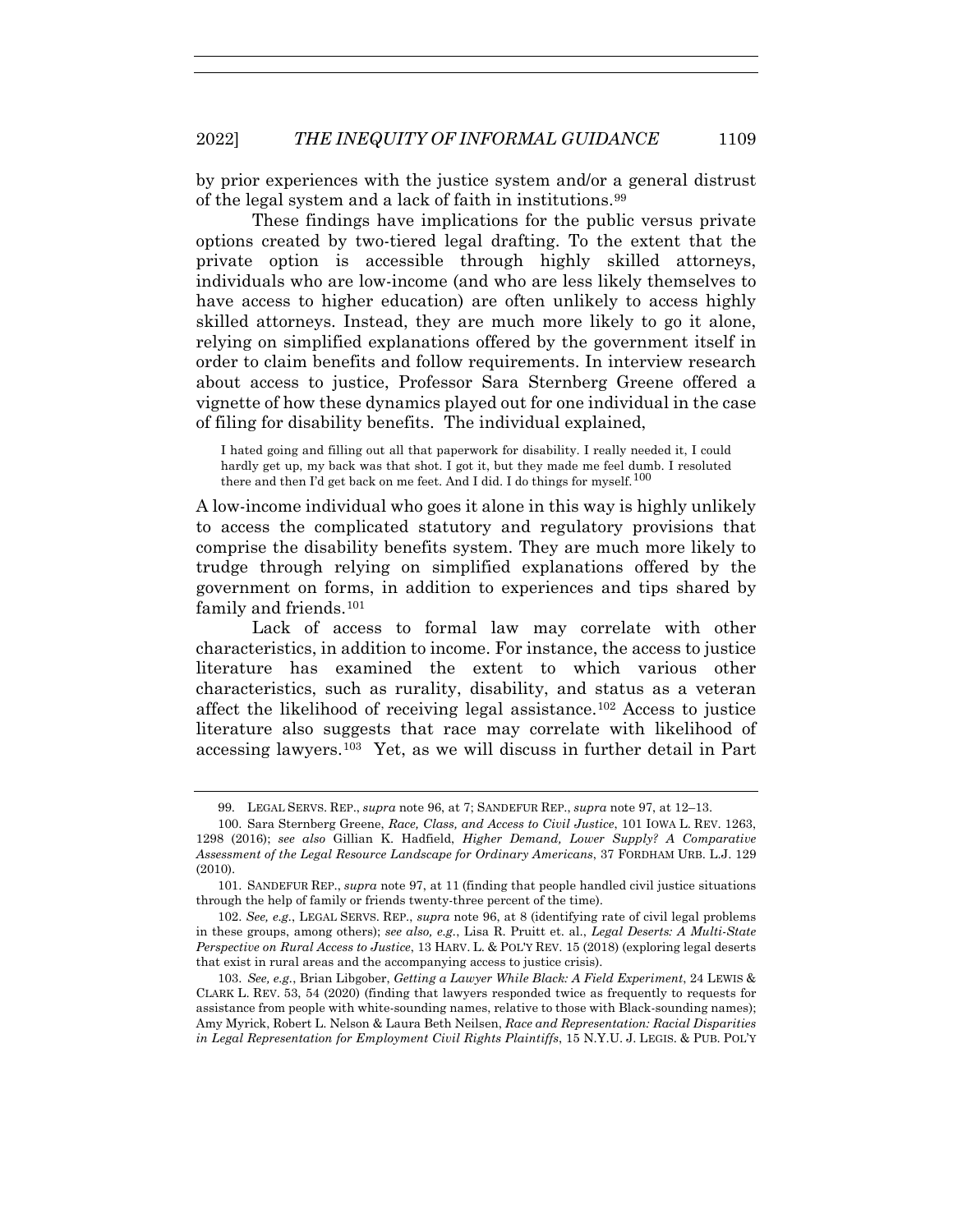III.D, the Treasury Department and the IRS do not currently collect important data regarding taxpayers that would allow researchers to examine how these differing characteristics affect taxpayers' experiences with the tax law. In particular, Treasury and the IRS notably fail to collect data regarding the race of taxpayers.104

To the extent that different groups of people have access to differents forms of the law, and those forms are not, in fact, equivalent, the two-tiered system of law may discriminate between members of the public in problematic ways. In the next Part, we explore this possibility by examining in detail the similarities and differences between the private and public versions of the tax law, an area of law that is both extremely complicated and particularly pervasive.

## II. TWO-TIERED LEGAL DRAFTING AND THE TAX LAW

The coexistence of formal and informal law is a distinguishing feature of the U.S. tax system. In large part, this is because of the extraordinary complexity of the formal tax law. This Part describes the sources of formal and informal tax law in the United States, examines the role of tax lawyers in helping taxpayers access the formal tax law, argues that the two-tiered nature of the U.S. tax system disadvantages taxpayers who lack access to sophisticated advisors, and, last, shows how these features are not unique to tax law.

## *A. Formal Tax Law*

Congress drafts the primary source of federal tax law in tax statutes, which the Office of Law Revision Counsel then organizes in the form of the Internal Revenue Code.105 By all accounts, the Code is extremely complex.106 Scholars and policymakers have identified many good reasons for this complexity. The Code governs a panoply of underlying behaviors and activities, and it must be sufficiently detailed

<sup>705 (2012) (</sup>finding that higher likelihood of representation by a lawyer tended to correlate with other characteristics (such as gender and race)).

 <sup>104.</sup> *See infra* discussion accompanying notes 387–389.

<sup>105</sup>*. See Drafting Legislation*, HOUSE OFF. OF THE LEGIS. COUNS., https://legcounsel.house.gov/holc-guide-legislative-drafting#IIA (last visited Mar. 6, 2022) [https://perma.cc/M7N4-VJBG] (describing codification process generally).

 <sup>106.</sup> This is such a widely held view that it is difficult to choose any one source that stands for this proposition. As Taxpayer Advocate, Nina Olson was especially vocal about the extent of the complexity of the Internal Revenue Code. *See, e.g.*, Nina E. Olson, Opinion, *We Still Need a Simpler Tax Code*, WALL ST. J. (Apr. 10, 2009, 12:01 AM), https://www.wsj.com/articles/SB123933106888707793 [https://perma.cc/67YV-C622] (explaining that the complexity of the Code is one of the most significant problems in the tax system).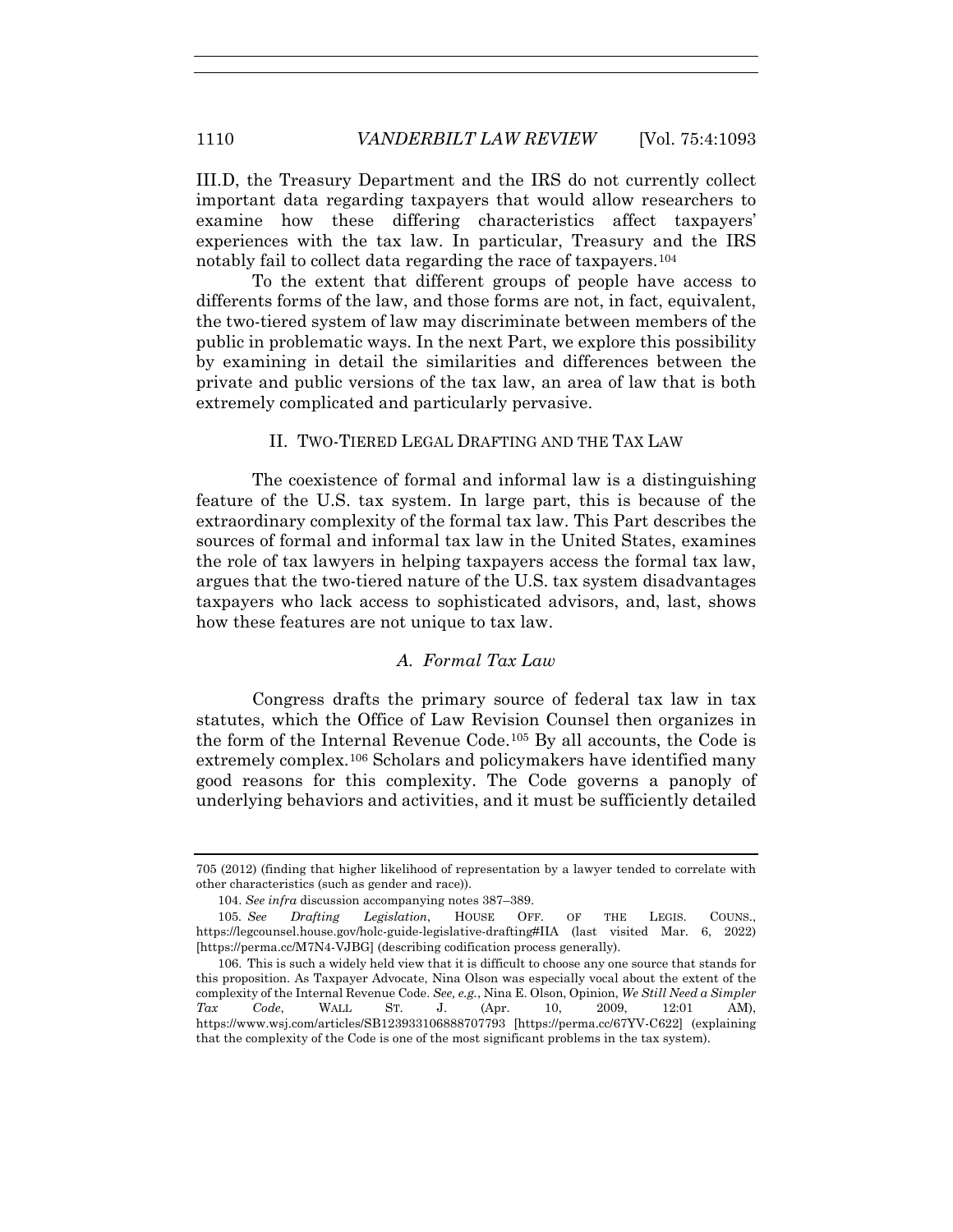to do so effectively.107 On top of being a source of revenue for the government, the tax law also seeks to be a source of redistribution.108 As such, it must be sufficiently complex to ensure accurate targeting of the right amount of tax liability to the right people.<sup>109</sup> Moreover, in its attempts to accurately tax and redistribute, the Code has to contend with numerous taxpayers who will try to take advantage of loopholes in the law in order to avoid taxation.110 Plugging up any such loopholes to protect revenue and ensure a fairer and more efficient tax system increases the complexity of the Code yet again.111 Making matters harder still, the Code has increasingly become a means to achieve many social goals, thus causing even more complicated and tangential statutory rules to be included in the Code.<sup>112</sup>

The political economy of tax legislation exacerbates these difficulties. Various legislative limitations, such as budgeting rules, often require tax legislation to be passed in nonintuitive ways, including through the use of temporary, or sunsetting, provisions which pervade the Code.113 The salience of tax law for lobbyists and constituents prompts politicians to frequently tinker with the Code, creating numerous changes, and often confusing effective dates, for various provisions.114 Limited legislative resources and difficulty in getting legislation passed can cause these changes to occur in rushed fashion, undermining the quality of the legislative product and making it yet more difficult to understand.115

Even after accounting for the challenges detailed above, the Code is still drafted in an extraordinarily and, some would say, unnecessarily complex way. The Code contains intricate crossreferences, dependent clauses, and other drafting formulations, which

<sup>107</sup>*. See, e.g.*, Samuel A. Donaldson, *The Easy Case Against Tax Simplification*, 22 VA. TAX REV. 645, 660 (2003) (explaining and supporting this proposition).

<sup>108</sup>*. See, e.g.*, I.R.C. § 1 (providing progressive marginal income tax rates).

<sup>109</sup>*. See* Louis Kaplow, *A Model of the Optimal Complexity of Legal Rules*, 11 J.L. ECON. & ORG. 150 (1995) (exploring the accuracy/complexity tradeoff).

<sup>110</sup>*. See, e.g.*, Heather M. Field, *A Taxonomy for Tax Loopholes*, 55 HOUS. L. REV. 545 (2018) (providing a general taxonomy for tax loopholes).

 <sup>111.</sup> Jeffrey Partlow, *The Necessity of Complexity in the Tax System*, 13 WYO. L. REV. 303, 315 (2013).

<sup>112</sup>*. See generally* Kristin E. Hickman, *Administering the Tax System We Have*, 63 DUKE L.J. 1717, 1723–36 (2014) (exploring functions of the tax law).

<sup>113</sup>*. See, e.g.*, Rebecca M. Kysar, *The Sun Also Rises: The Political Economy of Sunset Provisions in the Tax Code*, 40 GA. L. REV. 335, 338 (2006) (exploring sunset provisions in the tax code).

 <sup>114.</sup> Heather M. Field, *Taxpayer Choice in Legal Transitions*, 29 VA. TAX REV. 505, 506 (2010) (noting frequent changes to the tax law and exploring legal transitions).

<sup>115</sup>*. See, e.g.*, Leigh Osofsky, *Agency Legislative Fixes*, 105 IOWA L. REV. 2107, 2110 (2020) (exploring these dynamics in the context of the Tax Cuts and Jobs Act, Pub. L. No. 115-97, 131 Stat. 2054 (2017)).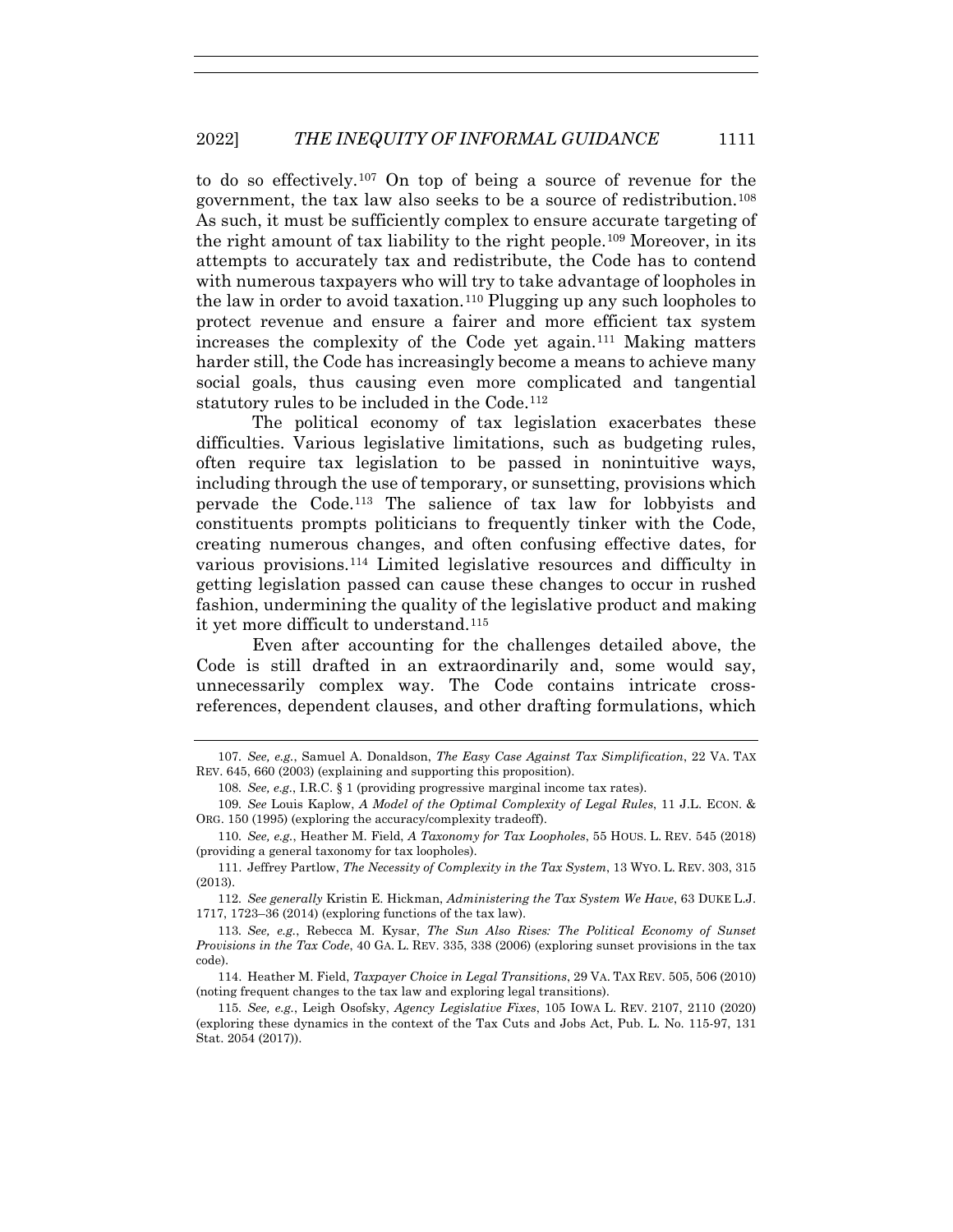make it difficult for any non-tax-law experts to read the Code.116 A great example is the exception-that-swallows-the-rule drafting prevalent throughout the Code, in which one provision appears to state a universal, general principle, only to be followed by other provisions that make the general rule inapplicable in numerous circumstances.<sup>117</sup>

An important, but underappreciated, reason why the Code is often drafted in these complex ways is that it is drafted by experts and for experts. Many parties participate in drafting the Code, including, as with other areas of law, Congresspeople, the President, their political advisors, and lobbyists. In addition to these participants, there is also a less well-known cadre of tax law experts that plays an important role in the Code drafting process. Most notably, the Joint Committee on Taxation is a nonpartisan committee of experts charged with assisting Congress with every aspect of the legislative process, including developing legislative proposals, preparing revenue estimates, and drafting legislative histories of tax law.118

The Joint Committee includes both Congresspeople (as members) and high-level tax law and economics experts (as staff members).119 Tax law experts also guide the House Ways and Means Committee and the Senate Finance Committee, as well as the political parties on both sides, in their drafting of tax legislation. Such experts include, for instance, lawyers with decades of experience in various aspects of tax law practice.120

The offices of legislative counsel in both the House and Senate also play a key role in drafting tax legislation. Generally, these offices work with congressional members and committees to turn Congress's policy preferences into "clear, concise, and legally effective legislative language."121 As Wade Ballou, Legislative Counsel of the House of Representatives, has described, it takes years of specialized training for

<sup>116</sup>*. See, e.g.*, Sarah B. Lawsky, *Formalizing the Code*, 70 TAX L. REV. 377, 377 (2017) (highlighting some of these features).

<sup>117.</sup> An example of this phenomenon can be found in  $\S 721(a)$  of the Code, which purports to confer no recognition of gain or loss on contribution to a partnership, a rule that has numerous exceptions that follow throughout the partnership tax rules.

<sup>118</sup>*. About Us: Overview*, JOINT COMM. ON TAX'N, https://www.jct.gov/about-us/overview/ (last visited Jan. 11, 2022) [https://perma.cc/B27E-6NSV].

<sup>119</sup>*. Committee Members*, JOINT COMM. ON TAX'N, https://www.jct.gov/about-us/committeemembers/ (last visited Jan. 11, 2022) [https://perma.cc/5HPY-W488]; *Current Staff*, JOINT COMM. ON TAX'N, https://www.jct.gov/about-us/current-staff/ (last visited Jan. 11, 2022) [https://perma.cc/95L3-C6N4].

 <sup>120.</sup> Ryan McCrimmon & Peter Cohn, *End of an Era on Senate Finance as Longtime Staffer Departs*, ROLL CALL (May 23, 2018, 5:02 AM), https://www.rollcall.com/2018/05/23/end-of-an-eraon-senate-finance-as-longtime-staffer-departs/ [https://perma.cc/WH35-QA4V].

 <sup>121.</sup> HOUSE OFF. OF LEGIS. COUNS., https://legcounsel.house.gov/ (last visited Jan. 11, 2022) [https://perma.cc/3W3D-Q7ME]; SENATE OFF. OF LEGIS. COUNS., https://www.slc.senate.gov/ (last visited Jan. 11, 2022) [https://perma.cc/X7C3-S8Y9].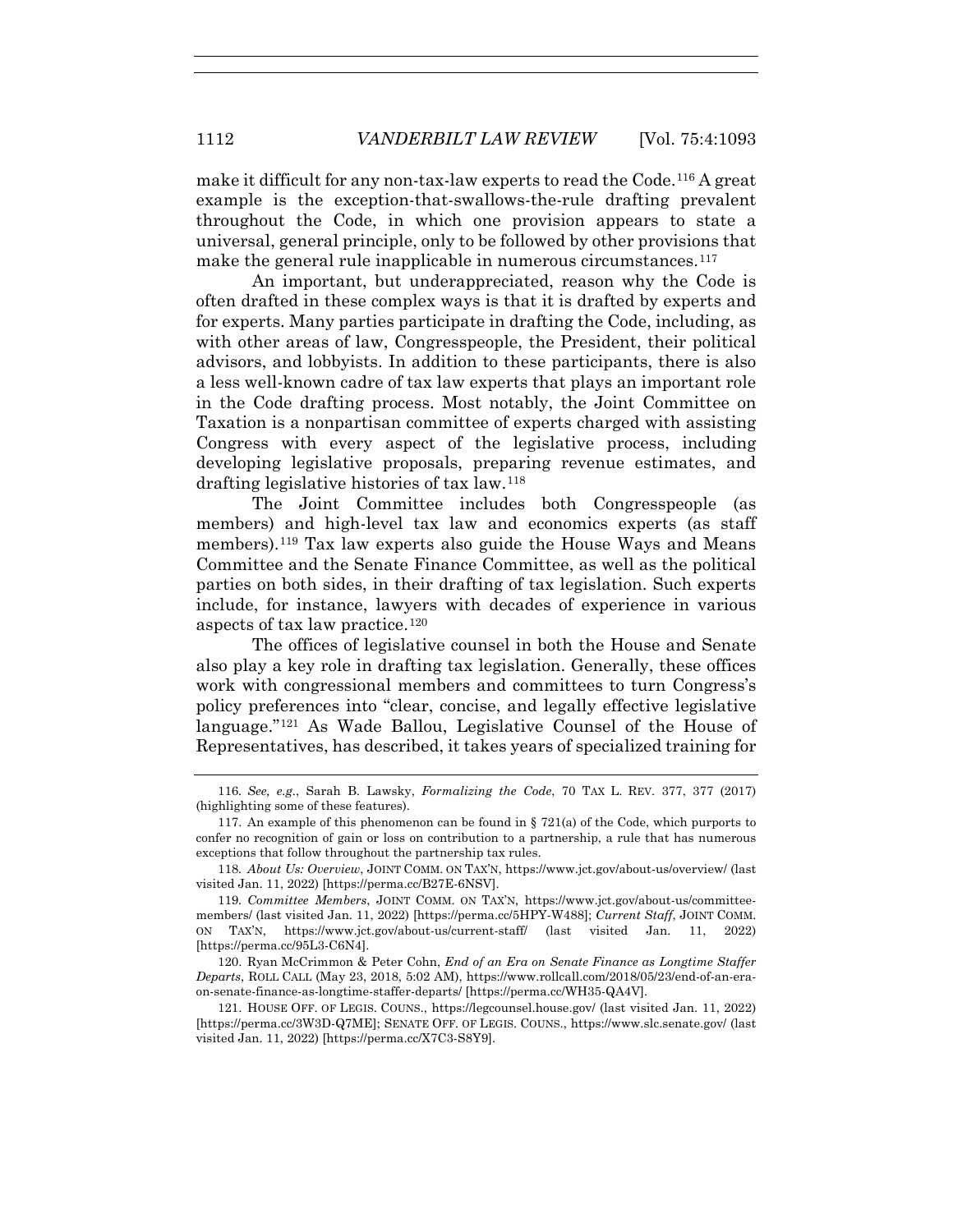lawyers to be trained as legislative counsel drafters, and complex areas of law such as tax legislation "require considerably longer mentorships."122

Part of Legislative Counsel's role is to bring tax law into conformity with long-standing tax law drafting conventions, including drafting practices and terms of art that would not occur to non-tax-law experts. As a result, Legislative Counsel follows drafting conventions that derive from as early as the 1950s, with manuals from the 1980s keeping track of these practices and perpetuating them further.123 As of yet, tax law drafters have not attempted to update the Code to make it more compatible with modern modes of communication, such as programming technology.124

When this group of tax law experts drafts the tax law, their goal is not to make it readable for taxpayers. Tax law drafters are concerned with accurately and carefully translating congressional preferences into tax legislation.<sup>125</sup> This is an extremely difficult job in and of itself, especially given many external constraints such as time pressure and political interference in a deliberative drafting process.126 Almost certainly owing in part to the difficulty of meeting even this principal goal, tax legislation drafters do not expect the vast majority of taxpayers to be able to read the tax law they draft.<sup>127</sup> Rather, tax legislative drafters have indicated that they are drafting for constituencies of other experts, including sophisticated tax advisors, the Treasury Department, and TurboTax, who will then translate the law for taxpayers.128 Perhaps most strikingly, one tax legislative drafter has suggested that tax legislation drafters are drafting the Code for each other as a means of impressing those who might serve as potential employers or colleagues in future contexts.129 Another tax law drafter similarly has suggested that the Code-drafting process was "inward focused" and staffers "are writing for themselves."130

<sup>122</sup>*. Fiscal Year 2021 Budget Hearing Before the H. Subcomm. on Legis. Branch Appropriations*, 116th Cong. 7 (2021) (statement of E. Wade Ballou, Jr., Legislative Counsel, Office of the Legislative Counsel, United States House of Reps.).

 <sup>123.</sup> Oei & Osofsky, *supra* note 2, at 1348.

<sup>124</sup>*. Id.*

<sup>125</sup>*. Id.* at 1295. The majority of tax legislation drafters interviewed "did not pay much attention to how a statute was formulated, and did not think it mattered, as long as the intended rule was accurately articulated." *Id.* 

<sup>126</sup>*. Cf., e.g.*, Victor Fleischer, *The State of America's Tax Institutions*, 81 LAW & CONTEMP. PROBS. 7 (2018) (lamenting the difficulties of the tax legislative process).

 <sup>127.</sup> Oei & Osofsky, *supra* note 2, at 1318.

<sup>128</sup>*. Id.* at 1317–18.

<sup>129</sup>*. Id.* at 1318.

<sup>130</sup>*. Id.*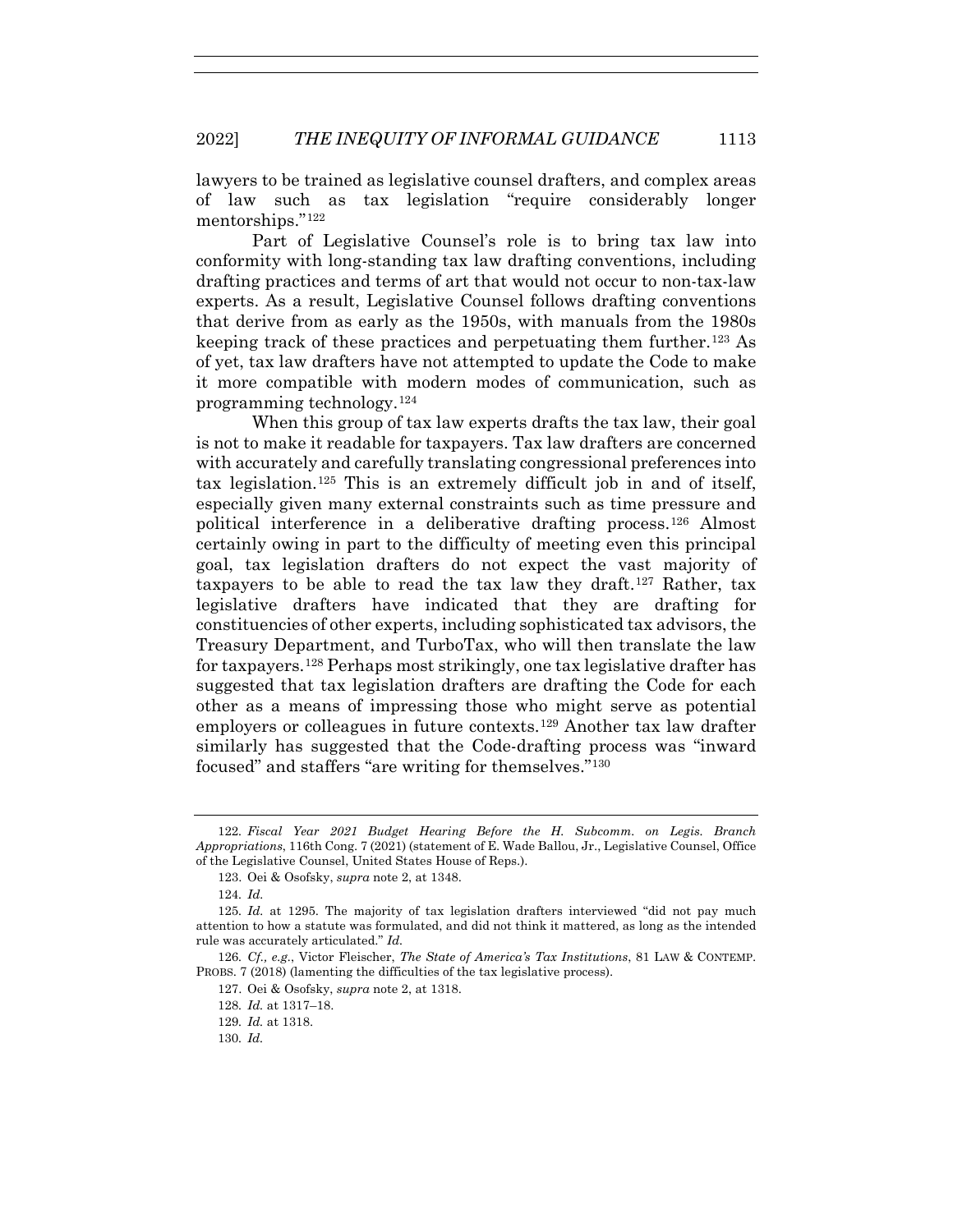The mindset that the Code is written by experts and for experts, without an expectation that most taxpayers will be able to use it directly to fill out tax returns, is evident in the final product—the Code itself. Take, as just one example, the rate of taxation imposed on taxpayers. This information, one of the seemingly most straightforward and fundamental aspects of the tax law, is contained in section 1 of the Code.131 Yet it would be impossible for anyone who was not extremely well-versed in the tax law to use section 1 of the Code to figure out what rate of taxation applies. Section 1 begins with four different tax tables that apply to individual taxpayers.132 Knowing which table applies to a specific taxpayer requires the taxpayer to understand complicated, embedded terms, such as a "head of household," a nonobvious term defined by a different Code section.133 Even after figuring out which rate table applies, a taxpayer does not have any idea what rate of taxation applies to that taxpayer. The rate tables offered in the beginning of section 1 are only a snapshot in time. The rest of section 1 goes on to say that the rate tables have to be modified to reflect legislative concepts like phaseouts of certain rate brackets,134 cost-of-living adjustments,135 special rates for unearned income of children,136 the capital gains rate (the provisions for which are extraordinarily lengthy and convoluted and almost impossible to understand from the provisions themselves),137 and various legislative changes to the rate tables that apply only in certain years138 and which themselves are subject to adjustment for things like inflation.<sup>139</sup>

As complex as the Code is, it is also only a small part of the formal tax law. As one Joint Committee on Taxation lawyer has explained, the actual Code is just a small fraction, or around four thousand pages, of the more than seventy thousand pages that is often publicly cited as the length of the Code.140 Much of the remainder of this

 <sup>131.</sup> I.R.C. § 1.

<sup>132</sup>*. Id.* § 1(a)-(d). There is an additional table for estates and trusts. *Id.* § 1(e).

<sup>133</sup>*. Id.* §§ 1(b), 2(b).

<sup>134</sup>*. Id.* § 1(f)(8).

<sup>135</sup>*. Id.* § 1(f)(3).

<sup>136</sup>*. Id.* § 1(g).

<sup>137</sup>*. Id.* § 1(h).

<sup>138</sup>*. Id.* § 1(i), (j).

<sup>139</sup>*. Id.* § 1(j)(5)(C).

 <sup>140.</sup> Andrew L. Grossman, *Is the Tax Code Really 70,000 Pages Long?*, SLATE (Apr. 14, 2014, 11:56 PM), https://slate.com/news-and-politics/2014/04/how-long-is-the-tax-code-it-is-far-shorterthan-70000-pages.html [https://perma.cc/JSX4-6YWK].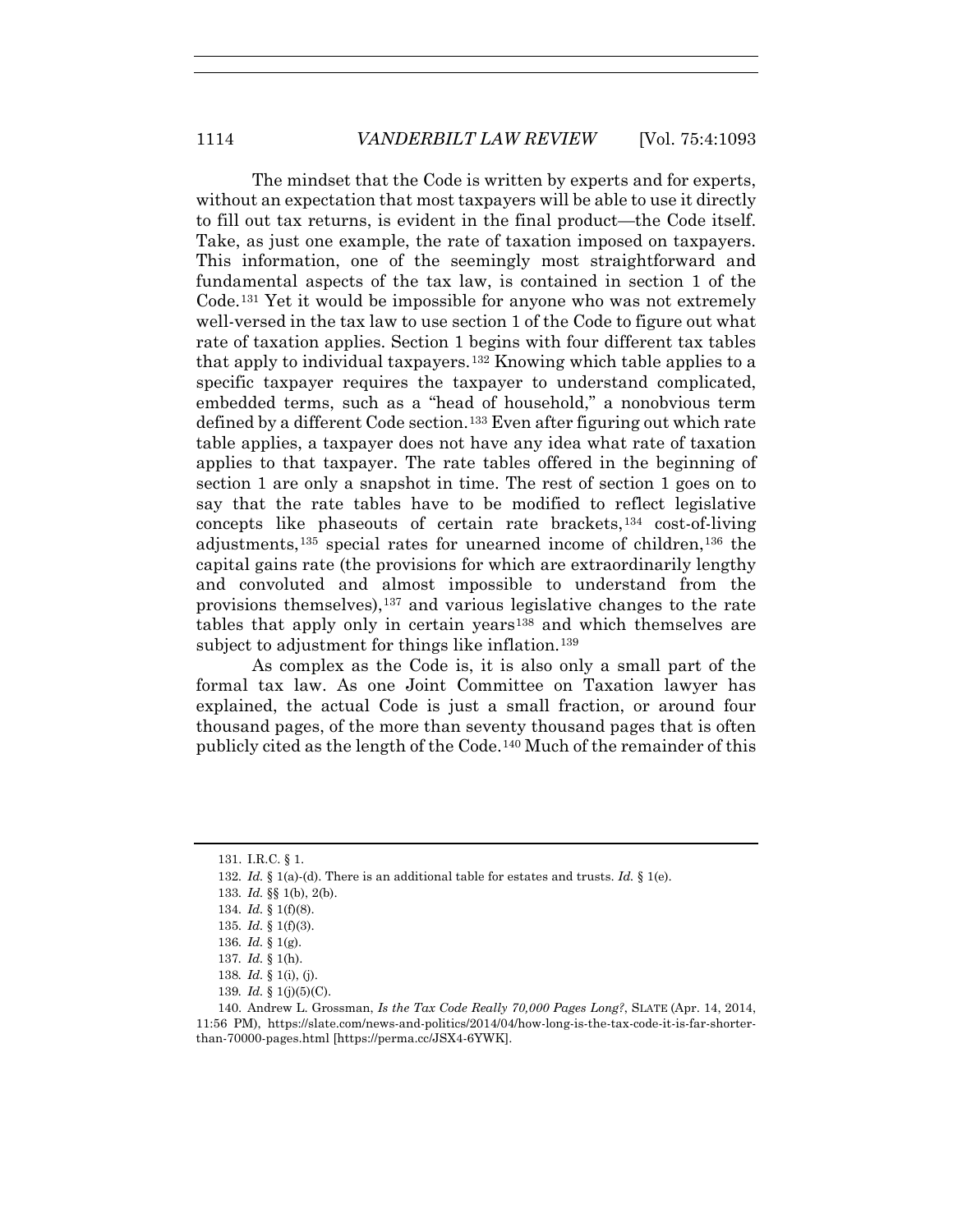more-than-seventy-thousand-page number includes the regulations and case law that amplify, explain, and implement the Code.<sup>141</sup>

The Regulations, which are drafted by tax experts at the Treasury Department,<sup>142</sup> increase the complexity of the formal tax law significantly. Treasury promulgates such regulations pursuant to Congress's explicit delegation that Treasury may "prescribe all needful rules and regulations for the enforcement" of the Code.143 As the IRS describes, the Regulations "pick up where the Internal Revenue Code . . . leaves off by providing the official interpretation of the IRC by the U.S. Department of the Treasury."144 The Regulations generally multiply the length of a given Code section many times over. One example relates to section 482 of the Code. The Code section itself, which comprises a mere paragraph, provides Treasury discretion to reallocate tax items between commonly controlled businesses if necessary to "prevent evasion of taxes or clearly to reflect the income."145 This one section of the Code has spawned a lengthy set of regulations, which comprises one of the most complex regulatory regimes.146

As detailed as the Code and Regulations are, they nonetheless leave many questions unanswered. Indeed, the extensive complexity of the Code and Regulations seems, in some ways, to contribute to yet more questions.<sup>147</sup> Case law helps to answer some of these questions, thus introducing another important form of formal tax law. However, using case law to understand what the tax law is would be extremely difficult for anyone who is not a tax lawyer. On top of the difficulty of finding and understanding the relevant cases for any tax law questions, there are a number of different fora in which a tax case can be brought, including the Tax Court.148 Thus, understanding which cases apply to a taxpayer requires understanding jurisdiction and controlling opinions, complicated further by the fact that the IRS uses

<sup>141</sup>*. Id.* It also includes legislative history and commentary by the reporter (*CCH Federal Tax Reporter*) that publishes the compilation.

<sup>142</sup>*. Tax Legislative Counsel*, U.S. DEP'T OF THE TREASURY, https://home.treasury.gov/about/offices/tax-policy/tax-legislative-counsel (last visited Jan. 11, 2022) [https://perma.cc/MY6Y-7QT7].

<sup>143</sup>*.* I.R.C. § 7805(a).

<sup>144</sup>*. Tax Code, Regulations and Official Guidance*, INTERNAL REVENUE SERV., https://www.irs.gov/privacy-disclosure/tax-code-regulations-and-official-guidance (last updated Mar. 4, 2021) [https://perma.cc/8LAS-DYNR].

<sup>145</sup>*.* I.R.C. § 482.

 <sup>146. 2</sup> ALAN S. GUTTERMAN, CORPORATE COUNSEL'S GUIDE TO STRATEGIC ALLIANCES § 20:38, Westlaw CCGSTRALL (database updated Nov. 2021).

 <sup>147.</sup> Weisbach, *supra* note 64, at 871 (discussing complexity spirals).

<sup>148</sup>*. Cf.* Leandra Lederman, *(Un)appealing Deference to the Tax Court*, 63 DUKE L.J. 1835 (2014) (exploring the role of the Tax Court and resulting complexities).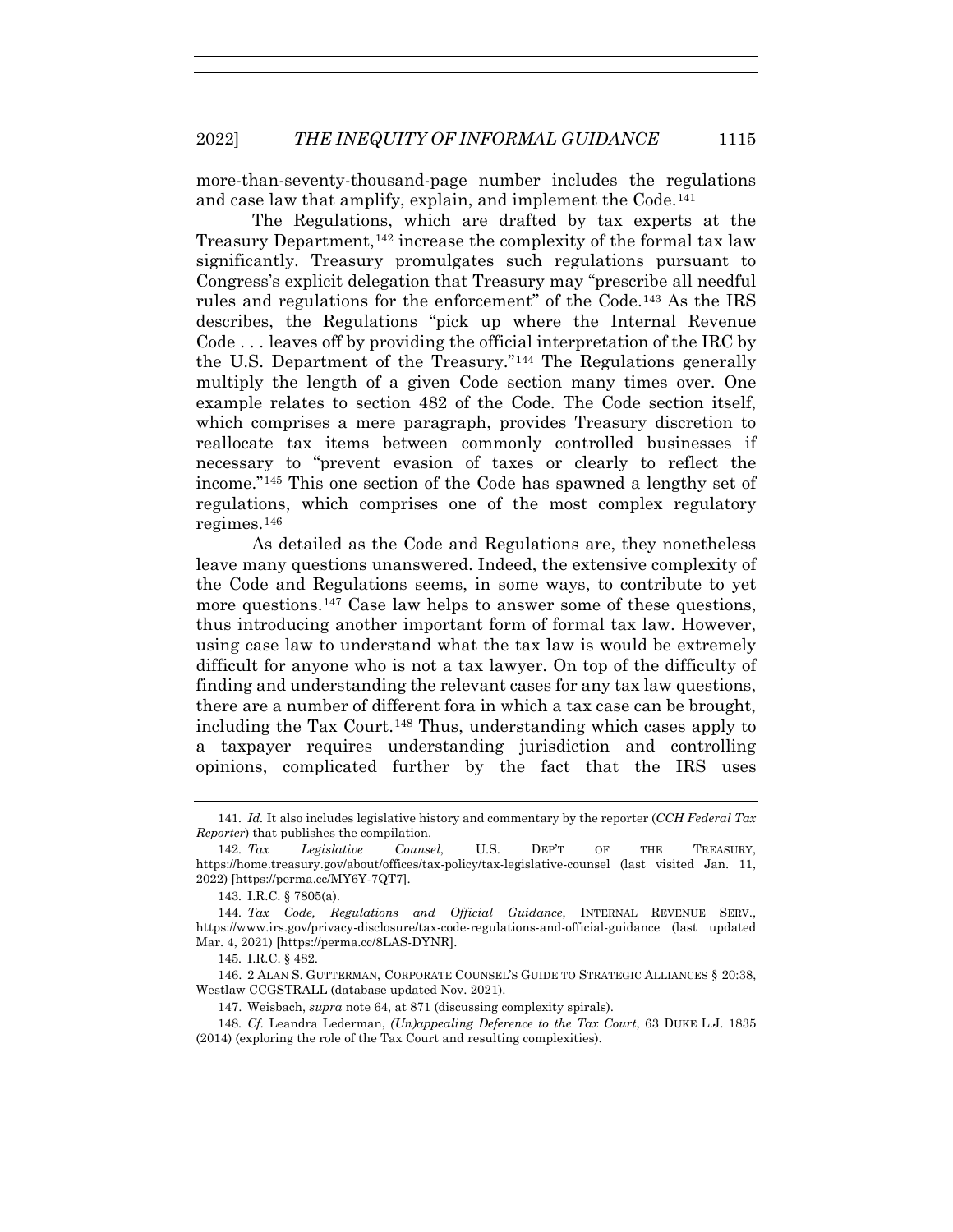administrative announcements to indicate when it will or will not acquiesce to a specific decision even in other jurisdictions.149

## *B. Informal Tax Law*

To assist taxpayers in their attempts to comply with the formal tax law, the IRS offers a free, publicly accessible type of informal tax law—tax guidance.150 When the IRS issues tax guidance, it attempts to explain the formal tax law to the general public through, among other sources, IRS publications,<sup>151</sup> frequently asked questions on the IRS website ("FAQs"),152 information from IRS Taxpayer Assistance Centers,153 and the IRS's online Interactive Tax Assistant.154 In drafting this guidance, the IRS often delivers statements that feature "simplexity"—the presentation of complex formal law as though it is simple and clear, despite the lack of actual simplification of the underlying formal law.155

Two legislative mandates may have influenced the proliferation of IRS guidance. First, the IRS serves the dual missions of tax enforcement and taxpayer customer service. Following the Internal Revenue Service Restructuring and Reform Act of 1998,156 the IRS officially revised its mission statement to include a commitment to providing taxpayers with "top quality service."157 It subsequently adopted a taxpayer bill of rights, later codified in statutory law, providing that taxpayers have the "right to be informed."158 The IRS has interpreted this right to include access to clear descriptions of the

155. Blank & Osofsky, *Simplexity*, *supra* note 28, at 208.

 158. *Taxpayer Bill of Rights*, INTERNAL REVENUE SERV., https://www.irs.gov/taxpayer-bill-ofrights (last updated Feb. 24, 2022) [https://perma.cc/7C6H-BE6Y] (codified at I.R.C. § 7803(a)(3)).

 <sup>149.</sup> IRM 36.3.1 (Sept. 10, 2017).

<sup>150</sup>*. Understanding IRS Guidance – A Brief Primer*, INTERNAL REVENUE SERV., https://www.irs.gov/newsroom/understanding-irs-guidance-a-brief-primer (last updated July 21, 2021) [https://perma.cc/7HWN-8Z4D].

<sup>151</sup>*. Publications Online*, INTERNAL REVENUE SERV., https://www.irs.gov/publications (last updated Jan. 11, 2022) [https://perma.cc/KL75-W53N].

<sup>152</sup>*. Frequently Asked Questions and Answers*, INTERNAL REVENUE SERV., https://www.irs.gov/faqs (last updated Nov. 4, 2021) [https://perma.cc/69SX-DEWJ].

<sup>153</sup>*. Taxpayer Assistance Center (TAC) Locations Where In-Person Document Review Is Provided*, INTERNAL REVENUE SERV., https://www.irs.gov/help/tac-locations-where-in-persondocument-verification-is-provided (last updated Apr. 23, 2021) [https://perma.cc/HLH3-HKWD].

<sup>154</sup>*. Interactive Tax Assistant (ITA)*, INTERNAL REVENUE SERV., https://www.irs.gov/help/ita (last updated Dec. 14, 2021) [https://perma.cc/CS7A-RBXQ]. For further discussion of ITA and automated legal guidance more generally, see Blank & Osofsky, *Automated*, *supra* note 28.

<sup>156</sup>*.* Internal Revenue Service Restructuring and Reform Act of 1998, Pub. L. No. 105-206, § 1205, 112 Stat. 685, 722–23; *see also* Leandra Lederman, *Tax Compliance and the Reformed IRS*, 51 KAN. L. REV. 971, 980 (2003) (discussing the Act's ramifications).

 <sup>157.</sup> I.R.S. News Release IR-98-59 (Sept. 24, 1998).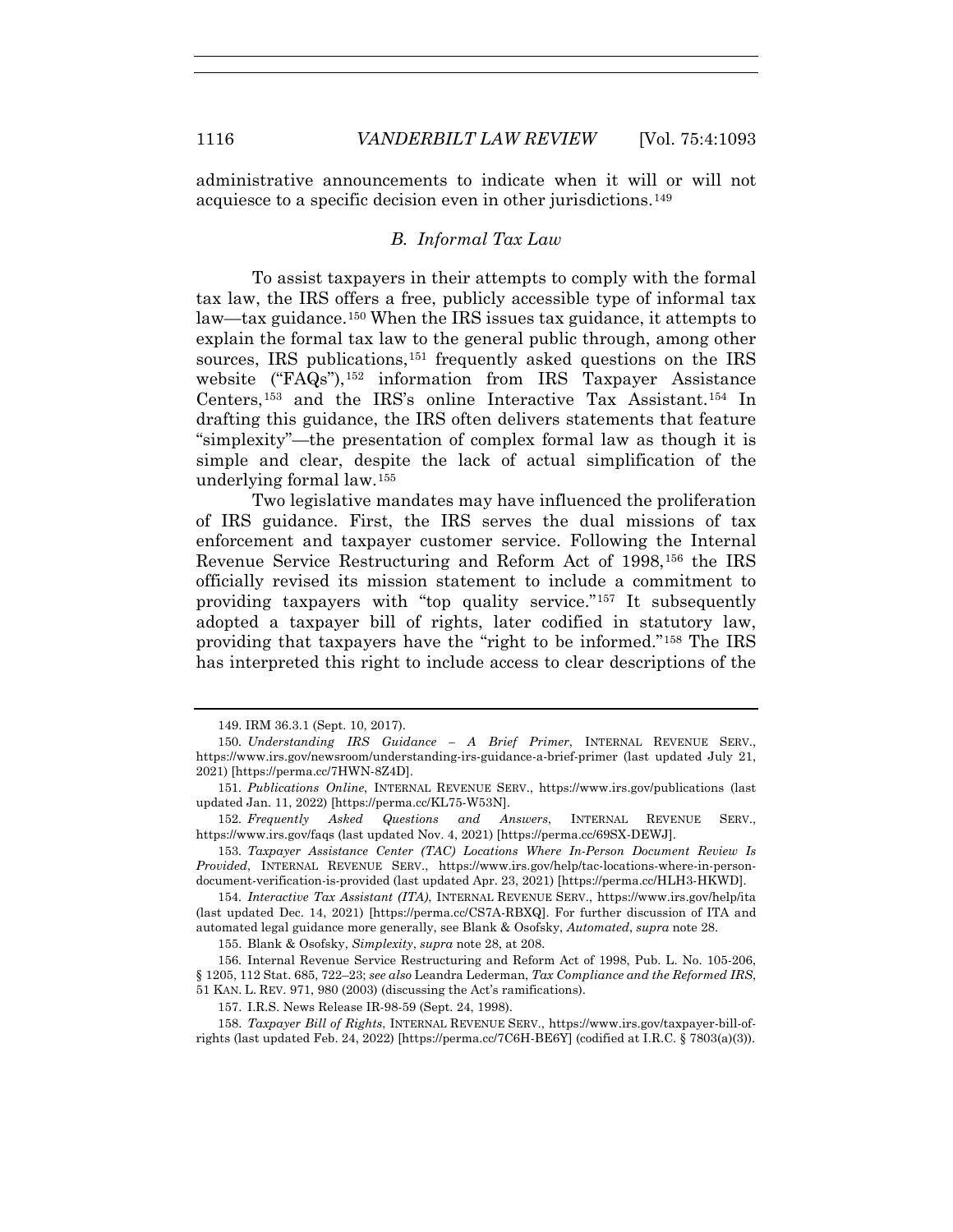formal tax law and all IRS forms and procedures.159 Second, as discussed earlier, the Plain Writing Act of 2010 applies to all federal agencies and requires them to provide "plain language" explanations and instructions that are "clear, concise, [and] well-organized."160 In response, the IRS publicly committed to communicating with taxpayers in clear and understandable terms on in its guidance, notices, and forms  $161$ 

This Part describes some of the major types of informal tax law. It also describes how even though the informal tax law originates from the IRS, it is often amplified through third-party sources.

*IRS Publications*. Each year, in order to help taxpayers meet their tax compliance obligations, the IRS revises and distributes dozens of "IRS publications."162 IRS Publication 17, *Your Federal Income Tax*, for example, describes the general rules for filing an individual annual tax return, IRS Form 1040.163 As of 2021, this publication is 138 pages and contains descriptions of the formal tax law, examples that apply the law, and a variety of icons that indicate where taxpayers should take extra caution, such as by retaining records.164 In its introduction, the IRS notes that the publication does not "cover every situation" and "is not intended to replace the law or change its meaning."165 Other IRS publications address topics such as reporting of tip income, sales of personal residences, net operating losses for small business, and charitable contributions, among many others.166

When the IRS describes the formal tax law in plain language, it often offers clear and simple statements that can present contested formal tax law as a series of clear rules, add administrative gloss to the formal tax law, and omit discussion of statutory and regulatory exceptions to the formal tax law.167 The IRS's reliance on simplexity to explain formal tax law in IRS publications often results in deviations between the formal and the informal tax law. Sometimes these

 <sup>159.</sup> I.R.S. News Release IR-2014-72 (June 10, 2014).

 <sup>160.</sup> Pub. L. No. 111-274, § 3(3), 124 Stat. 2861, 2861.

 <sup>161.</sup> INTERNAL REVENUE SERV., U.S. DEP'T OF THE TREASURY, PUBL'N 5206, PLAIN WRITING ACT COMPLIANCE REPORT 2 (2015).

<sup>162</sup>*. See Publications Online*, INTERNAL REVENUE SERV., https://www.irs.gov/publications (last updated Mar. 4, 2022) [https://perma.cc/936S-G3UY]. For discussion, see Blank & Osofsky, *Simplexity*, *supra* note 28, at 202–04.

<sup>163</sup>*.* INTERNAL REVENUE SERV., U.S. DEP'T OF THE TREASURY, PUBL'N 17, CATALOG NO. 10311G, TAX GUIDE 2021 (Dec. 2021), https://www.irs.gov/pub/irs-pdf/p17.pdf [https://perma.cc/JN9A-ZF7F].

<sup>164</sup>*. Id.*

<sup>165</sup>*. Id.* at 2.

<sup>166</sup>*. See* INTERNAL REVENUE SERV., *supra* note 162 (listing other such publications).

<sup>167</sup>*. See* Blank & Osofsky, *Simplexity*, *supra* note 28, at 202–04.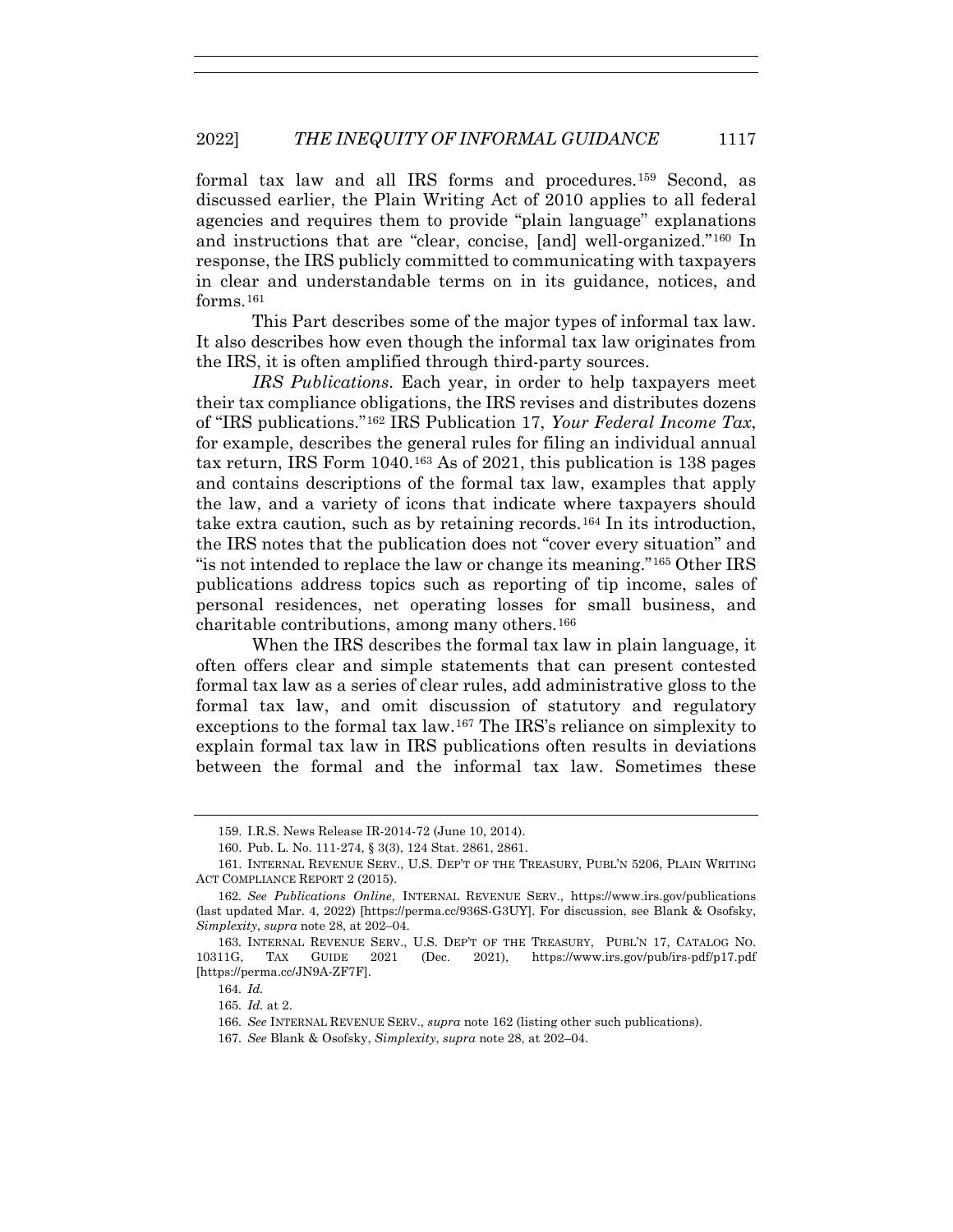explanations, if followed, benefit taxpayers; at other times, they conflict with taxpayers' interests.168

*Frequently Asked Questions*. When Congress enacts new tax statutes, or when unexpected situations arise, the IRS often posts FAQs and answers to its website to help taxpayers. During the first months of 2020, the IRS issued 273 FAQs that addressed several timely topics, including special tax credits that Congress enacted in response to the COVID-19 pandemic and related economic crisis.169 Commentators often criticize the IRS for using the FAQ format to present contested or novel interpretations of the formal tax law as though they are settled law.170 For instance, in 2020, when the IRS issued FAQs regarding economic impact payments enacted by Congress that year, some critics disputed the IRS's answers regarding the treatment of payments received by the spouses of recently deceased taxpayers and by incarcerated individuals.171 In addition, as the IRS posts FAQs to its website, it may revise posted questions and answers without providing taxpayers with explanation of the changes. As the National Taxpayer Advocate has argued before Congress when criticizing the IRS's increasing use of FAQs, "FAQs can be changed, supplemented, and amended without notice and public comment, unlike regulations."172

*Taxpayer Assistance Centers and IRS Help Line*. Other sources of informal tax law are the "IRS assisters," human customer service

171*. See infra* notes 232–250 and accompanying text.

 <sup>168.</sup> For further examples, see *id.*

 <sup>169. 1</sup> TAXPAYER ADVOC. SERV., U.S. DEP'T OF THE TREASURY, NATIONAL TAXPAYER ADVOCATE: FISCAL YEAR 2021 OBJECTIVES REPORT TO CONGRESS 48 n.13 (June 2020), https://www.taxpayeradvocate.irs.gov/wp-content/uploads/2020/08/JRC21\_FullReport.pdf [https://perma.cc/A5EP-BT7D].

<sup>170</sup>*. See, e.g.*, Alice G. Abreu & Richard K. Greenstein, *NTA Blog Post on "Protecting the Rights of Taxpayers Who Rely on FAQs" Is Timely and Welcome, but Doesn't Go Far Enough*, PROCEDURALLY TAXING (July 9, 2020), https://procedurallytaxing.com/nta-blog-post-on-protectingthe-rights-of-taxpayers-who-rely-on-faqs-is-timely-and-welcome-but-doesnt-go-far-enough/

<sup>[</sup>https://perma.cc/P49K-AT79]; Leslie Book, *Tax Administration and Racial Justice: The Illegal Denial of Tax-Based Pandemic Relief to the Nation's Incarcerated Population*, 72 S.C. L. REV. 667 (2021); Nina Olson, *IRS FAQs Can Be a Trap for the Unwary*, TAXCONNECTIONS: TAX BLOG (July 28, 2017), https://www.taxconnections.com/taxblog/irs-faqs-can-be-a-trap-for-the-unwary/ [https://perma.cc/D2Q3-KUPR]; *Joint Hearing on Continued Oversight Over the Internal Revenue Service Before the Subcomm. on Health Care, Benefits, & Admin. Rules & Subcomm. on Gov't Operations of the H. Comm. on Oversight & Gov't Reform*, 115th Cong. (2018) (statement of Nina E. Olson, National Taxpayer Advocate, United States Department of the Treasury); Monte A. Jackel, *The Proper Role of FAQs*, PROCEDURALLY TAXING (May 8, 2020), https://procedurallytaxing.com/the-proper-role-of-faqs/ [https://perma.cc/ARP9-8QAB].

 <sup>172. 1</sup> TAXPAYER ADVOC. SERV., *supra* note 169, at 67. Following criticism of the IRS's use of FAQs during the COVID-19 pandemic, in June 2021, IRS officials commented that the IRS was in the process of developing "a system to help people search for FAQs." Allyson Versprille, *IRS to Address Concerns with FAQs in Announcement Soon*, BLOOMBERG TAX (June 24, 2021, 1:21 PM), https://news.bloombergtax.com/daily-tax-report/irs-to-address-concerns-with-faqs-inannouncement-soon [https://perma.cc/W8RL-AMHU].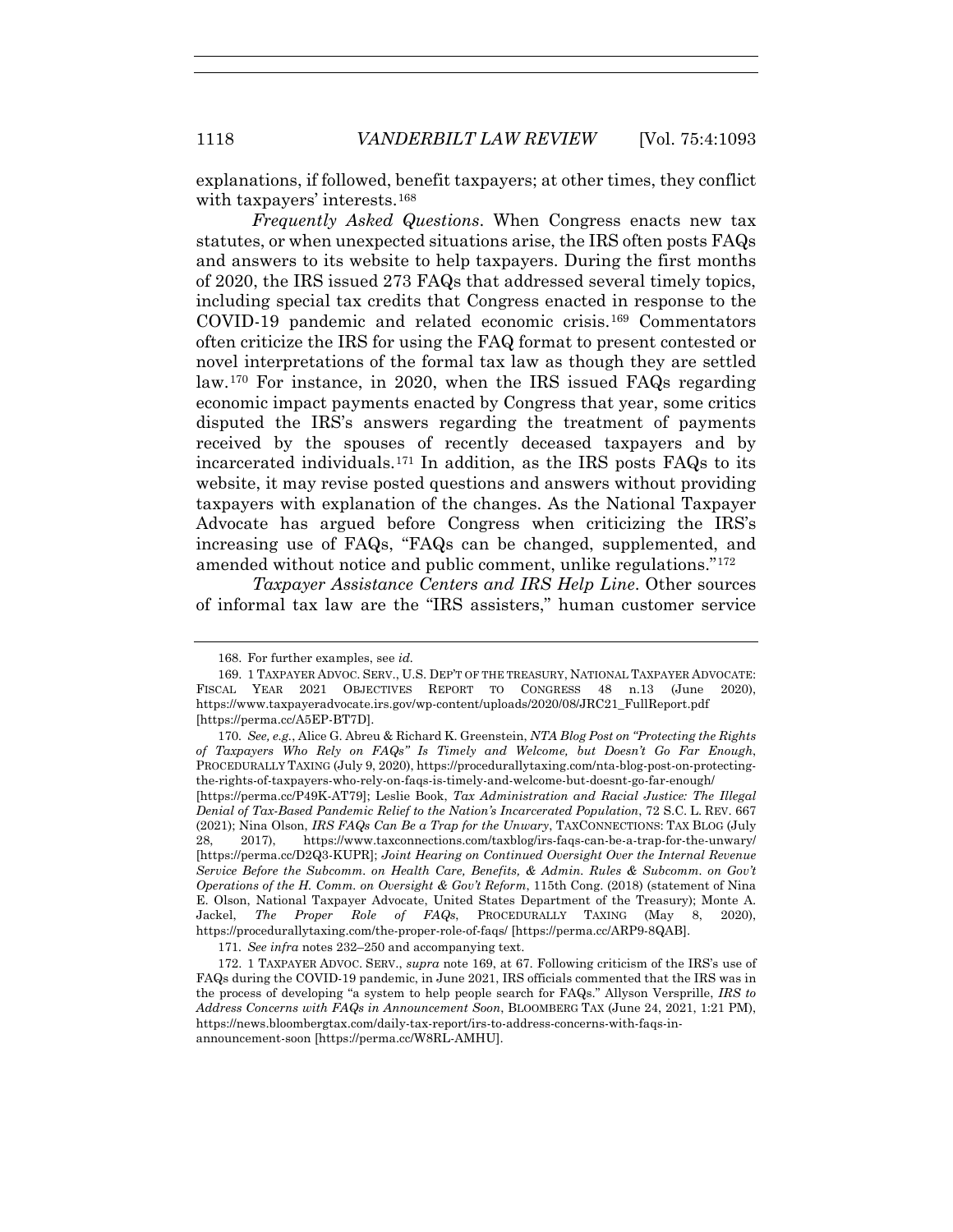representatives who answer taxpayers' questions at Taxpayer Assistance Centers and by phone over the IRS help line.173 As of 2021, taxpayers can make an appointment at a local Taxpayer Assistance Center to ask both general tax law questions and questions about their own specific circumstances.174 The IRS provides training of the "publication method" to IRS assisters, where it instructs these representatives to answer questions by reiterating the IRS's positions in IRS publications.175 The Treasury Inspector General for Tax Administration has issued reports that document instances in which responses from IRS assisters to the same taxpayer question have diverged from one another.176 As a result of these inconsistencies, the IRS has focused its attention on ways to standardize and even automate the guidance that IRS assisters provide to taxpayers.177

*Interactive Tax Assistant*. Since 2010, the IRS has attempted to respond to taxpayer inquiries using a form of automated legal guidance through its website, the "Interactive Tax Assistant" ("ITA").178 As IRS budget cuts and the events like the COVID-19 pandemic have limited taxpayer access to human customer service representatives, the IRS has increased its publicity of ITA as a major source of personalized tax guidance.179 When taxpayers access ITA through the IRS website, they select a category of questions, such as "Can I Deduct My Medical and Dental Expenses?" and then answer a series of questions provided by ITA.180 As the IRS describes ITA, this resource "can determine if a type of income is taxable, if you're eligible to claim certain credits, and if you can deduct expenses on your tax return."181 Once taxpayers have inputted their responses to a series of questions, ITA presents a screen titled "Answers" (e.g., noting that a specific type of medical expense is

181*. Id.*

<sup>173</sup>*. See* INTERNAL REVENUE SERV., *supra* note 153.

<sup>174</sup>*. See id.*

<sup>175</sup>*. See* TREASURY INSPECTOR GEN. FOR TAX ADMIN., U.S. DEP'T OF THE TREASURY, NO. 2004- 40-025, IMPROVEMENTS ARE NEEDED TO ENSURE TAX RETURNS ARE CORRECTLY PREPARED AT TAXPAYER ASSISTANCE CENTERS 11 (Dec. 2003).

<sup>176</sup>*. See, e.g.*, TREASURY INSPECTOR GEN. FOR TAX ADMIN., U.S. DEP'T OF THE TREASURY, NO. 2011-40-043, THE INTERACTIVE TAX LAW ASSISTANT HELPS ASSISTORS PROVIDE ACCURATE ANSWERS TO TAXPAYER INQUIRIES (Apr. 2011) (one such report).

<sup>177</sup>*. See id.* at 24.

 <sup>178.</sup> INTERNAL REVENUE SERV., *supra* note 154; *see also* TREASURY INSPECTOR GEN. FOR TAX ADMIN., U.S. DEP'T OF THE TREASURY, NO. 2011-40-070, THE INTERNAL REVENUE SERVICE PROVIDES HELPFUL AND ACCURATE TAX LAW ASSISTANCE, BUT TAXPAYERS EXPERIENCE LENGTHY WAIT TIMES TO SPEAK WITH ASSISTORS 15–17 (Aug. 2011) (history of ITA).

<sup>179</sup>*. See, e.g.*, IRS News (@IRSnews), TWITTER (June 15, 2021, 3:01 PM) https://twitter.com/IRSnews/status/1404876749809270785 [https://perma.cc/7E28-AKX]; IRS Videos, *Interactive Tax Assistant*, YOUTUBE (June 24, 2021), https://www.youtube.com/watch?v=dffgkaQcR68 [https://perma.cc/R5FB-X5JV].

<sup>180</sup>*. See* INTERNAL REVENUE SERV., *supra* note 154.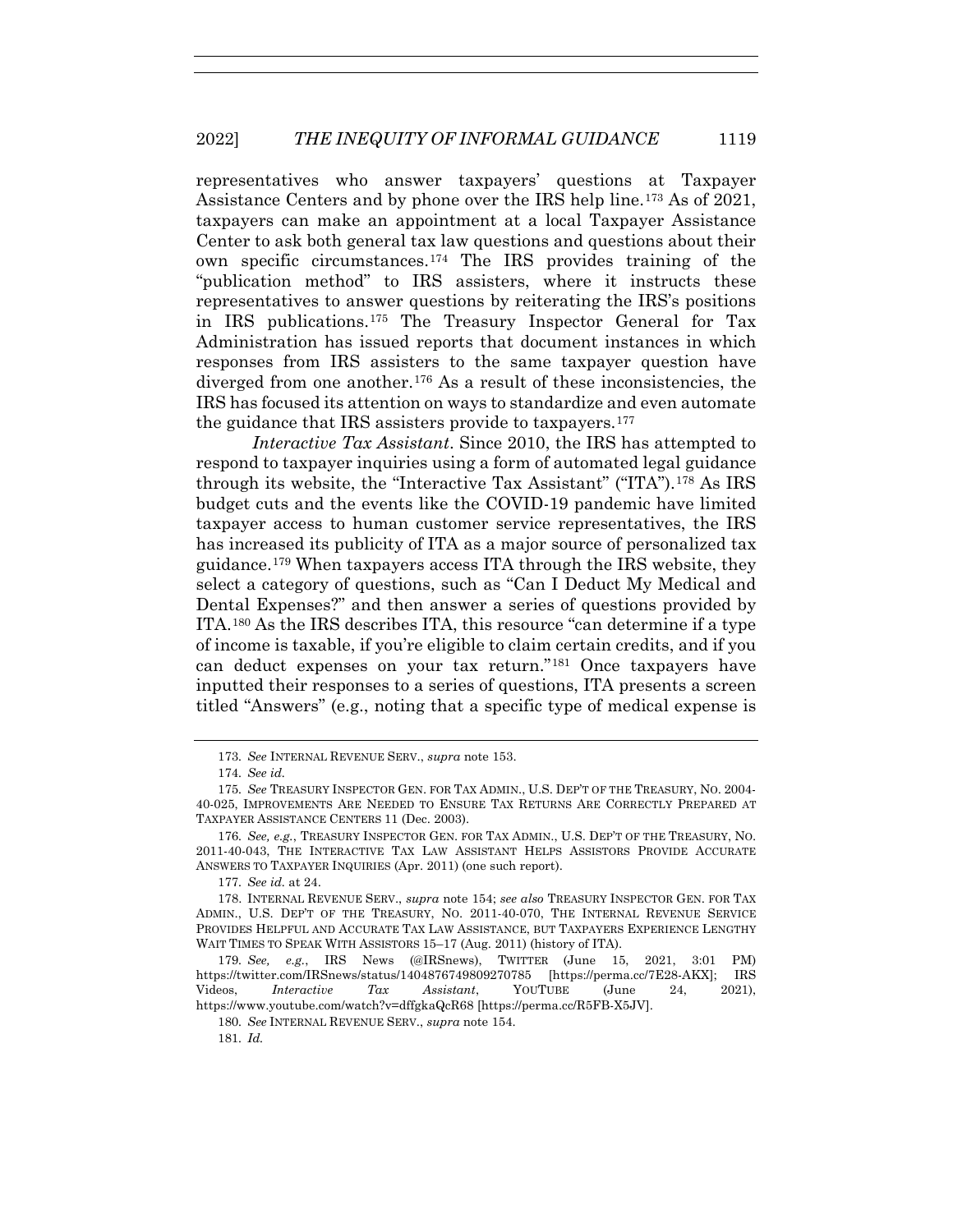"not a deductible expense").182 ITA offers taxpayers answers that are tailored to "individual circumstances"183 and that use friendly and accessible language, such as second-person pronouns (e.g., "you" and "your").184

While automated legal guidance such as ITA can deliver accurate answers to simple questions regarding issues like filing deadlines and types of forms, it can also present answers that differ from the underlying formal tax law. For example, ITA informs taxpayers that items like artificial teeth expenses and lead paint removal expenses qualify as deductible medical expenses, even though, in many cases, the Code, Regulations, and case law reach different results.185 The IRS's use of simplexity in automated legal guidance is especially powerful and persuasive because it offers tax guidance that is personalized (specific to the inquiring taxpayer), nonqualified (omitting discussion of contradictory exceptions and other rules), and instantaneous (sparing taxpayers from reading other authorities).<sup>186</sup>

In addition to the guidance received directly from the IRS, taxpayers may also encounter the informal tax law through third-party sources, some of which are described briefly below.

*Tax Preparation Software*. Each year, tens of millions of taxpayers use software, such as Intuit's TurboTax, to complete and file their tax returns with the IRS.187 In many cases, the advice that TurboTax and its online tax professionals provide is identical to the statements in IRS publications, including IRS statements that deviate from the formal tax law.188 By following the IRS's position from the informal tax law, the tax preparation software reduces the likelihood of IRS audits of its users.189 Some firms that sell tax preparation software promise that, in the event of an IRS audit, they will provide access to

https://www.gsa.gov/cdnstatic/54121D%20Tax%20Preparation%20Services%20in%20the%20US %20Industry%20Report.pdf [https://perma.cc/QZS4-PN6K] (providing an overview of tax preparation services in the United States).

 188. For examples, see Blank & Osofsky, *Simplexity, supra* note 28, at 229–31 (discussing TurboTax examples).

189. For discussion, see *id.* at 231.

<sup>182</sup>*. Id.*

<sup>183</sup>*. Id.*

<sup>184</sup>*. Id.*

<sup>185</sup>*. See* Blank & Osofsky, *Simplexity*, *supra* note 28.

<sup>186</sup>*. See id.*

<sup>187</sup>*. See* Intuit Inc., Annual Report (Form 10-K) (Aug. 31, 2020) (reporting over fifty million customers); KUSH PATEL, IBISWORLD, REP. NO. 54121D, TAX PREPARATION SERVICES IN THE US  $(Aug. 2019)$ ,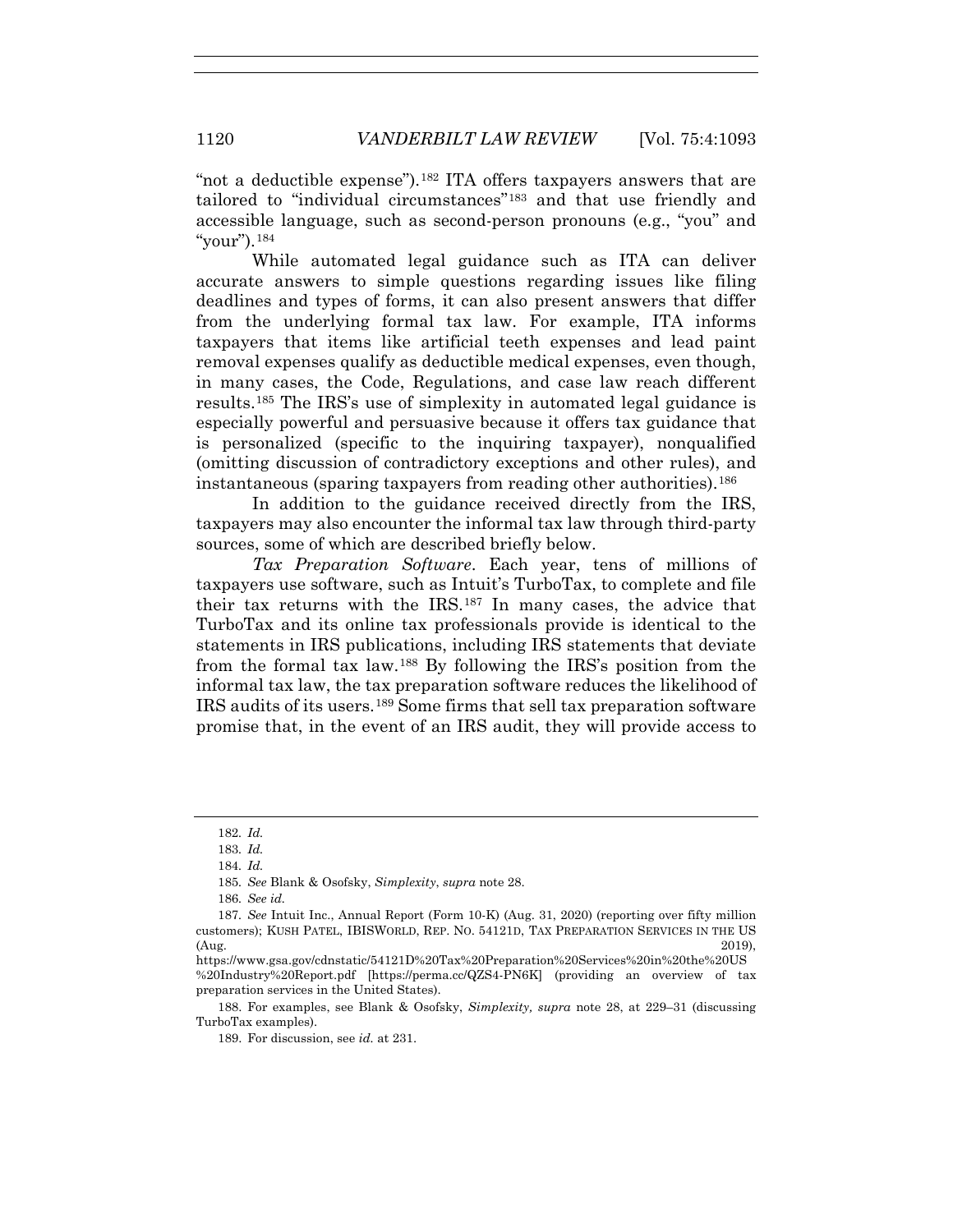trained tax professionals and refunds of the purchase price.190 This type of guarantee further encourages sellers of tax preparation software to avoid conflicting with the IRS position in its informal guidance.

*Tax Advice Publications.* The informal tax law may also influence taxpayers indirectly, such as through descriptions that appear in popular tax advice publications written by authors outside of the government. Many of the authors of these publications frequently refer to statements and examples from the IRS that originally appeared in IRS publications or on its website.191 Others repeat the IRS position as expressed in IRS publications even if this is not necessarily consistent with the formal tax law.192 Third-party tax advice publications such as these expand the reach of the informal tax law beyond the direct efforts of the IRS.

*Tax Accountants and Other Return Preparers*. Finally, even when taxpayers turn to tax accountants and other return preparers to complete their tax returns, they engage, indirectly, with the informal tax law. While legal education for tax lawyers focuses on statutes, regulations and case law, many educational programs for accountants and other tax-return preparers instead teach them to follow the IRS's statements in IRS publications.193 When individuals seek to receive "enrolled agent" status from the IRS, enabling them to represent taxpayers before the Agency, they must pass a three-part comprehensive exam developed by the IRS or show that they have gained experience as former IRS employees.194 The exam contains questions based on some of the most widely read IRS publications.195

<sup>190</sup>*. See, e.g.*, *TurboTax Online Guarantees*, INTUIT TURBOTAX, https://turbotax.intuit.com/corp/guarantees/ (last visited Mar. 6, 2022) [https://perma.cc/R4K2- VYTU].

<sup>191</sup>*. See, e.g.*, J.K. LASSER INST.*,* J.K. LASSER'S YOUR INCOME TAX 2021 (2020) (example of popular tax advice publication referring to IRS materials); *see also* MARTHA MAEDA, HOW TO OPEN & OPERATE A FINANCIALLY SUCCESSFUL INDEPENDENT RECORD LABEL 84 (2012).

<sup>192</sup>*. See, e.g.*, Bruce N. Edwards*, Tax Implications of Home Ownership* (Portfolio No. 594-3rd), Tax Mgmt. Portfolio (BL) (2021) (example of expert secondary source repeating IRS position).

<sup>193</sup>*. See, e.g.*, Loc. Gov't Servs. Div., *Basic Accounting Workshop*, GA. DEP'T OF REVENUE 83 (rev. Aug. 2017), https://dor.georgia.gov/document/training-program/basic-accountingworkshop/download [https://perma.cc/9BR6-AKAY] (referencing the IRS's "Publication 946" (regarding accelerated depreciation deductions)).

<sup>194</sup>*. See Internal Revenue Service: Enrolled Agent Special Enrollment Examination*, PROMETRIC 5–20, https://www.prometric.com/sites/default/files/IRS/IRS-SEE-Candidate-Information-Bulletin.pdf (rev. Mar. 1, 2022) [https://perma.cc/3TFU-69M2] (Candidate Information Bulletin detailing the exam requirements).

<sup>195</sup>*. See Enrolled Agents – Frequently Asked Questions*, INTERNAL REVENUE SERV., https://www.irs.gov/tax-professionals/enrolled-agents/enrolled-agents-frequently-asked-questions (last updated Mar. 1, 2022) [https://perma.cc/VB57-WAUS].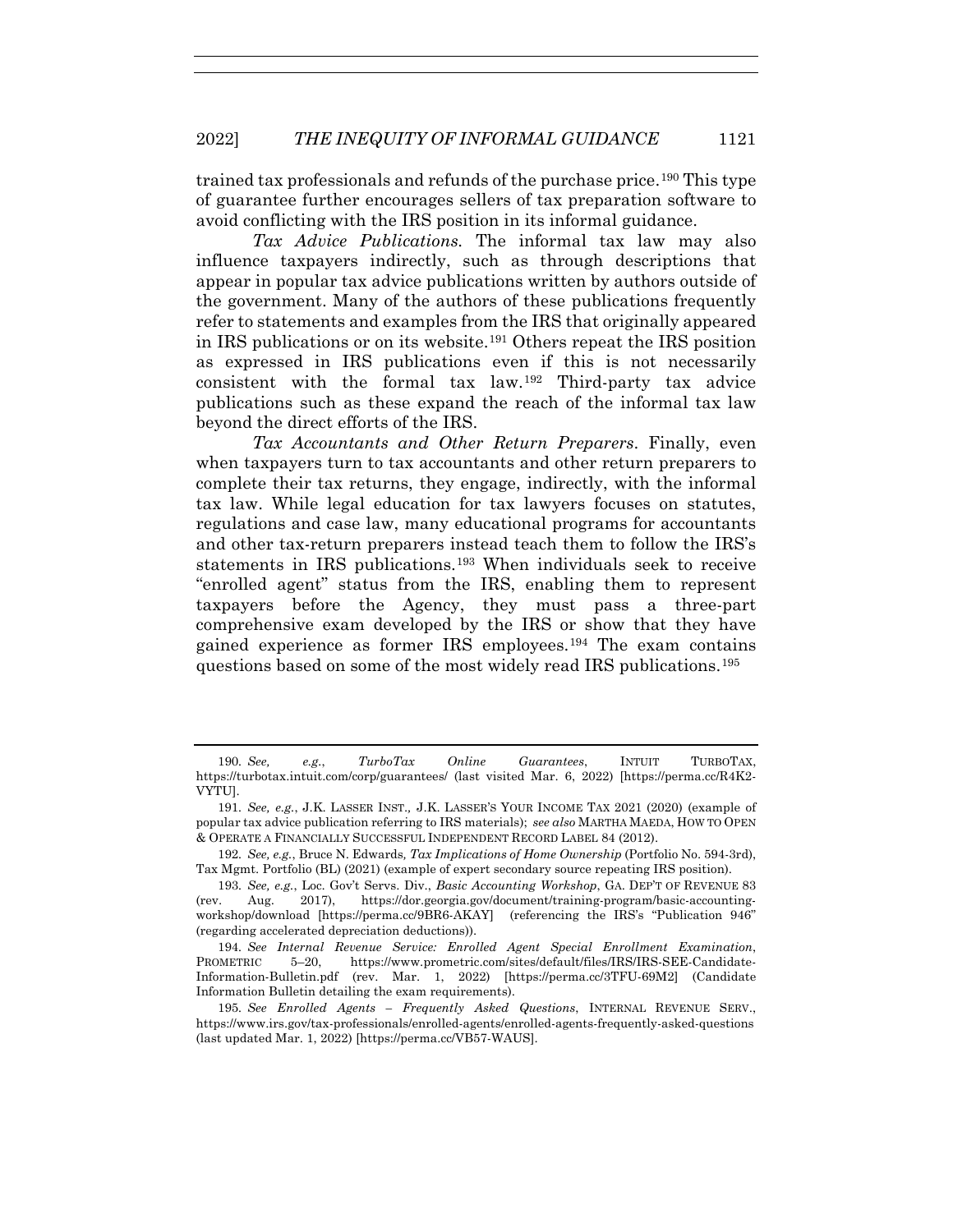#### *C. The Role of Tax Lawyers*

Having established that there are different types of tax law formal and informal—the next question is which taxpayers can access these different types of law? Do all taxpayers have equal access to the formal tax law?

As an initial matter, only highly specialized tax law experts, namely tax lawyers, have clear access to the formal tax law. As discussed previously, the formal tax law is written so that only tax law experts are likely to be able to use it to answer tax law questions.196 On top of this expertise limitation, there is also a more practical one: even when nonlawyer tax professionals, such as accountants, are able to access and use the formal tax law to answer tax questions, their ability to do so is circumscribed by rules about the unauthorized practice of law. While the boundaries of "practice of law" are not always clear, accountants are clearly limited in their ability to make interpretations of complex tax statutes, regulations, and cases.197 As the Supreme Court of Minnesota explained,

[w]hen an accountant or other layman who is employed to prepare an income tax return is faced with difficult or doubtful questions of the interpretation or application of statutes, administrative regulations and rulings, court decisions, or general law, it is his duty to leave the determination of such questions to a lawyer.  $198$ 

This unique ability of tax lawyers to use formal tax law raises a question about which taxpayers use what type of tax professionals, if any. Tax return filing statistics reveal that most taxpayers file their tax returns using some form of assistance, whether in the form of paid preparer assistance or tax preparation software. Self-prepared tax returns (which are filed without the assistance of a paid preparer or tax preparation software) have been trending steadily downward, falling in recent years to around four percent.199 Instead of self-preparing, around forty percent of taxpayers use online tax filing software, and around fifty-six percent of taxpayers use paid preparers.200 Over half of all paid

<sup>196</sup>*. See supra* notes 118–149 and accompanying text.

 <sup>197.</sup> Elijah D. Farrell, *Accounting Firms and the Unauthorized Practice of Law: Who Is the Bar Really Trying to Protect?*, 33 IND. L. REV. 599, 605–16 (2000) (exploring case law regarding what constitutes unauthorized practice of law by accountants).

 <sup>198.</sup> Gardner v. Conway, 48 N.W.2d 788, 790 (Minn. 1951).

 <sup>199.</sup> Jacob Goldin, *Tax Benefit Complexity and Take-up: Lessons from the Earned Income Tax Credit*, 72 TAX L. REV. 59, 91 (2018).

<sup>200</sup>*. Id.*; *see also* INTERNAL REVENUE SERV., U.S. DEP'T OF THE TREASURY, PUBL'N 55-B, INTERNAL REVENUE SERVICE DATA BOOK, 2020, at 2 (June 2020), https://www.irs.gov/pub/irspdf/p55b.pdf [https://perma.cc/K5S2-J33B].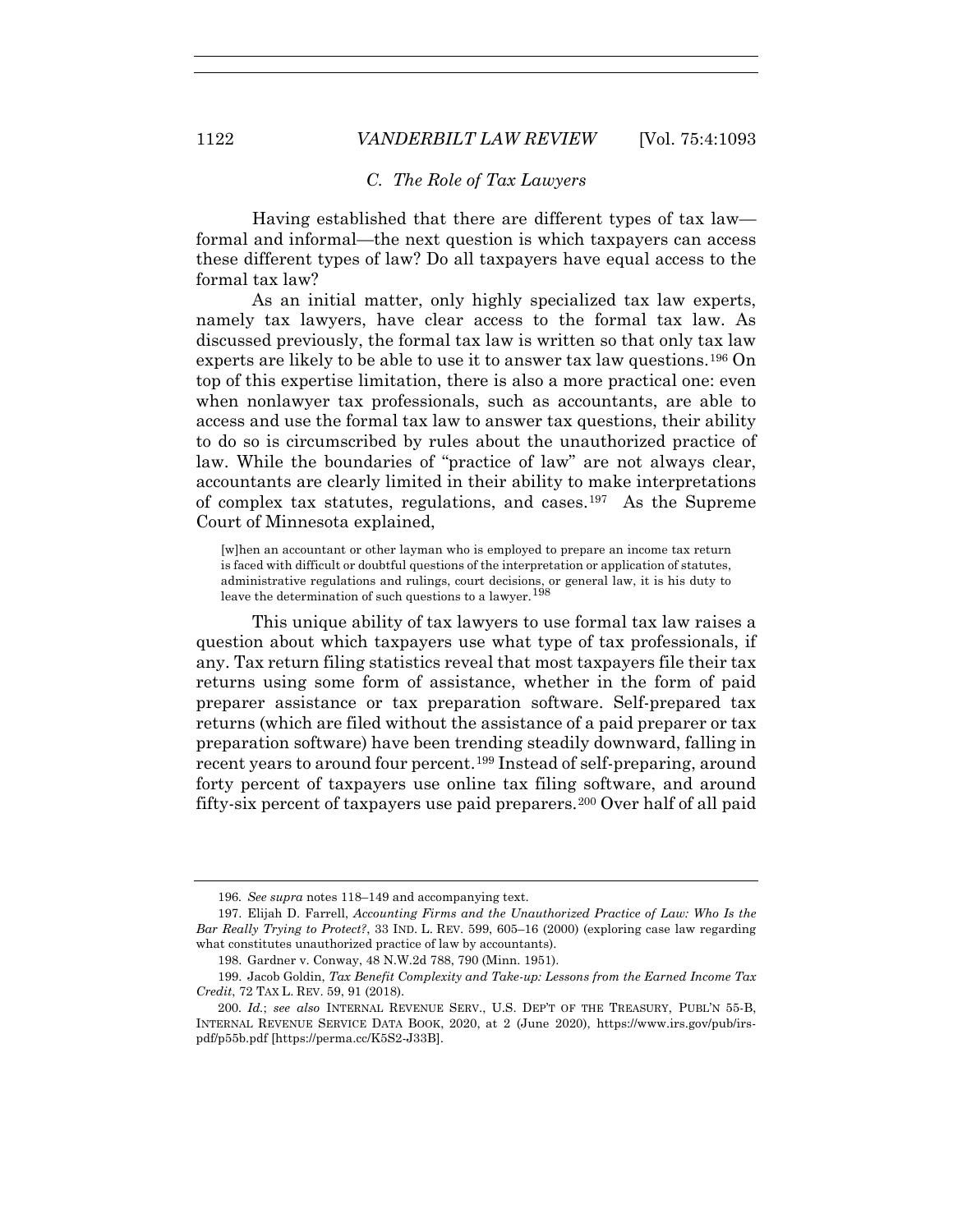preparers are unenrolled tax preparers who are not lawyers or accountants and are not subject to regulation by the IRS.201

There is less data available about what types of taxpayers use what type of assistance, though there is some indication that lowincome taxpayers often use tax preparers from large, national taxreturn preparation chains such as Jackson Hewitt and H&R Block, as well as smaller, independent, unenrolled tax-return preparers.<sup>202</sup> There is troubling evidence about the extent to which these preparers even file accurate tax returns. As for the national chain tax-return preparers, a recent GAO study found, in a study of commercial paid preparers with ten or more locations, that nearly all prepared returns were incorrect to some degree.<sup>203</sup> The situation with independent, unenrolled preparers is even more worrisome. During a time in which the IRS tried (unsuccessfully) to regulate unenrolled tax-return preparers, twentysix percent of them failed a test designed to measure basic tax return filing competency.204 The Taxpayer Advocate has described that

[w]hen one visits a hair salon, the hair stylist will have a certificate displayed, which attests to the fact that the stylist has undergone the training necessary to obtain the license. In contrast, there is no such guarantee that an unenrolled tax return preparer has passed any exam, continues to engage in ongoing education, or meets any other minimum standard of competency to prepare federal tax returns.<sup>205</sup>

Putting aside questions as to filing accuracy, what is clear is that neither large tax return preparation companies nor unenrolled preparers are authorized to engage in legal analysis of the formal tax law.206 Indeed, in some ways, what these return preparers are doing is on the opposite end of the spectrum. In almost all cases, these return preparers are using tax-return software themselves to take the taxpayers' data and turn it into a tax return,<sup>207</sup> albeit often

202. Goldin, *supra* note 199, at 87–88.

206*. See supra* notes 197–198.

 <sup>201. 1</sup> TAXPAYER ADVOC. SERV., U.S. DEP'T OF THE TREASURY, NATIONAL TAXPAYER ADVOCATE: 2018 ANNUAL REPORT TO CONGRESS 105 (Feb. 2019), https://www.taxpayeradvocate.irs.gov/wpcontent/uploads/2020/07/ARC18\_Volume1.pdf [https://perma.cc/8R3F-LWBZ] ("[Most Serious Problem] #7: Return Preparer Oversight"); INTERNAL REVENUE SERV., U.S. DEP'T OF THE TREASURY, PUBL'N 947, CATALOG NO. 13392P, PRACTICE BEFORE THE IRS AND POWER OF ATTORNEY 3 (rev. Feb. 2018), https://www.irs.gov/publications/p947 [https://perma.cc/AM9Y-9BKK].

<sup>203</sup>*. See, e.g.*, U.S. GOV'T ACCOUNTABILITY OFF., GAO-14-467T, PAID TAX RETURN PREPARERS: IN A LIMITED STUDY, PREPARERS MADE SIGNIFICANT ERRORS 9–12 (Apr. 2014), https://www.gao.gov/assets/gao-14-467t.pdf [https://perma.cc/HHM8-TQSN].

<sup>204</sup>*. Protecting Taxpayers from Incompetent and Unethical Return Preparers: Hearing on H.R. 1570 Before the S. Comm. on Fin.*, 113th Cong. 6 (2014) (statement of John A. Koskinen, Commissioner, Internal Revenue Service).

 <sup>205. 1</sup> TAXPAYER ADVOC. SERV., *supra* note 201, at 106.

 <sup>207.</sup> Lawrence Zelenak, Essay, *Complex Tax Legislation in the TurboTax Era*, 1 COLUM. J. TAX L. 91, 94–95 (2010).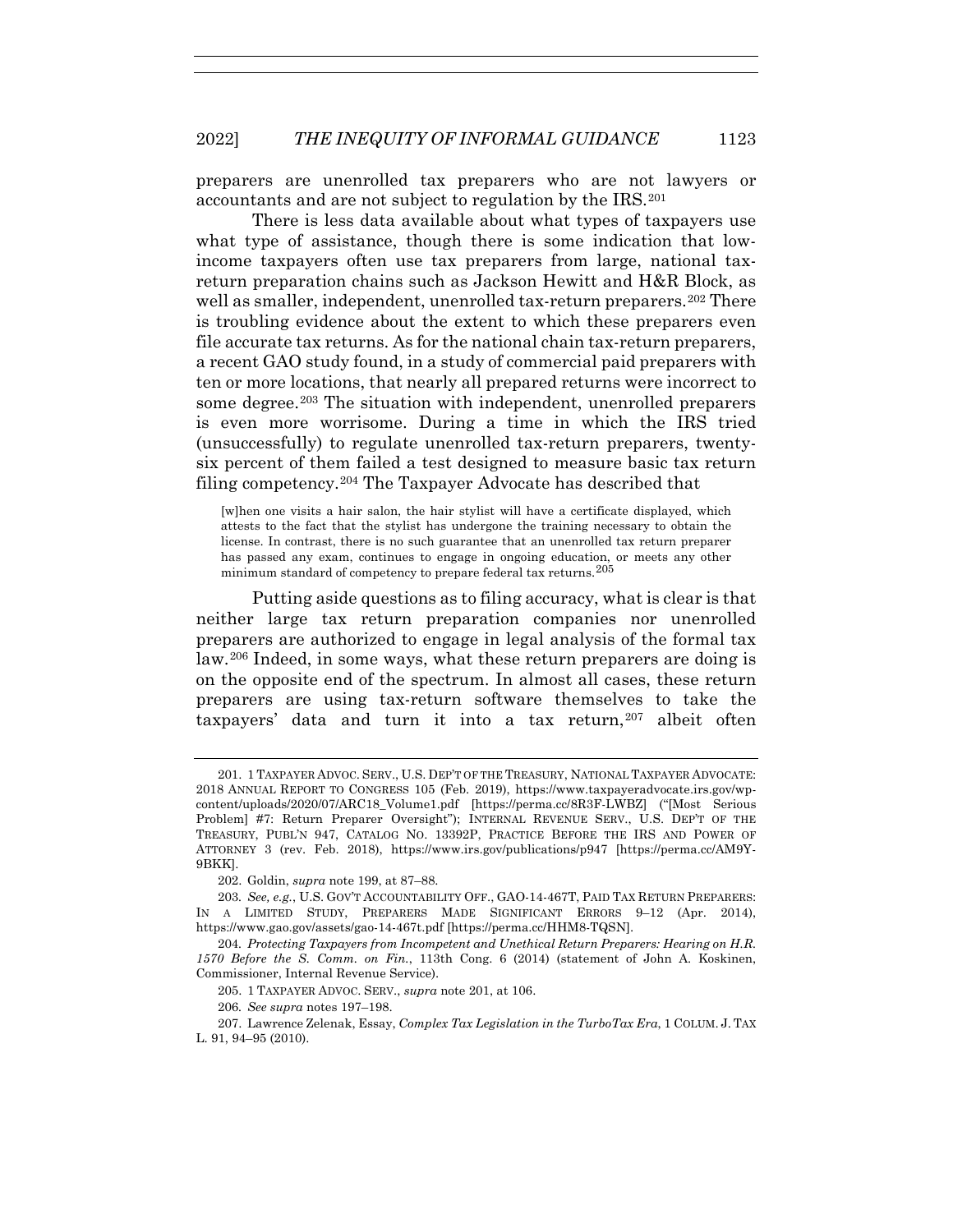inaccurately.208 Low-income taxpayers are eligible to perform this exact function for free themselves using the IRS Free File program, though, for a variety of reasons, a huge number of eligible low-income taxpayers nonetheless pay preparers or pay for the software.<sup>209</sup>

Tax lawyers, who are unique among tax professionals in their ability to engage in legal analysis of the formal tax law to advise taxpayers about ambiguous legal questions, make up a tiny fraction of tax professionals who file tax returns. The GAO has documented that, of all paid tax-return preparers, tax lawyers only comprise 29,214, whereas there are 209,628 CPAs, 48,573 enrolled agents, and 374,812 unenrolled preparers.210 This makes sense based on what a "paid preparer" is for these purposes. Attorneys are not "paid preparers" who must identify themselves as such with the IRS unless they "prepar[e] for compensation . . . all or a substantial portion of any return of tax or any claim for refund."211 Thus, tax lawyers whose main function is analyzing or interpreting the formal tax law (as well as other sources of law), not filing tax returns, are not going to be counted as paid preparers in the studies about who files returns in what ways.

It is important to emphasize the extent to which we lack empirical data (an issue to which we will return in Part III, below) about use of tax lawyers. There is no tax return on which people or businesses must report they received the advice of a tax lawyer. There is no government documentation of, or even government attempt to document, such data.

However, there is useful, circumstantial evidence. Tax lawyers cost a lot of money. Whereas paid preparers tend to charge in the hundreds of dollars to prepare a tax return<sup>212</sup> and tax software costs a fraction of that price,  $2^{13}$  tax lawyers cost on average around \$200 to \$400 an hour, though tax lawyers at large firms or in major cities can charge substantially more.214 One would have to have a very large

<sup>208</sup>*. See supra* notes 197–198.

<sup>209</sup>*. See, e.g.*, TREASURY INSPECTOR GEN. FOR TAX ADMIN., U.S. DEP'T OF THE TREASURY, NO. 2020-40-009, COMPLEXITY AND INSUFFICIENT OVERSIGHT OF THE FREE FILE PROGRAM RESULT IN LOW TAXPAYER PARTICIPATION (Feb. 2020), https://www.documentcloud.org/documents/6768599- TIGTA-Free-File-audit.html [https://perma.cc/E7LM-V89G] (exploring this and other aspects of the Free File controversy).

 <sup>210.</sup> U.S. GOV'T ACCOUNTABILITY OFF., *supra* note 203, at 6.

 <sup>211. 26</sup> C.F.R. § 301.7701-15(a) (2022).

 <sup>212.</sup> U.S. GOV'T ACCOUNTABILITY OFF., *supra* note 203, at 19–20.

 <sup>213.</sup> For instance, Intuit TurboTax's most popular paid option was priced at fifty-nine dollars in 2021. *See* INTUIT TURBOTAX, https://turbotax.intuit.com/personal-taxes/online/ (last visited Mar. 6, 2022) [https://perma.cc/YY33-ZRJX].

<sup>214</sup>*. See, e.g.*, *How Much Does a Tax Attorney Cost*, CROSS L. GRP.: BLOG (Jan. 16, 2017), https://www.crosslawgroup.com/blog/hiring-tax-attorney-worth-cost/ [https://perma.cc/6BAC-9YGC]; Jen K., *Average Cost of Tax Attorney Fees*, THERVO, https://thervo.com/costs/average-cost-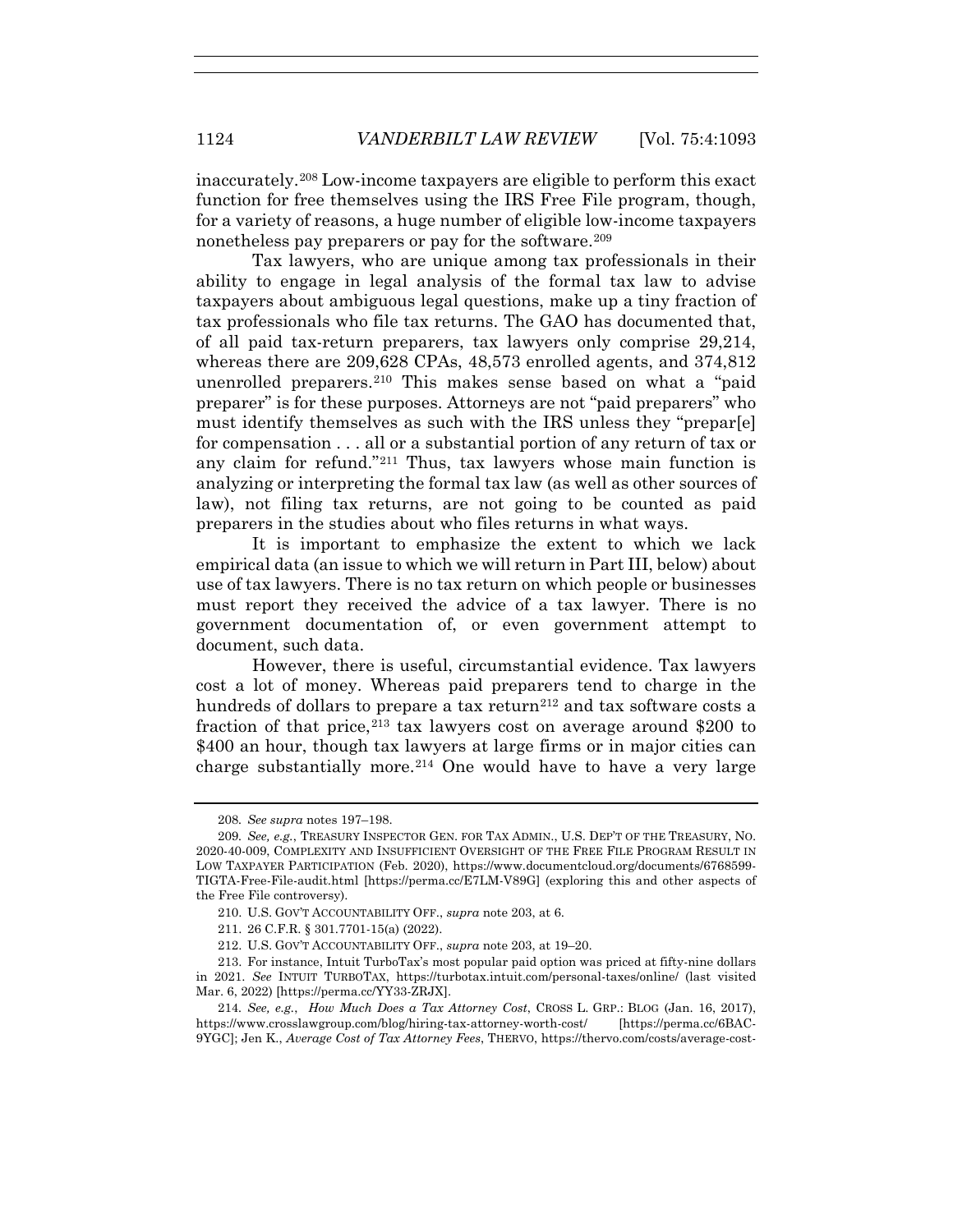amount of tax liability at stake to justify paying a tax lawyer's fee, and the larger the amount at stake, the more valuable the tax lawyer may be. It stands to reason that those with higher income and/or greater wealth are more likely to hire tax attorneys.

Moreover, even when members of the public contemplate hiring a tax attorney, it is often for the purpose of resolving a dispute with the IRS. For instance, the website SuperMoney suggests that common reasons to hire a tax attorney include "You are being audited. You need to negotiate a settlement with the IRS. You receive a notice from the IRS about a tax issue . . . ."215 Left off the list is tax planning in advance of filing a tax return or interpreting the tax law as advantageously as possible in order to take the best possible position for the taxpayer.

Yet this exact type of planning is what high-end tax lawyers do for very high-income and/or wealthy individuals and businesses. Cleary Gottlieb, a major global law firm, for instance, explains that its tax practice "provides clients with sophisticated and practical advice on tax planning, tax strategies for transactions, cross-border issues and the resolution of difficult tax controversies."216 Likewise, Paul, Weiss, another major law firm, describes that "Identifying obscure but potentially costly tax issues is a skill. Solving them in the context of our client's goals is an art, and one that Paul, Weiss practices at the highest level. . . . [O]ur tax lawyers help clients solve problems, avoid pitfalls and uncover hidden value in all types of transactions."217 As Professor Heather Field describes, in this transactional context, tax lawyers "will inform the client about the tax consequences that arise from the transaction's structure, advise the client about opportunities for improving the tax treatment, and counsel the client about the risks and benefits of different approaches  $\dots$ ."<sup>218</sup> In so doing, tax law firms often provide high-income and wealthy individuals and businesses with written tax opinions, which express varying levels of confidence that a client's tax position is consistent with the tax law.219 The opinions can

of-tax-attorney-fees (last visited Mar. 6, 2022) [https://perma.cc/3L9D-TD6F]; *What Is the Average Cost of Hiring a Tax Attorney?*, SUPERMONEY, https://www.supermoney.com/what-average-costhiring-tax-attorney/ (last updated Apr. 27, 2020) [https://perma.cc/6ZF3-S36P].

 <sup>215.</sup> SUPERMONEY, *supra* note 214.

<sup>216</sup>*. Tax*, CLEARY GOTTLIEB, https://www.clearygottlieb.com/practice-landing/tax (last visited Mar. 15, 2022) [https://perma.cc/9MFC-9CBN].

<sup>217</sup>*. Tax*, PAUL, WEISS, https://www.paulweiss.com/practices/transactional/tax (last visited Mar. 15, 2022) [https://perma.cc/BAC5-Q9RQ].

 <sup>218.</sup> Heather M. Field, *Tax Lawyers as Tax Insurance*, 60 WM. & MARY L. REV. 2111, 2121 (2019).

<sup>219</sup>*. Id.* at 2122–26 (describing tax opinions).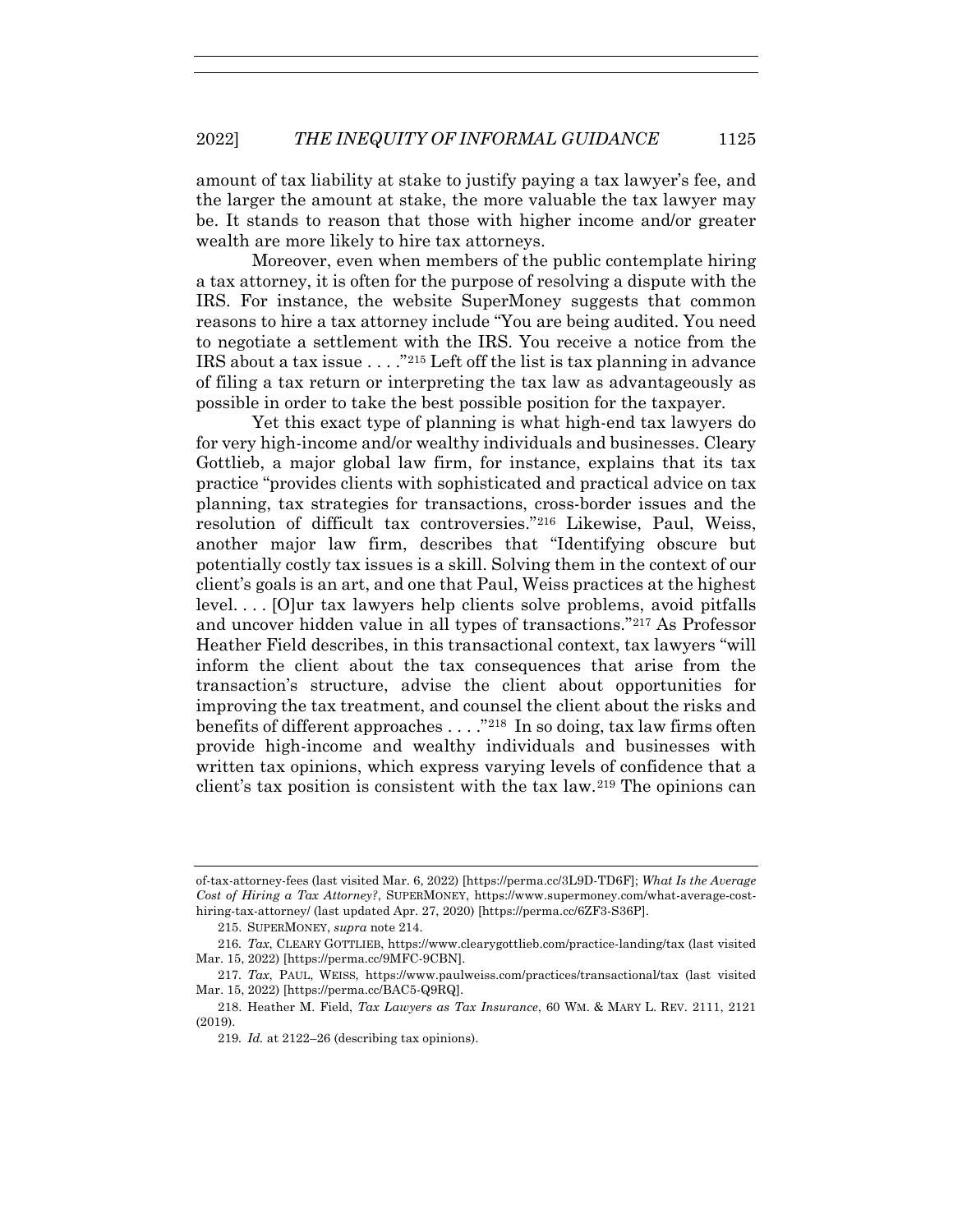provide the clients with protection from certain tax penalties in the event of a deficiency assertion by the IRS following an audit.<sup>220</sup>

## *D. Access to Justice*

The two tiers of formal and informal tax law threaten equitable access to justice. Most taxpayers have no access to the formal tax law. Rather, they generally rely on informal tax guidance and tax preparation software (whether directly, or through paid, non-taxlawyer preparers) to prepare their tax returns. On the other hand, highend tax lawyers engage in extensive, pre-tax return planning for very high-income and/or wealthy individuals and businesses, thus providing these taxpayers access to the formal law and the most advantageous tax positions.

Although informal tax guidance is written in plain language and deemphasizes technical terminology, it has several important weaknesses compared to the formal tax law. First, when the formal tax law is ambiguous, the IRS sometimes takes positions in the informal tax law that are disadvantageous to taxpayers. While there might be an argument to the contrary rooted in formal tax law, taxpayers who follow the informal guidance are bound by the disadvantageous approach as a practical matter. Second, unlike the formal tax law, the informal tax law does not bind the IRS by requiring it to take positions during audits and tax controversies that are consistent with those that the Agency has expressed in its guidance publications and on its website.<sup>221</sup> Third, in contrast to the Code, Regulations, and case law, informal tax law that appears in sources such as ITA and statements in IRS publications does not constitute the type of authority that taxpayers can use to establish a "reasonable basis" defense against some of the most common civil tax penalties.222 Finally, while tax lawyers may offer planning advice before taxpayers engage in transactions or claim tax positions, the government does not offer similar services when it distributes informal tax law.223 This Part offers three examples to highlight these differences between informal and formal tax law and how these differences exacerbate inequitable access to justice.

 <sup>220.</sup> Treas. Reg. § 1.6664-4(c)(1) (as amended in 2003); *see also* Field, *supra* note 218, at 2124 n.66.

<sup>221</sup>*. See, e.g.*, Miller v. Comm'r, 114 T.C. 184, 194–95 (2000); *see also infra* notes 261–266 and accompanying text.

<sup>222</sup>*. See* Treas. Reg. § 1.6662-3(b)(3) (as amended in 2003); *infra* notes 268–270 and accompanying text.

<sup>223</sup>*. See infra* notes 275–285 and accompanying text.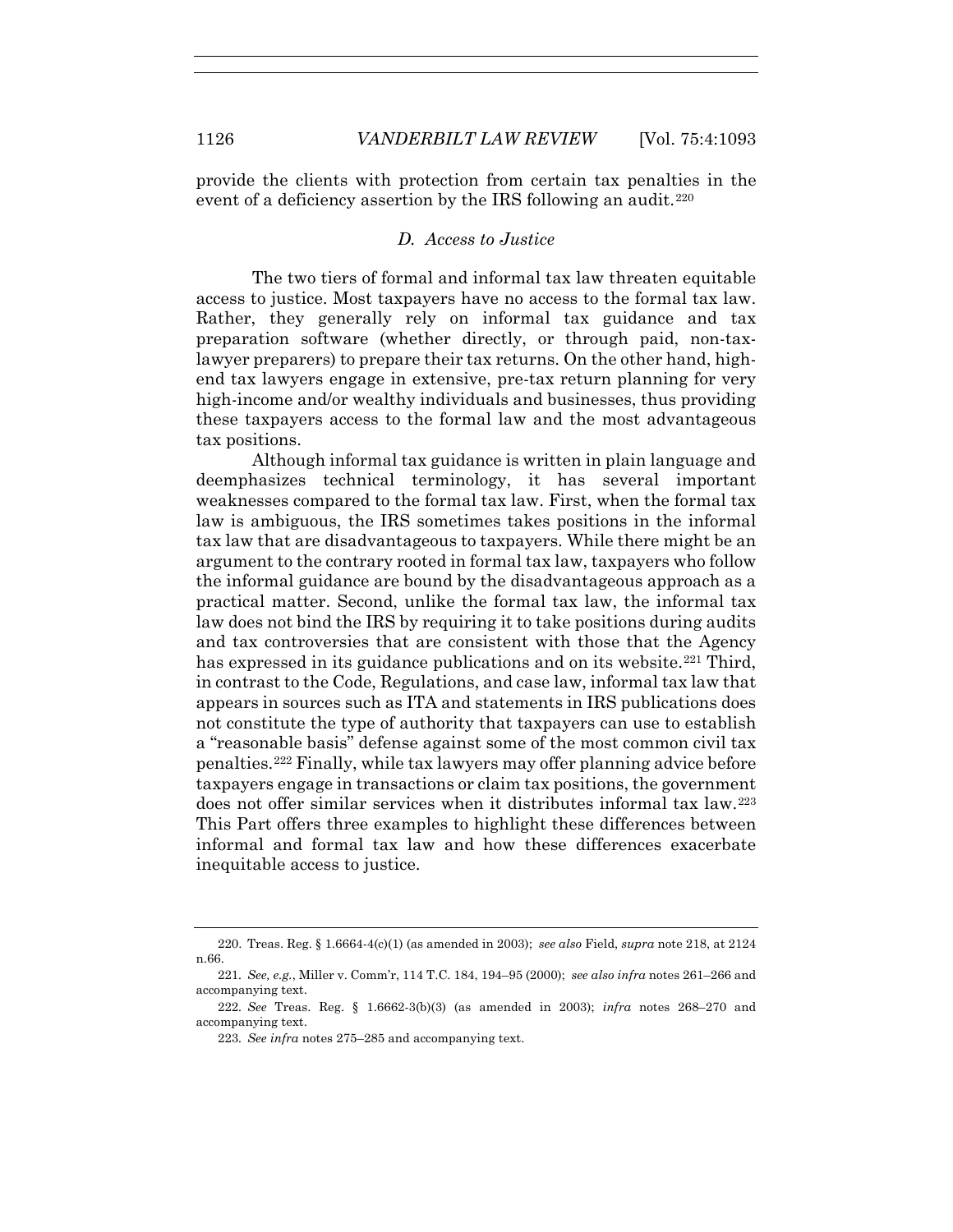#### 1. Unambiguous Informal Tax Law

 In many cases, informal tax guidance can deliver answers to taxpayers that are unambiguous and easy to understand. For example, consider a married couple with no children who are trying to determine whether they are required to file IRS Form 1040, the annual federal income tax return, in 2020. That year, the couple had gross income of \$30,000. By visiting ITA on the IRS website, the couple can select "Do I Need to File a Tax Return?" and then answer a series of questions regarding issues such as their filing status, their age and disability status, and the amount of their aggregate gross income.<sup>224</sup> After answering these questions, the couple receives an answer: the couple is required to file IRS Form 1040 for 2020 because their gross income is equal to, or exceeds,  $$24,800.<sup>225</sup>$ 

This example illustrates how informal tax law, such as ITA, can provide correct guidance to taxpayers clearly and efficiently. The informal tax law in this example matches the underlying formal tax law exactly.226 Even if the taxpayers had consulted with a tax lawyer who reviewed the applicable Code provision and IRS revenue procedure stating the annual inflation adjustments directly (unlikely for this type of common question), they would have received the same answer that ITA provided. For straightforward questions like those regarding filing deadlines and requirements, taxpayers who consult IRS publications or the IRS website can access accurate tax law information quickly and without financial cost.

#### 2. Taxpayer-Unfavorable Informal Tax Law

When the formal tax law features legal ambiguity, on the other hand, the IRS often provides taxpayers with informal tax law that may appear clear but is also adverse to taxpayers' interests. For instance, in March 2020, as a result of the economic disruption caused by the COVID-19 public health crisis, Congress enacted the CARES Act, which, among other relief, provided "economic impact payments" (advance refundable tax credits) to joint-filing married taxpayers, as long as their adjusted gross income did not exceed certain thresholds.<sup>227</sup> Following confusion regarding the eligibility requirements for these

<sup>224</sup>*. See Do I Need to File a Tax Return?*, INTERNAL REVENUE SERV., https://www.irs.gov/help/ita/do-i-need-to-file-a-tax-return (last updated Dec. 10, 2021) [https://perma.cc/8W39-TWAE].

<sup>225</sup>*. See id.*

<sup>226</sup>*. See* I.R.C. § 6012(a)(1)(A)(iv).

 <sup>227.</sup> Coronavirus Aid, Relief, and Economic Security Act, Pub. L. No. 116-136, § 2201, 134 Stat. 281, 335 (2020).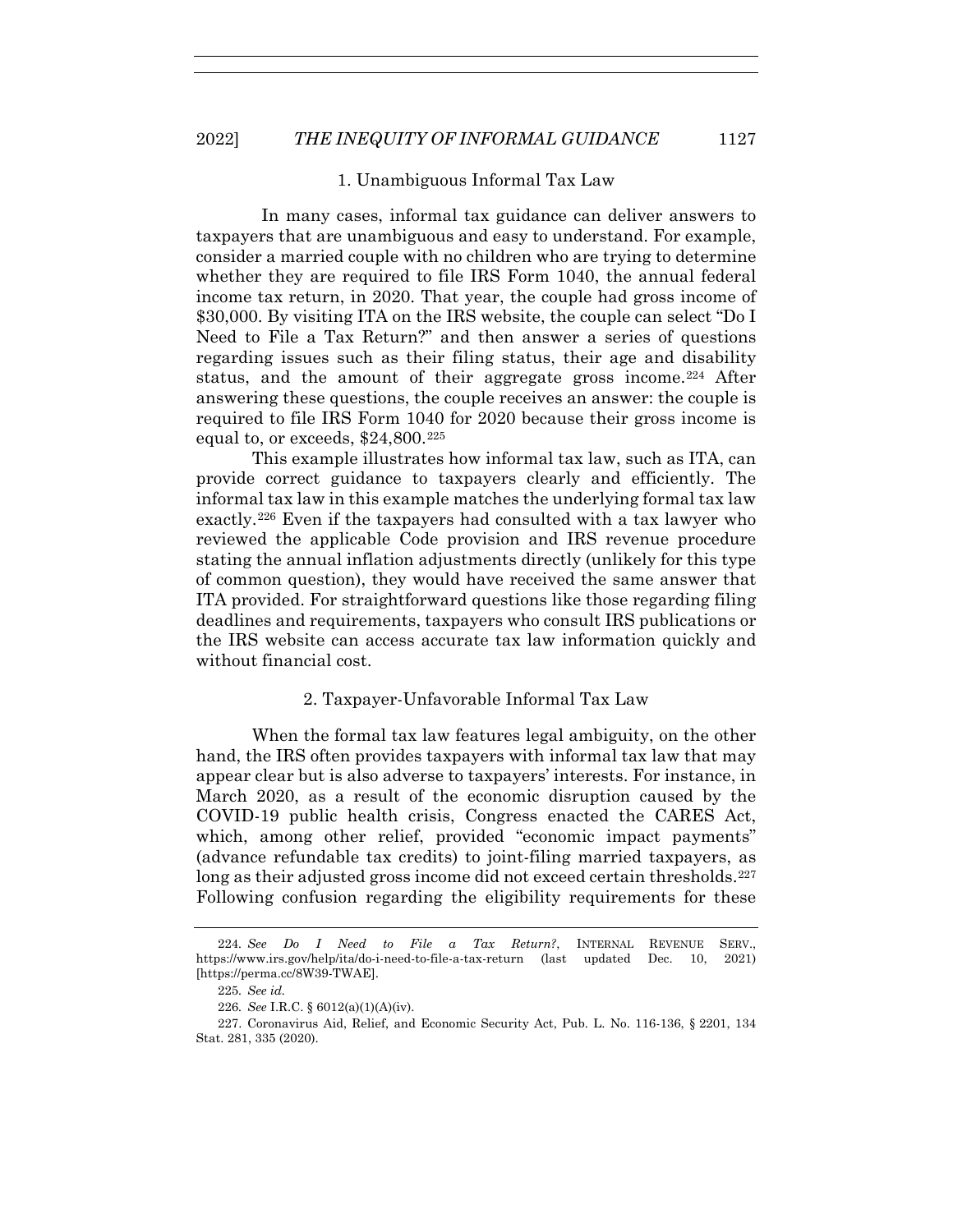payments, the IRS posted a list of FAQs on its website, including the following, "Q10: Does someone who has died qualify for the Payment?"228 By this point in time, some deceased taxpayers' estates and family members had been receiving payments.<sup>229</sup> The IRS attempted to respond to this situation by stating in its posted answer:

A10: No. A Payment made to someone who died before receipt of the Payment should be returned to the IRS by following the instructions in the Q&A about repayments. Return the entire Payment unless the Payment was made to joint filers and one spouse had not died before receipt of the Payment, in which case, you only need to return the portion of the Payment made on account of the decedent.<sup>230</sup>

While the IRS's guidance was unequivocal, several commentators, and even some senior IRS employees, questioned the IRS's interpretation of the formal tax law. Shortly after the IRS posted its FAQ regarding payments to deceased taxpayers, former National Taxpayer Advocate Nina Olson analyzed the requirements of the newly enacted statute and criticized the IRS's claim that individuals were ineligible to receive payment if they were deceased in 2020, even though they had been eligible individuals in 2018 or 2019.231 She also noted that in 2008, when Congress enacted stimulus legislation during the financial crisis and used the same statutory language as in the CARES Act, the IRS adopted a contrary position in its FAQs regarding payments of stimulus checks to deceased taxpayers.232 Several tax practitioners agreed that the statutory language provided that as long as taxpayers were "eligible individuals" in 2018 or 2019, they should be entitled to the payments in 2020, even if, in 2020, they were deceased.<sup>233</sup> Commentators also suggested that, in issuing its guidance, the IRS had responded to political pressure following President Trump's and

<sup>228</sup>*. See* Nina Olson, *The Uncertainty of Death and Taxes: Economic Stimulus Payments to Deceased Individuals*, PROCEDURALLY TAXING (May 11, 2020), https://procedurallytaxing.com/theuncertainty-of-death-and-taxes-economic-stimulus-payments-to-deceased-individuals/ [https://perma.cc/S7NH-BF49].

<sup>229</sup>*. See* Kate Davidson and Richard Rubin, *Stimulus Checks Sent to Dead Relatives Should Be Returned, Mnuchin Says*, WALL ST. J. (Apr. 28, 2020, 3:48 PM), https://www.wsj.com/articles/stimulus-checks-sent-to-dead-relatives-should-be-returnedmnuchin-says-11588103323 [https://perma.cc/RCN5-NPFK]; William Cummings, *'You're Not Supposed to Keep that Payment': Mnuchin Wants Stimulus Money Given to Dead Taxpayers Returned*, USA TODAY, https://www.usatoday.com/story/news/politics/2020/04/29/steve-mnuchinwants-stimulus-given-dead-people-returned/3046434001/ (last updated Apr. 29, 2020, 4:33 PM) [https://perma.cc/N48K-HCAB].

<sup>230</sup>*. See* Olson, *supra* note 228 (discussing I.R.C. § 6428).

<sup>231</sup>*. Id.*

<sup>232</sup>*. Id.*

<sup>233</sup>*. See, e.g.*, David M. Fogel, *Must Economic Impact Payments to Deceased Individuals Be Returned?*, TAX NOTES FED., June 8, 2020, at 1719, 1721 (discussing application of I.R.C. § 6428 to deceased taxpayers); Patrick Thomas, *Analyzing the IRS FAQs on Incarcerated and Non-Resident Taxpayers*, PROCEDURALLY TAXING (May 12, 2020), https://procedurallytaxing.com/analyzing-theirs-faqs-on-incarcerated-and-non-resident-taxpayers/ [https://perma.cc/Z9L7-SGVF] (same).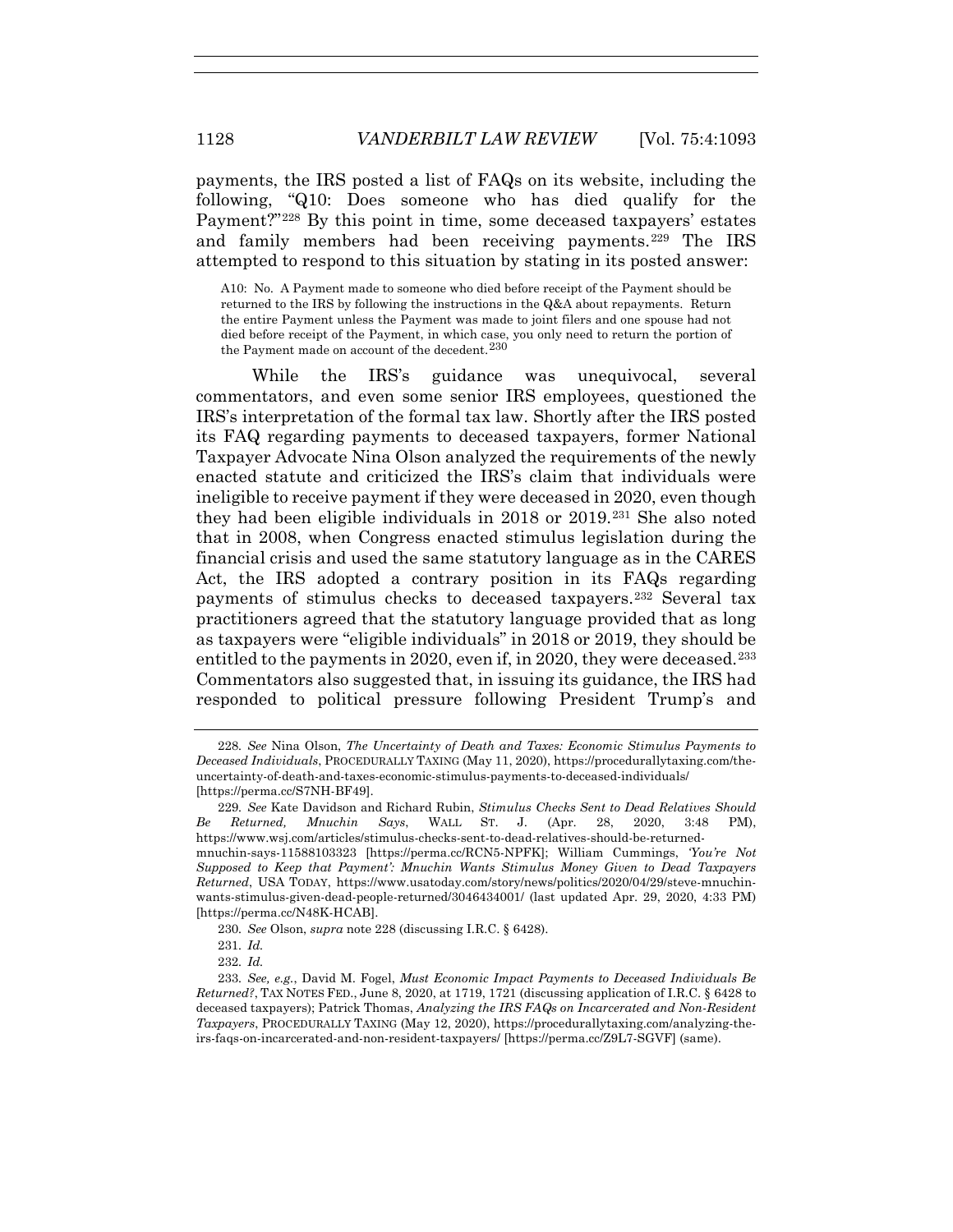Treasury Secretary Mnuchin's public condemnation of media reports regarding economic impact payments to deceased taxpayers.234 Months later, a report by the U.S. Treasury Inspector General for Tax Administration ("TIGTA") found that IRS management initially had not prevented the distribution of economic impact payments to taxpayers who had died because they believed that the CARES Act did "not prohibit the issuance of payments to deceased individuals."235

Even though the IRS's FAQ lacked the force of formal tax law,  $236$ as a practical matter, for many taxpayers, it was binding. Many taxpayers who received payments on behalf of deceased taxpayers read the IRS's posted FAQ, which included the imperative statement "*Return* the entire Payment," and did as they were instructed.237 According to TIGTA, within six months of the IRS's posting of its FAQ on its website in May 2020, taxpayers returned nearly sixty thousand economic impact payments, totaling more than \$72 million, that the IRS had previously distributed to deceased taxpayers.238 The IRS's informal guidance in this case caused many taxpayers to take actions that were contrary to the financial interests of deceased taxpayers' estates.

In contrast, wealthy individuals and businesses who have access to the formal tax law through sophisticated advisors are much less likely to be practically bound by IRS guidance that is disadvantageous to taxpayers. For example, under the reportable transaction disclosure rules, the IRS may designate potentially abusive tax strategies as "listed transactions" or "transactions of interest," thus requiring taxpayers and their advisors to disclose information regarding their participation in these strategies.<sup>239</sup> In *CIC Services, LLC v. IRS*,<sup>240</sup> a tax advisor in Tennessee who specialized in advising clients regarding micro-captive insurance strategies attempted to prevent the IRS from

<sup>234</sup>*. See, e.g.*, Sarah Skidmore Sell, *Dead Taxpayers Got Relief Checks. Can Survivors Keep Them?*, ASSOCIATED PRESS (May 7, 2020), https://apnews.com/article/lifestyle-steven-mnuchindonald-trump-virus-outbreak-business-a20f6dfd189142d3df5b7b780145e4f8 [https://perma.cc/7RXR-YFMT].

 <sup>235.</sup> Subsequent legislation, which provided for second and third rounds of economic impact payments, provided more explicit rules regarding deceased taxpayers.

<sup>236</sup>*. See, e.g.*, Fargo v. Comm'r, 447 F.3d 706, 713 (9th Cir. 2006); Kristin E. Hickman, *IRB Guidance: The No Man's Land of Tax Code Interpretation*, 2009 MICH. ST. L. REV. 239, 240.

 <sup>237.</sup> Olson, *supra* note 228.

<sup>238</sup>*.* TREASURY INSPECTOR GEN. FOR TAX ADMIN., U.S. DEP'T OF THE TREASURY, REP. NO. 2021- 46-034, IMPLEMENTATION OF ECONOMIC IMPACT PAYMENTS 6 (May 2021), https://www.treasury.gov/tigta/auditreports/2021reports/202146034fr.pdf [https://perma.cc/RJZ5- VCE8].

 <sup>239.</sup> Treas. Reg. § 1.6011-4(d) (as amended in 2010) (taxpayer disclosure); Treas. Reg. § 301.6111-3(d)(1) (as amended in 2011) (material advisor disclosure).

 <sup>240. 141</sup> S. Ct. 1582, 1588 (2021).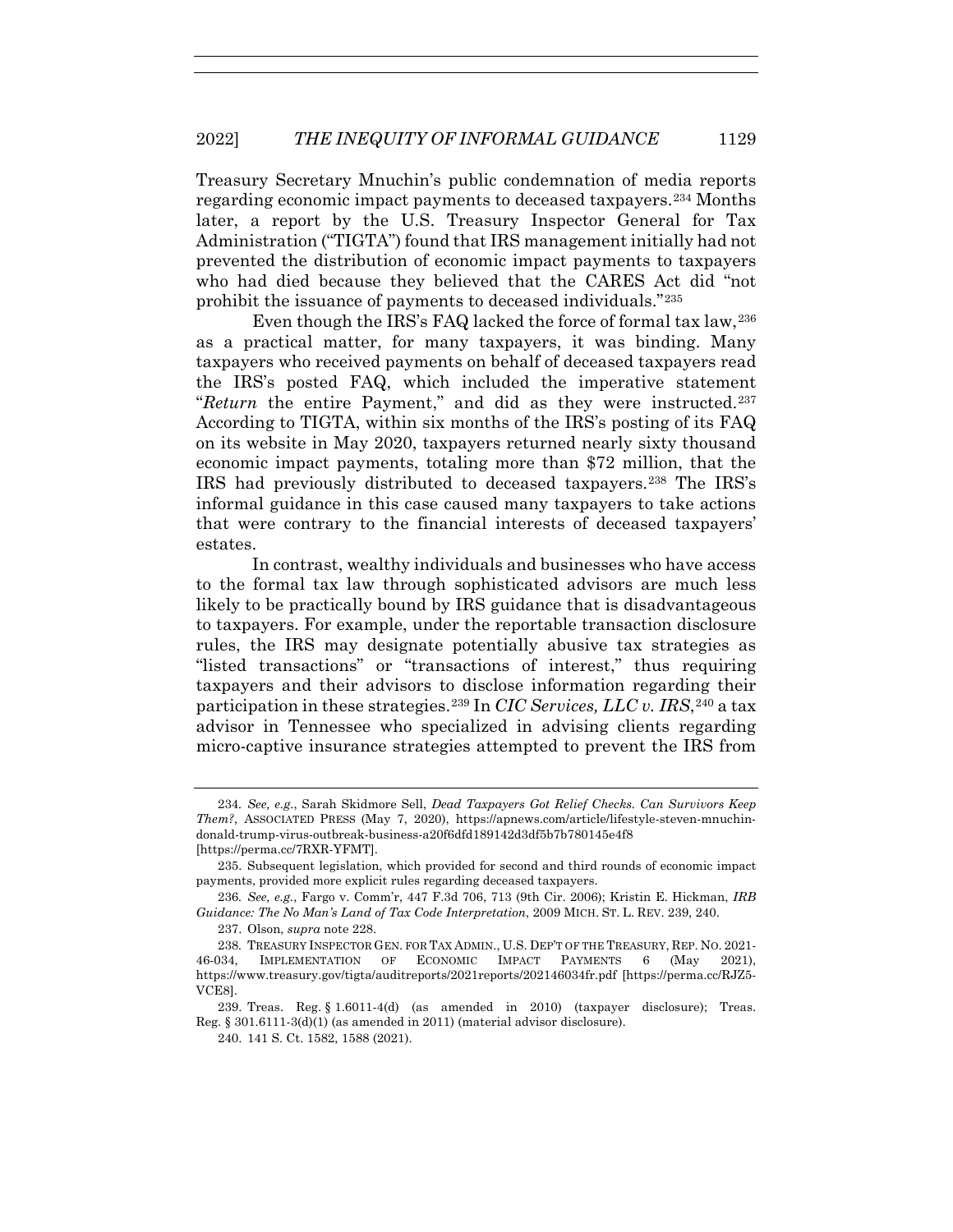designating this type of tax strategy as a "transaction of interest."241 The Agency had done so in an "IRS Notice," a typical form of informal guidance.242 However, the tax advisor in *CIC Services* was able to provide his clients an option that the relatives of the deceased recipients of the economic impact payments lacked: the ability to use formal law to fight against the IRS's informal guidance. In *CIC Services*, the tax advisor's primary argument was that the IRS had not completed the notice-and-comment process required by the Administrative Procedure Act in designating the tax strategy as a transaction of interest.<sup>243</sup> In 2021, the U.S. Supreme Court issued a unanimous decision for the tax advisor.244 In this example, taxpayers who had access to sophisticated legal counsel were able to benefit from the formal law, in this case rooted in administrative law and its interaction with the tax law, to fight against the IRS's informal guidance.

In one recent case, taxpayers without significant economic resources were able to challenge the IRS's informal interpretation of the formal tax law in court successfully.245 In 2020, the IRS posted an FAQ regarding the first round of economic impact payments under the CARES Act in which it stated that incarcerated individuals were ineligible to receive payments.246 Later that year, plaintiffs in *Scholl v. Mnuchin* brought a class action to represent affected incarcerated individuals.247 The district court in *Scholl* agreed with the plaintiffs' arguments that incarcerated taxpayers were eligible to receive economic impact payments under the CARES Act and enjoined the IRS from withholding the payments to these taxpayers.  $248$ 

While *Scholl* was a victory for the taxpayers, it is not representative of most middle- or low-income taxpayers' experiences with informal tax guidance and the IRS. First, this case involved

<sup>241</sup>*. Id.*; IRS Notice 2016-66, 2016-47 I.R.B. (designating strategy as transaction of interest).

 <sup>242.</sup> IRS Notice 2016-66, 2016-47 I.R.B.

 <sup>243.</sup> *CIC Servs.*, 141 S. Ct. at 1588; IRS Notice 2016-66, 2016-47 I.R.B.

 <sup>244.</sup> *CIC Servs.*, 141 S. Ct. at 1594. For further discussion, see Kristen A. Parillo, *Supreme Court's* CIC Services *Opinion Clarifies Scope of AIA*, TAX NOTES (May 18, 2021), https://www.taxnotes.com/tax-notes-today-federal/litigation-and-appeals/supreme-courts-cic-

services-opinion-clarifies-scope-aia/2021/05/18/60lcw [https://perma.cc/2RVb-N7QK]; and Daniel Hemel, *Treasury Needs To Act Fast To Save the Tax-Shelter Disclosure Regime*, SUBSTANCE OVER FORM (May 18, 2021), https://substanceoverform.substack.com/p/treasury-needs-to-act-fast-tosave [https://perma.cc/Z6LL-VFMF]. The Court's holding in *CIC Services* is consistent with the arguments presented by Professor Kristin Hickman in her amicus brief in this case. *See* Brief of Amicus Curiae Professor Kristin E. Hickman in Support of Petitioners at 2–19, CIC Servs., LLC v. IRS, 141 S. Ct. 1582 (2021) (No. 19-930).

 <sup>245.</sup> Scholl v. Mnuchin, 494 F. Supp. 3d 661, 692 (N.D. Cal. 2020).

<sup>246</sup>*. Id.* at 679.

<sup>247</sup>*. Id.* at 669.

<sup>248</sup>*. Id.* at 692.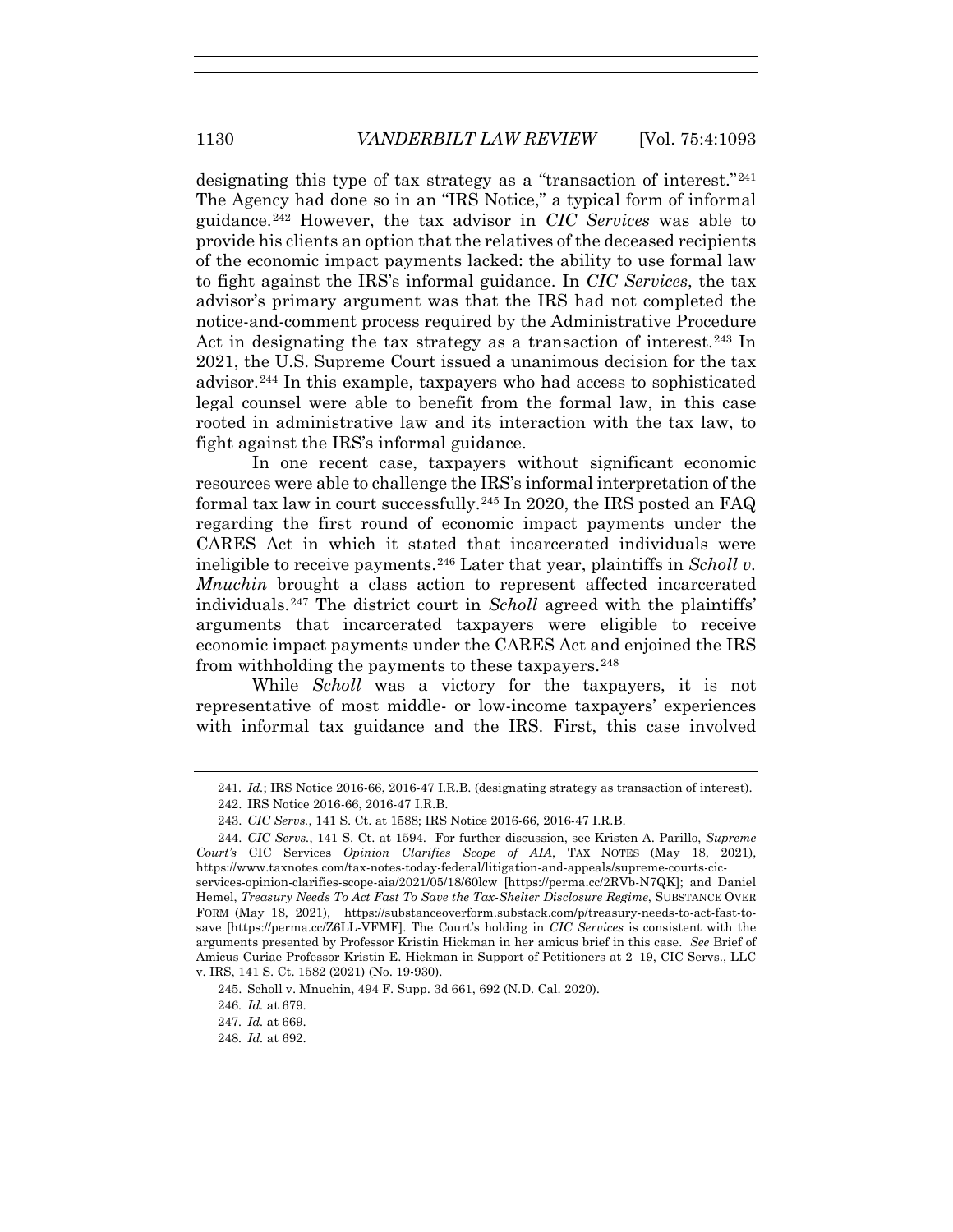taxpayers—incarcerated individuals—who shared common characteristics and faced similar legal issues in sufficient amount to be certified as a class and participate in a class action lawsuit.249 In other cases of taxpayer-unfavorable IRS informal guidance, taxpayers are generally unable to participate in class actions because their factual or legal circumstances are too divergent. Second, the taxpayers in this case were represented by a prominent public interest organization and law firm that contributed pro bono legal services.<sup>250</sup> In most cases, taxpayers without significant economic resources do not have similar opportunities to challenge the IRS's informal tax guidance. As a result, unlike in *Scholl*, most middle- and low-income taxpayers are practically bound by informal tax guidance, even if it disadvantages them.

## 3. Taxpayer-Favorable Informal Tax Law

The IRS also uses informal tax guidance to offer rules and interpretations that, if followed by taxpayers, would appear to benefit taxpayers' interests. Recent examples of taxpayer-favorable informal IRS guidance include the IRS's FAQs regarding economic impact payments under the CARES Act for children who turned seventeen in 2020;251 FAQs addressing possible ways that taxpayers may calculate the basis in cryptocurrency for purposes of calculating gains upon sale or exchange of this type of property;252 and FAQs regarding requirements for a child to count as a qualifying child for purposes of the child tax credit and the earned income tax credit.253 In addition, the

<sup>249</sup>*. Id.* at 679.

<sup>250</sup>*. See Lieff Cabraser and Equal Justice Society File Class Action Challenging Trump Administration's Theft of Congressionally-Allocated Pandemic Relief Funds from Incarcerated Persons and the Families They Support*, LIEFF CABRASER HEIMANN & BERNSTEIN (Aug. 1, 2020), https://www.lieffcabraser.com/2020/08/lieff-cabraser-and-equal-justice-society-file-class-actionchallenging-trump-administrations-theft-of-congressionally-allocated-pandemic-relief-fundsfrom-incarcerated-persons-and-the-familie/ [https://perma.cc/4PJH-AM9X].

 <sup>251.</sup> For discussion, see Olson, *supra* note 228.

<sup>252</sup>*.* Q40 under *Frequently Asked Questions on Virtual Currency Transactions*, INTERNAL REVENUE SERV.https://www.irs.gov/individuals/international-taxpayers/frequently-askedquestions-on-virtual-currency-transactions (last updated Jan. 25, 2022) [https://perma.cc/RH26- 66UB]. For discussion, see Kristen A. Parillo, *IRS's Cryptocurrency FAQs Could Become More Formal Guidance*, TAX NOTES (Apr. 13, 2020), https://www.taxnotes.com/tax-notes-todayfederal/cryptocurrency/irss-cryptocurrency-faqs-could-become-more-formal-guidance/2020/04/08/ [https://perma.cc/9B4S-AC42].

<sup>253</sup>*. Frequently Asked Questions: Qualifying Child Rules 1*, INTERNAL REVENUE SERV. https://www.irs.gov/faqs/earned-income-tax-credit/qualifying-child-rules/qualifying-child-rules-1 (last updated Jan. 1, 2022) [https://perma.cc/9UFB-X4M6]. For discussion, see 1 TAXPAYER ADVOC. SERV., U.S. DEP'T OF THE TREASURY, NATIONAL TAXPAYER ADVOCATE: FISCAL YEAR 2020 OBJECTIVES REPORT TO CONGRESS, 55–56 (June 2019), https://www.taxpayeradvocate.irs.gov/wpcontent/uploads/2020/08/JRC20\_Volume1.pdf [https://perma.cc/7KH-YA25] ("IRS's own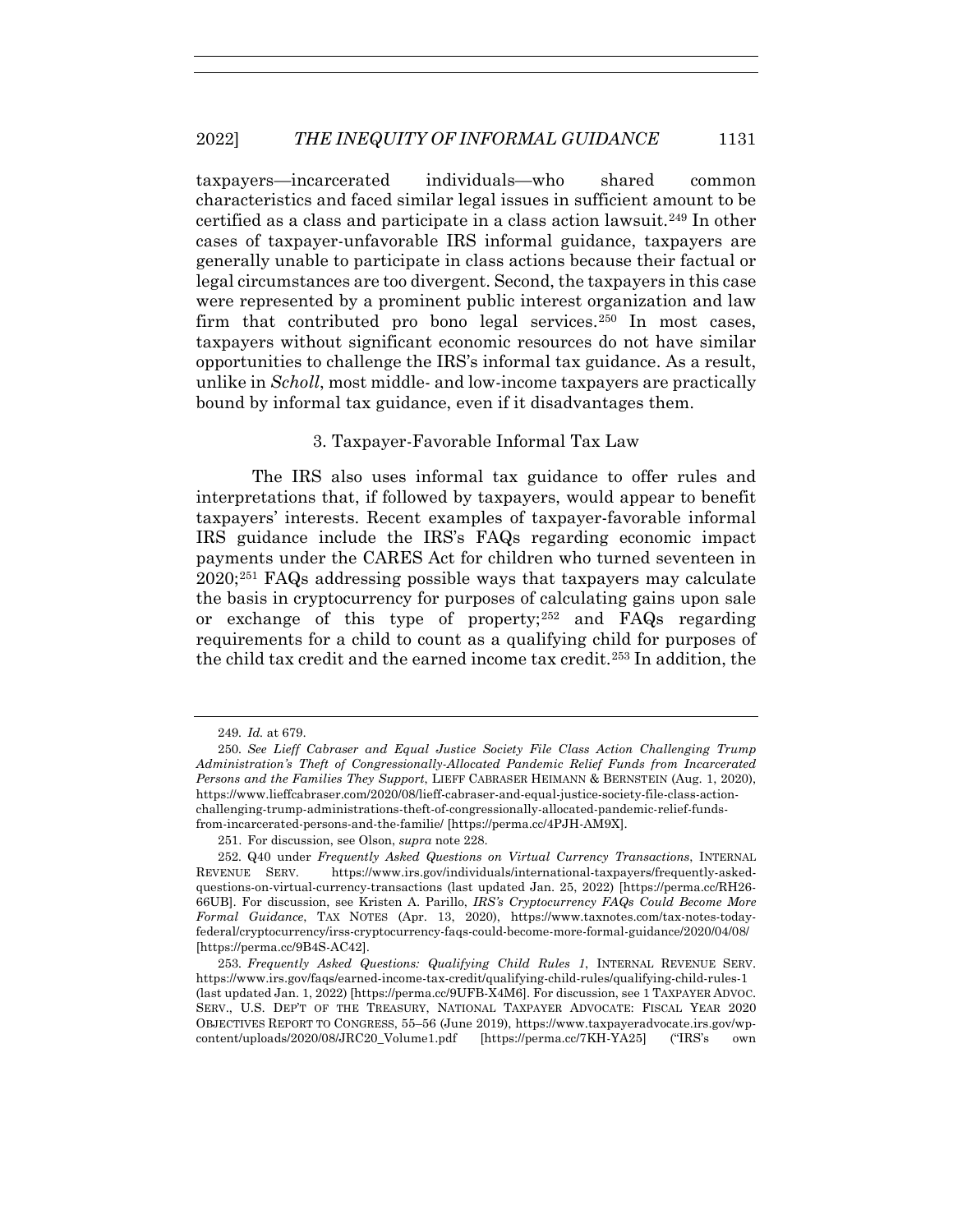IRS has offered seemingly taxpayer-favorable simplifications of the formal tax law in IRS publications and through automated legal guidance on topics ranging from the deductibility of business clothing to the tax treatment of home mortgage expenses.<sup>254</sup>

While taxpayer-favorable positions in informal tax guidance may seem to benefit taxpayers, this guidance is not legally binding on the IRS and taxpayers cannot rely upon it to defend against some of the most common civil tax penalties. As a result, taxpayers rely upon it at their peril. While the IRS may directly contradict or reject its own IRS publication or FAQs only occasionally,255 it is more likely that the IRS could challenge a taxpayer's interpretation of a seemingly taxpayerfavorable statement contained in informal IRS guidance. For an illustration, consider a home contractor who builds and renovates homes at the request of customers. After years of building homes one at a time, the contractor is considering whether to pursue an online Master of Business Administration ("MBA") to learn more about marketing and management. Eventually, the contractor hopes to oversee teams of builders who will conduct the construction work for many clients simultaneously. The contractor questions whether the costs of the MBA would be tax deductible. To answer this question, he visits the IRS website and ITA. ITA asks the contractor several questions, such as "Were the expenses attributable to a trade or business or employment already established at the time the education was undertaken?"256 The contractor answers "yes," as he is already in the business of constructing homes. ITA then asks, "Was the education necessary in order to meet the minimum educational requirements of your trade or business or your employer's trade or business?"257 The contractor answers "no" because he does not believe that an MBA is a minimum educational requirement for the type of marketing and management role that he hopes to create within his own existing home construction business. After answering a few more questions, the contractor receives an affirmative answer from ITA: "Your work-related education expenses are deductible."258

established procedures and public announcements demonstrate that its implementation of IRC § 24(h)(7) is not consistent with a 'valid or neutral law of general applicability.' ").

<sup>254</sup>*. See* Blank & Osofsky, *Simplexity*, *supra* note 28.

<sup>255</sup>*. See, e.g.*, Bobrow v. Comm'r, 107 T.C.M. (CCH) 1110 (2014) (permitting IRS to disregard statements in IRS Publication 590, Individual Retirement Arrangements ("IRAs")).

<sup>256</sup>*. Are My Work-Related Education Expenses Deductible?*, INTERNAL REVENUE SERV., https://www.irs.gov/help/ita/are-my-work-related-education-expenses-deductible (last updated Aug. 20, 2021) [https://perma.cc/EK75-6DUM].

<sup>257</sup>*. Id.*

<sup>258</sup>*. Id.*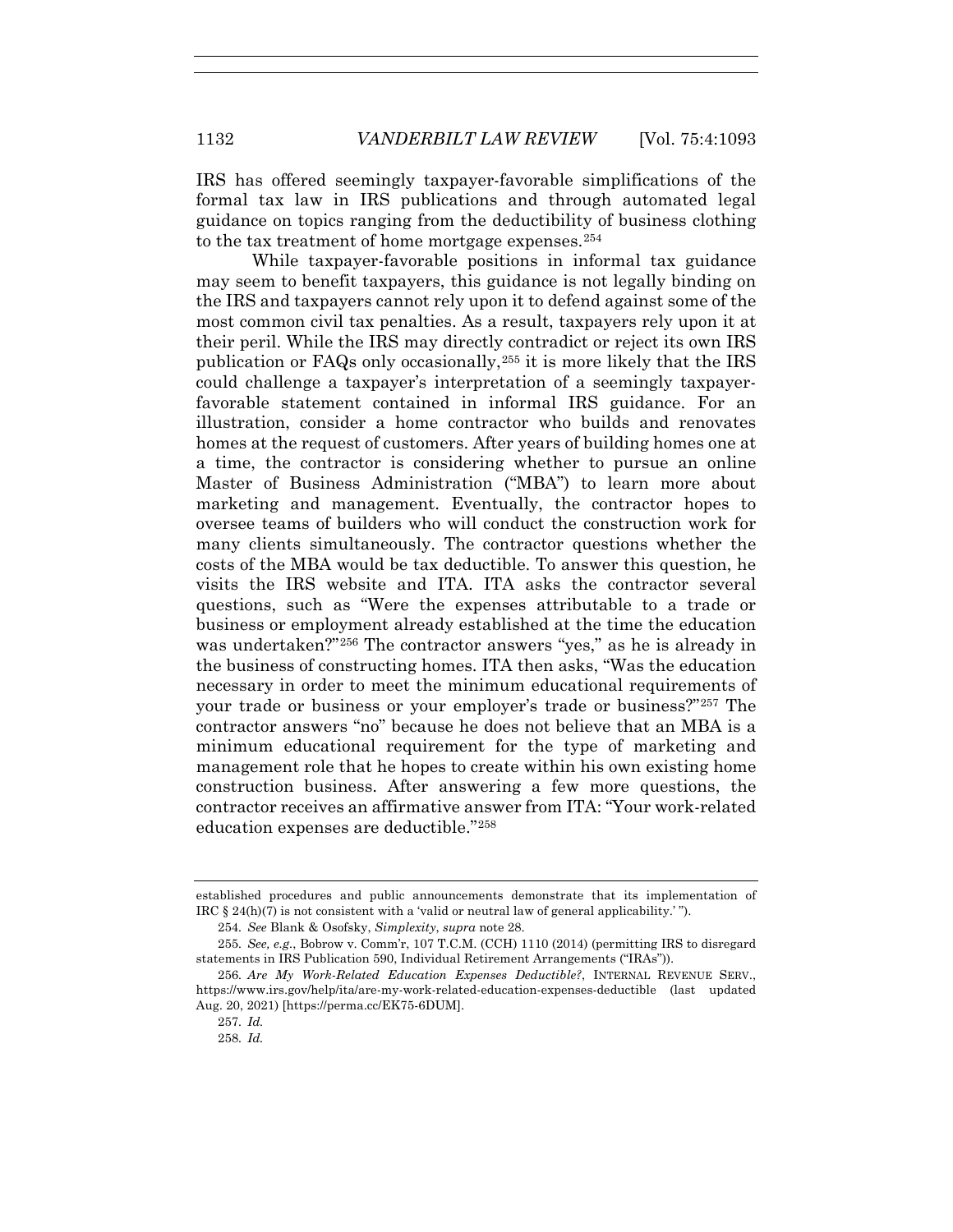Although ITA appears to deliver the answer that the contractor hoped he would receive, if the IRS audits the contractor, it may challenge the deduction for MBA tuition and related expenses. There are dozens of cases where the IRS rejected taxpayers' attempts to deduct this type of education expense, with the IRS losing some cases but prevailing in others.259 Yet in this example, ITA asked the taxpayer a series of binary questions. It did not ask any follow-up questions that could have explored the taxpayer's rationale for pursuing the MBA, the type of trade or business he had been conducting, and how he would use the knowledge he would gain during his MBA studies in the future. Nonetheless, ITA provided the taxpayer with a clear statement that he could deduct the education expenses on a screen featuring a heading that contained the word "Answer."260

If the IRS were to audit and challenge the contractor's ordinary and necessary business expense deduction for his MBA education expenses, the contractor would not be able to argue that the IRS should be bound by statements provided by ITA. The courts have consistently held that administrative guidance cannot alter the meaning of the formal tax law, statutes, and regulations.261 Courts have repeatedly cited and quoted *Miller v. Commissioner*,262 in which the court stated that "[t]he authoritative sources of Federal tax law are the statutes, regulations, and judicial decisions; they do not include informal IRS publications."263 The IRS takes the position that the Internal Revenue Bulletin ("IRB"), a weekly government publication, is the IRS's authoritative instrument for announcing official IRS rulings and procedures and for publishing Treasury Decisions and other items.264

262. 114 T.C. at 194–95.

264*.* I.R.S. Interim Guidance Mem. SBSE-04-0517-0030, IRM 4.10.7.2.4 (Jan. 10, 2018).

<sup>259</sup>*. See, e.g.*, Link v. Comm'r, 90 T.C. 460, 463–64 (1988), *aff'd*, 869 F.2d 1491 (6th Cir. 1989) (denying graduate education expense deduction); Schneider v. Comm'r, 47 T.C.M. (CCH) 675 (1983) (denying MBA work-related education expense deduction); Sherman v. Comm'r, 36 T.C.M. (CCH) 1191 (1977) (same); *see also* Allemeier v. Comm'r, 90 T.C.M. (CCH) 197 (2005), *supplemented by* 91 T.C.M. (CCH) 758 (2006) (allowing MBA work-related education expense deductions).

 <sup>260.</sup> INTERNAL REVENUE SERV., *supra* note 256.

<sup>261</sup>*. See, e.g.*, Miller v. Comm'r, 114 T.C. 184, 194–95 (2000); United States v. Josephberg, 562 F.3d 478, 498–500 (2d Cir. 2009); Carpenter v. United States, 495 F.2d 175, 184 (5th Cir. 1974); Adler v. Comm'r, 330 F.2d 91, 93 (9th Cir. 1964); Zimmerman v. Comm'r , 71 T.C. 367, 371 (1978), *aff'd*, 614 F.2d 1294 (2d Cir. 1979); Johnson v. Comm'r, 620 F.2d 153, 155 (7th Cir. 1980). *But see* Department of Homeland Security v. Regents of the University of California, 140 S. Ct. 1891, 1913 (2020) (explaining that "[w]hen an agency changes course . . . it must be cognizant that longstanding policies may have engendered serious reliance interests that must be taken into account." (internal quotations omitted)).

<sup>263</sup>*. Id.* For cases citing *Miller* for the proposition that administrative guidance by the IRS is not binding on the government, see, for example, Dorsey v. Comm'r, 91 T.C.M. (CCH) 907 (2006); Dunnigan v. Comm'r, 110 T.C.M. (CCH) 320 (2015); and Blodgett v. Comm'r, 104 T.C.M. (CCH) 500 (2012).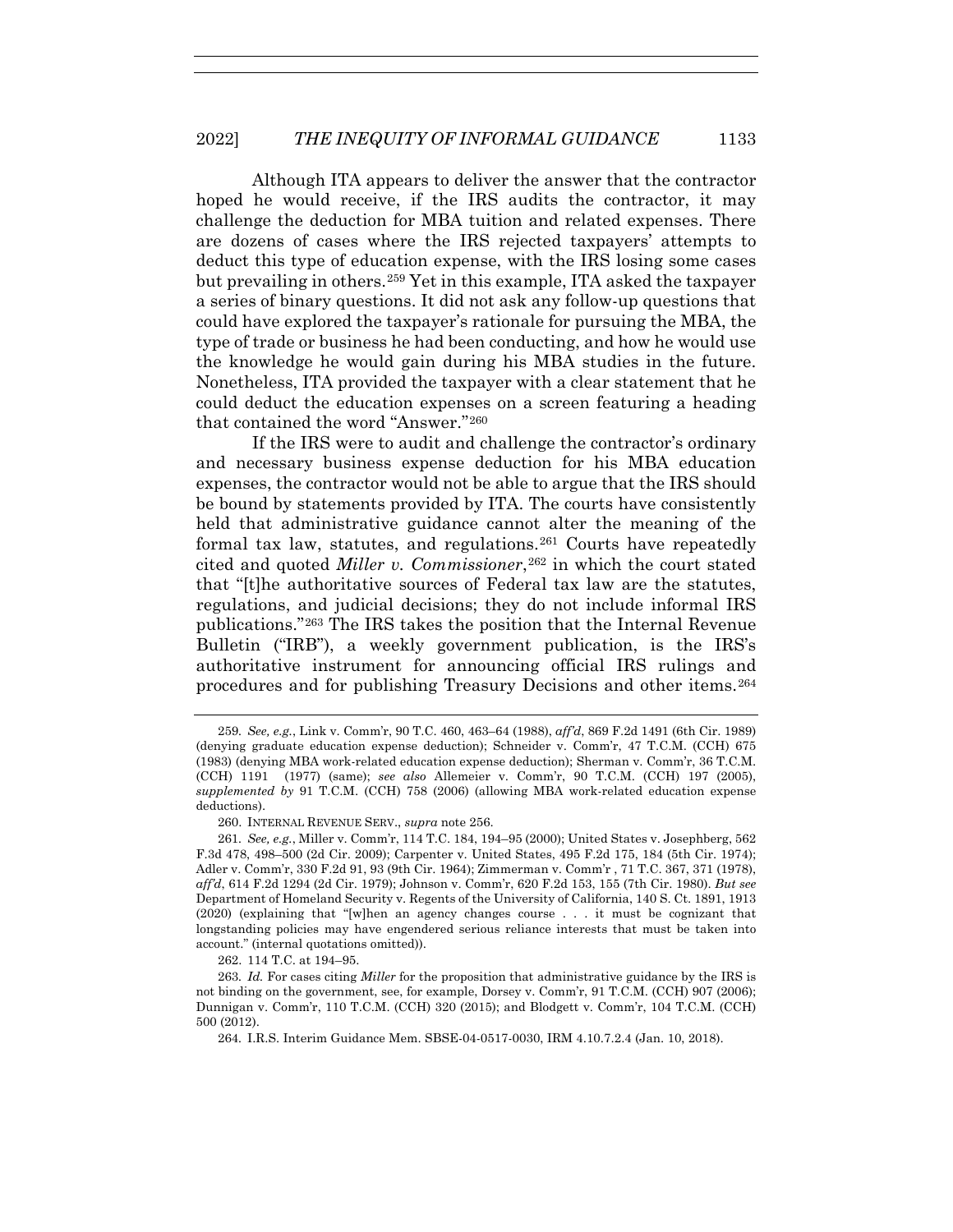The Agency has informed its employees internally that they must follow any items published in the IRB and taxpayers may rely on them.265 Despite the existence of this mechanism for transforming informal tax guidance into internally binding rules, the IRS does not publish the vast majority of its IRS publications, FAQs from its website, or statements made by automated legal guidance in the IRB.<sup>266</sup>

Additionally, if the IRS were to assert civil tax penalties against the contractor for claiming the MBA expense deduction, the contractor would encounter significant difficulties in attempting to show reliance on IRS statements in informal tax guidance to defend against these penalties. If the IRS, for example, were to assert an accuracy-related tax penalty, such as disregard of rules and regulations,  $267$  the contractor might attempt to defend against this penalty by claiming that he had a "reasonable basis" for his position.<sup>268</sup> However, to assert this defense, the contractor must demonstrate that he reasonably relied upon written statements contained in an authority appearing on an exclusive list of possibilities, including the Code, Regulations, Revenue Rulings, judicial decisions, and items published by the IRS in the IRB.269 Statements made by ITA, which are not published in the IRB, cannot be used for a reasonable-basis defense.<sup>270</sup> Further, the contractor may also be unsuccessful in presenting a "reasonable cause and good faith" defense, which is provided by statute, because he would have difficulty obtaining a complete written record of his communication with ITA to show that his misunderstanding of the law was reasonable (unless he had the foresight to take a screenshot of every stage of the questionand-answer session).271

Even if the contractor had used third-party tax return preparation software rather than ITA to determine whether he could claim a deduction for the MBA tuition expenses, it is unlikely that he could show his reliance on answers delivered by the software as a defense against accuracy-related tax penalties. As discussed above, third-party tax preparation products, such as Intuit's TurboTax, often republish statements from informal IRS guidance and mimic the questions and answer that ITA provides.272 As the Tax Court has

270*. Id.*

<sup>265</sup>*. Id.* (adding "Caution" statement to subsection of *Internal Review Manual*).

<sup>266</sup>*. See* Hickman, *supra* note 236, at 241; Leslie Book, *Giving Taxpayer Rights a Seat at the Table*, 91 TEMP. L. REV. 759, 769 (2019).

 <sup>267.</sup> I.R.C. § 6662(b)(1).

 <sup>268.</sup> Treas. Reg. § 1.6662-3(b)(3) (1991).

<sup>269</sup>*. Id.* ("[P]osition [must be] reasonably based on one or more of the authorities set forth in § 1.6662-4(d)(3)(iii) . . . .").

 <sup>271.</sup> I.R.C. § 6664(c)(1).

<sup>272</sup>*. See supra* notes 189–190 and accompanying text.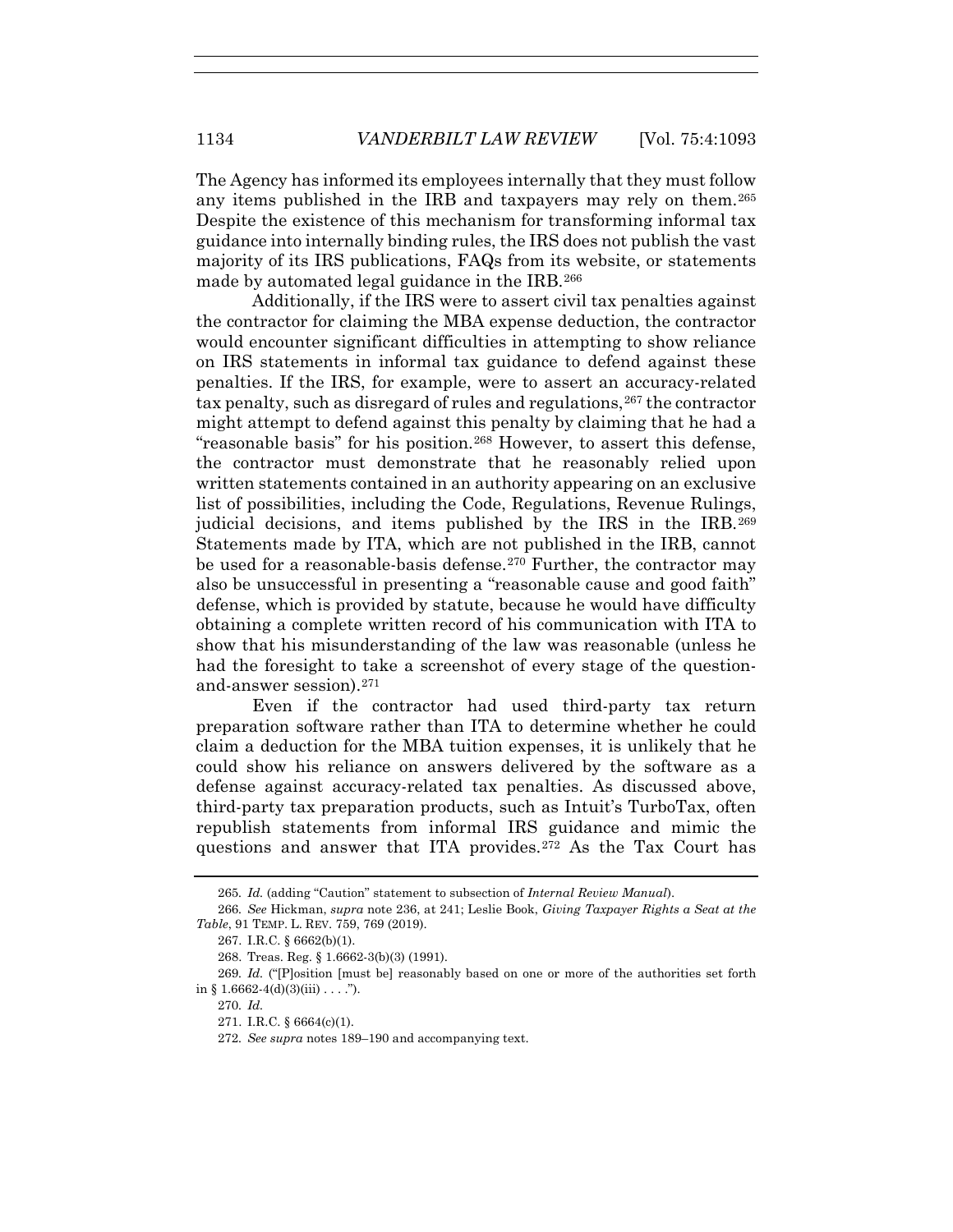commented when considering a taxpayer's attempt to rely on tax preparation software, this technology is "only as good as the information one inputs into it."273 Consequently, the Tax Court and many other courts have held that taxpayers who have relied on TurboTax when completing their returns cannot use it as a tax penalty defense.274

If the contractor in this example had been able to consult with a tax lawyer to access formal tax law, he may have received advice that could have allowed him to defeat a challenge by the IRS. As a result of the frequent litigation between the IRS and taxpayers over the deductibility of MBA expenses, tax lawyers advertise that, in exchange for a fee, they advise clients on how to structure their affairs before claiming the deduction.<sup>275</sup> The Regulations contain ten specific, illustrative examples of situations where taxpayers deducted workrelated education expenses, which are accompanied by analysis from Treasury officials.276 If the contractor had been able to afford to speak with a tax lawyer, for example, the lawyer might have reviewed these regulations and advised the contractor to engage in mass marketing activities and to document these efforts *before* applying to any online MBA programs.277 The tax lawyer would also be familiar with the relevant case law in order to help the contractor plan for his education and prepare documentation in the event of an IRS audit. And if the contractor could have paid for a written opinion from the tax lawyer, he could also use that advice to support a "reasonable cause and good faith" defense against accuracy-related tax penalties by showing he reasonably relied on advice from a professional tax advisor.278

On a much larger scale, wealthy individuals and business taxpayers can access formal tax law to assist with tax planning in situations in which the stakes are far higher than the contractor's deduction for work-related education expenses. In June 2021, for example, the *New York Times* published an exposé of the private equity

 <sup>273.</sup> Bunney v. Comm'r, 114 T.C. 259, 267 (2000).

<sup>274</sup>*. Id.*; *see, e.g.*, Bartlett v. Comm'r, 104 T.C.M. (CCH) 267 (2012); Bulakites v. Comm'r, 113 T.C.M. (CCH) 1384 (2017); *see also* Randy P. Mock & Nancy E. Shurtz, *The TurboTax Defense*, 15 FL. TAX REV. 443 (2014).

<sup>275</sup>*. See, e.g*, *MBA Student's Attempt to Deduct Tuition Fails in the Tax Court*, BERGER L., https://www.bergerlaw.net/mba-students-attempt-to-deduct-tuition-fails-in-the-tax-court.html (last visited Mar. 7, 2022) [https://perma.cc/N9GG-L4F8]; *MBA Students*, VIRTUAL TAX PRO., http://thevirtualtaxprofessional.com/mbastudents.php (last visited Mar. 7, 2022) [https://perma.cc/4GB7-AYGY].

 <sup>276.</sup> Treas. Reg. § 1.162-5(b)(2) to (3) (as amended in 1967).

<sup>277</sup>*. See, e.g.*, Allemeier v. Comm'r, 90 T.C.M. (CCH) 197 (2005), *supplemented by* 91 T.C.M. (CCH) 758 (2006) (allowing MBA work-related education expense deductions).

 <sup>278.</sup> Treas. Reg. § 1.6664-4(c)(1) (as amended in 2003).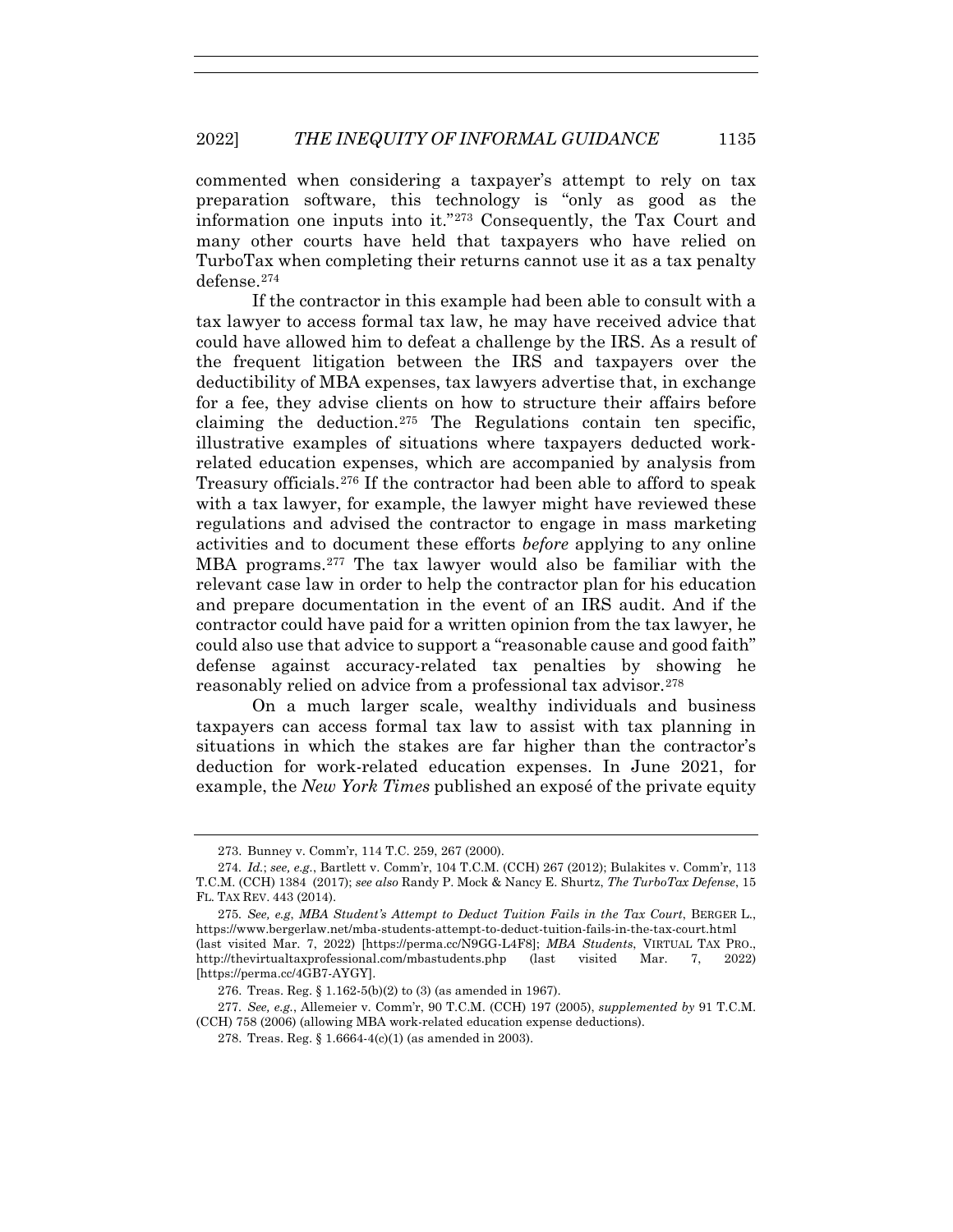industry's efforts to use "fee waivers" to convert their two percent management fee from ordinary income, taxed at a top ordinary income tax rate of thirty-seven percent, to income taxed at a net capital gain rate of twenty percent.279 The private equity industry had already used a tax planning gambit called "carried interest" to ensure that the bulk of private equity fund managers' fees were taxed at the lower capital gain rate.280 Despite already having this tax victory, the private equity industry wanted to get more of fund managers' fees eligible for this lower rate of taxation.<sup>281</sup> In order to do so, sophisticated advisors working for the private equity firms relied on a deeply ambiguous and complicated set of tax rules regarding the receipt and taxation of partnership profits interest.282 The advisors had to rely on a number of different partnership Code sections, legislative history underlying such sections, case law, and more.<sup>283</sup> The combination of the complexity and ambiguity of these provisions made the aggressive planning possible.284 The ambiguity, combined with the fact that the planning occurred based on the advice of counsel, also offered the private equity firms the ability to take advantage of the "reasonable cause and good faith" defense against civil tax penalties.285

The above examples illustrate how informal tax law offers taxpayers a "heads–the IRS wins, tails–the taxpayer loses" scenario. While informal tax law can play a critical and uncontroversial function in unambiguous situations, when the tax law is ambiguous, informal tax law has significant deficits relative to formal law. Informal tax law can practically bind taxpayers to disadvantageous outcomes on the one hand, but also fails to provide taxpayers certainty or penalty protection when it offers advantageous outcomes on the other. Informal tax law

 <sup>279.</sup> Jesse Drucker & Danny Hakim, *Private Inequity: How a Powerful Industry Conquered the Tax System*, N.Y. TIMES, https://www.nytimes.com/2021/06/12/business/private-equitytaxes.html (last updated Sept. 8, 2021) [https://perma.cc/CD3H-RZHX].

<sup>280</sup>*. See generally* Victor Fleischer, *Two and Twenty: Taxing Partnership Profits in Private Equity Funds*, 83 N.Y.U. L. REV. 1 (2008) (describing in detail).

 <sup>281.</sup> Drucker & Hakim, *supra* note 279.

<sup>282</sup>*. See generally* Gregg D. Polsky, *Private Equity Management Fee Conversions*, TAX NOTES, Feb. 9, 2009, at 743 (describing in detail).

<sup>283</sup>*. Id.*

 <sup>284.</sup> For instance, a central issue was whether receiving an additional carried interest in investment partnerships, instead of a management fee waiver, constituted receipt of a profits interest. The taxation of profits interests is notoriously complex and ambiguous, and has spawned regulations, proposed regulations, anti-abuse Code sections, legislative history, Revenue Rulings, case law, and more. *See, e.g.*, Laura E. Cunningham, *Taxing Partnership Interests Exchanged for Services*, 47 TAX L. REV. 247 (1991) (describing some of this context).

 <sup>285.</sup> I.R.C. § 6664(c)(1); Treas. Reg. § 1.6664-4 (as amended in 2003); *see also* Emily Cauble, *Accessible Reliable Tax Advice*, 51 U. MICH. J.L. REFORM 589, 591 (2017) (discussing how expert opinions may be used to provide protection against IRS penalties); Field, *supra* note 218 (discussing use of tax opinions).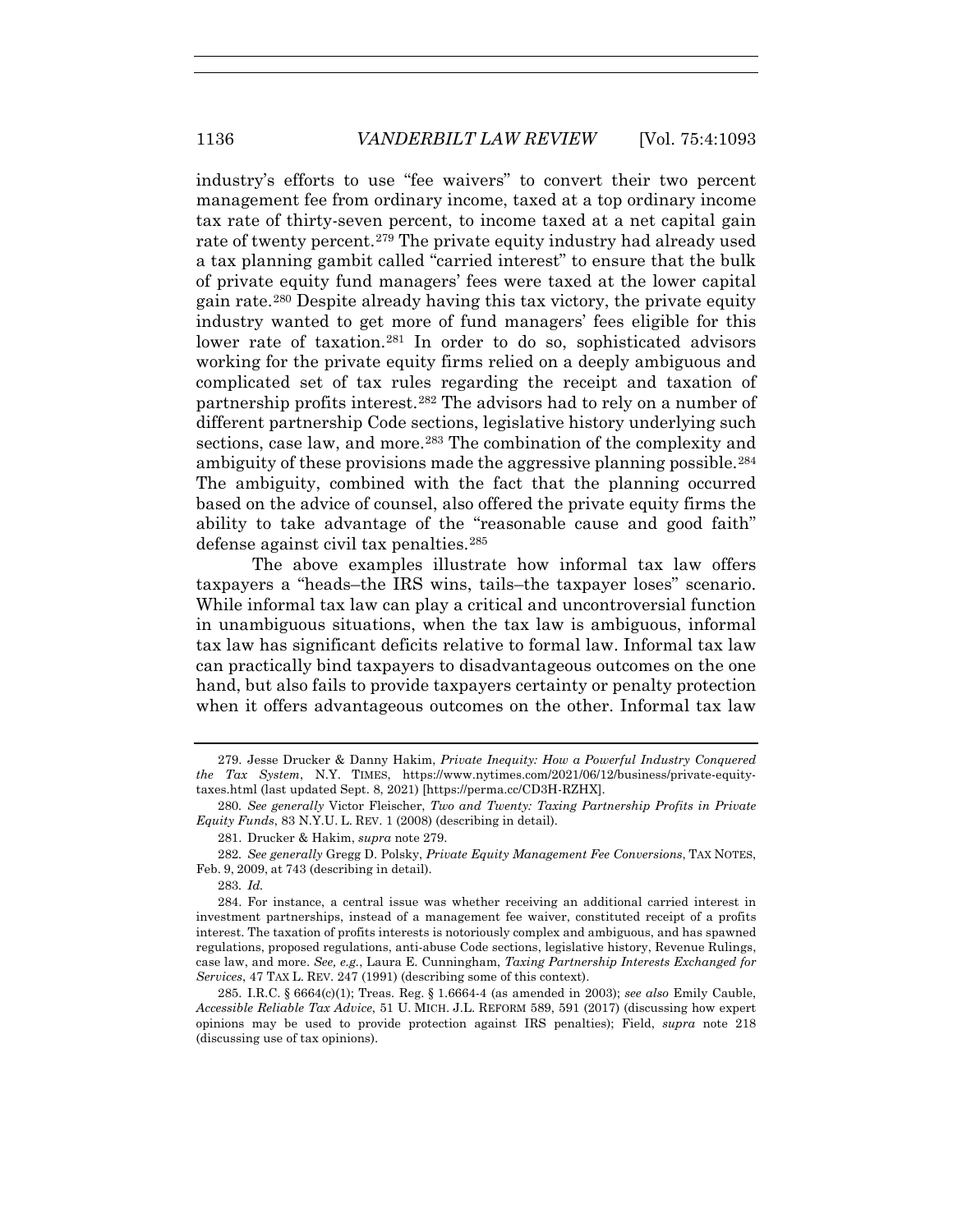also offers taxpayers far fewer opportunities to engage in the type of sophisticated planning available to private equity fund managers and the many other taxpayers who have access to the formal tax law through sophisticated advisors.

Making matters worse, because of the complex way the formal tax law is written, as well as restrictions on what professionals can use formal tax law to make legal interpretations, tax lawyers have significant advantages in terms of access to formal tax law. The high cost of tax lawyers as well as other sophisticated advisors means, for all intents and purposes, that the formal tax law is available only to taxpayers with significant resources. The result is exactly what we should fear from an access to justice perspective: the combination of the two-tier system of legal drafting and inequitable access to resources in society means that different taxpayers not only have access to different types and amounts of counsel, as we would have expected; they also have access to fundamentally different forms of law.

The way in which two-tiered legal drafting systematically advantages certain groups and systematically disadvantages others should sound familiar. As we explored, scholars have shown that in many areas of the law, the substance and enforcement of the law systematically advantages certain groups and systematically disadvantages others along racial and other class-based lines.286

While the lack of attention to two-tiered legal drafting until now limits our ability to conclude with certainty which groups are advantaged and which are disadvantaged, it is likely that access to the formal tax law has distributive consequences since access to sophisticated advisors likely tracks income and wealth.<sup>287</sup> It is an open, and pressing, question whether two-tiered legal drafting also disproportionately advantages and disadvantages taxpayers based on other characteristics.288 Of particular note in this regard, the IRS does not request any information about taxpayers' race on federal income tax returns or report information on the race of individual taxpayers it has audited,289 let alone information about the racial composition of visitors

<sup>286</sup>*. See supra* Part I.A.

<sup>287</sup>*. See supra* notes 213–214 and accompanying text.

 <sup>288.</sup> For illustrations of analysis in other areas, see *supra* notes 35–51 and accompanying text. 289*. See* Jeremy Bearer-Friend, *Should the IRS Know Your Race? The Challenge of Colorblind Tax Data*, 73 TAX L. REV. 1 (2019); Dorothy Brown, *Race and Tax: Colorblind No More*, JOTWELL (Feb. 25, 2021), https://tax.jotwell.com/race-and-tax-colorblind-no-more/ [https://perma.cc/ZSY2- LU2M]; Brian Faler, *Taxes May Not Be Colorblind, and Critics Say More Data Could Prove It*, POLITICO (Mar. 16, 2021, 4:22 PM), https://www.politico.com/news/2021/03/16/race-taxes-irs-476371 [https://perma.cc/ED9N-42Q2]; *see also* Exec. Order No. 13,985, 86 Fed. Reg. 7009 (Jan. 20, 2021) (establishing equitable data working group).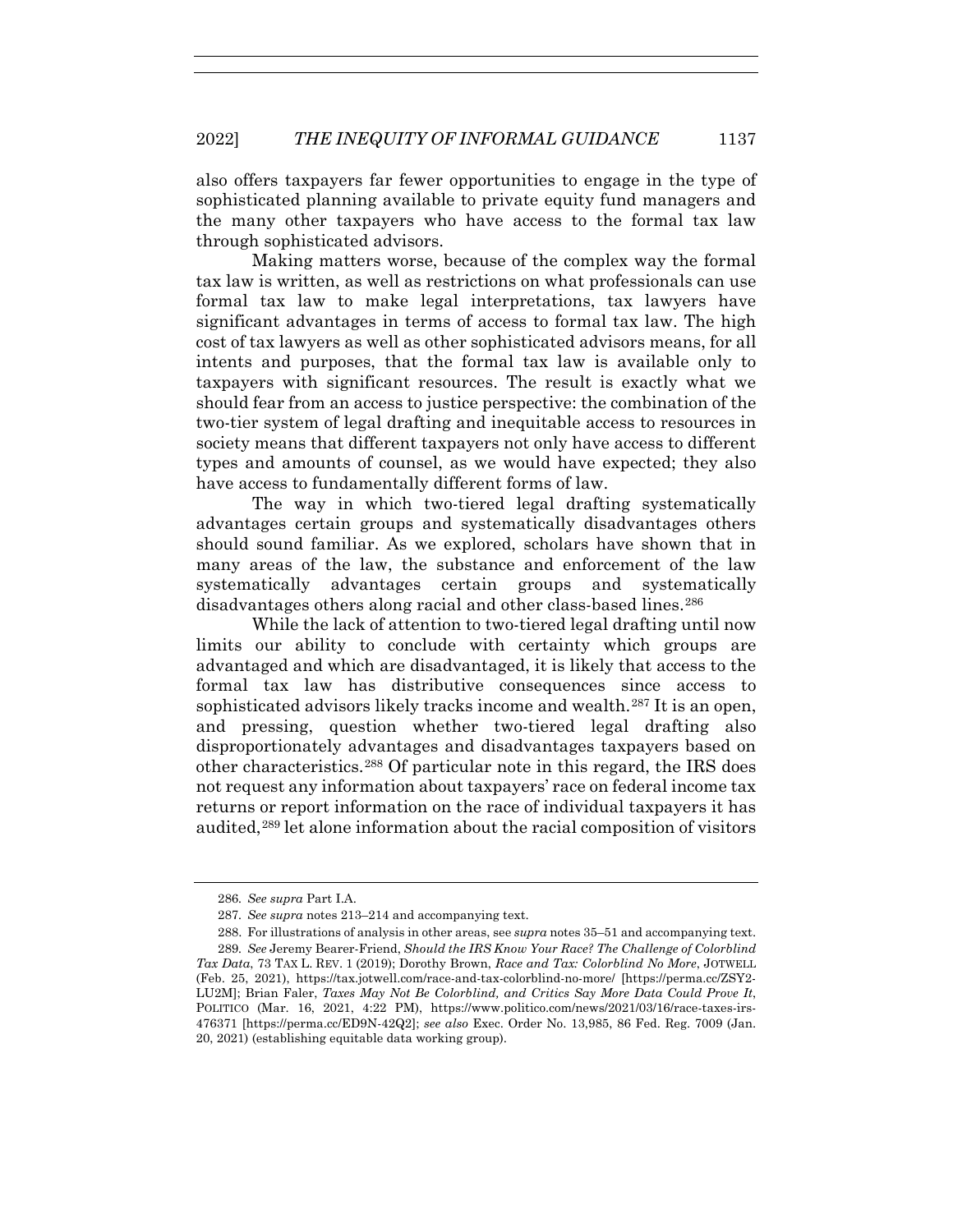to the IRS website.290 Yet in other areas of the law where unequal enforcement is known, government officials and scholars have access to data regarding the race and age of affected individuals.291 Given the distinctions between formal tax law and informal tax law that this Part has illustrated, the lack of available information about the personal characteristics of the taxpayers who primarily consult and rely upon the informal tax law raises significant equity concerns.

## *E. Beyond Tax Law*

Other federal agencies, in addition to the IRS, also issue extensive informal guidance to assist individuals and businesses and to influence their behavior. As one scholar recently noted, such informal administrative guidance has become "the bread and butter of agency practice."292 Myriad examples of informal law can be found in the context of actions of the U.S. Equal Employment Opportunity Commission regarding the Americans with Disabilities Act;<sup>293</sup> the U.S. Department of Health and Human Services' guidance regarding drug pricing;294 the Federal Communication Commission's distribution of guidance through its "General Counsel's Blog";295 the U.S. Environmental Protection Agency's description of hazardous waste;296 and the U.S. Department of Education's guidance regarding

 <sup>290.</sup> Exceptions to this statement are situations where a statutory or administrative rule affects a specific group of taxpayers, where information about these taxpayers' race is collected by nontax agencies, such as the Federal Bureau of Prisons. *See Inmate Race*, FED. BUREAU OF PRISONS, https://www.bop.gov/about/statistics/statistics\_inmate\_race.jsp (last updated Feb. 26, 2022) [https://perma.cc/AJT9-4HDK]. In addressing the IRS's initial decision to withhold economic impact payments from incarcerated individuals in 2020, Professor Leslie Book has argued that this type of policy "can reinforce race-based power disparities and perpetuate racial injustice." *See*  Book, *supra* note 170, at 672.

<sup>291</sup>*. See supra* Part I.A.

 <sup>292.</sup> Nicholas R. Parrillo, *Federal Agency Guidance and the Power to Bind: An Empirical Study of Agencies and Industries*, 36 YALE J. ON REGUL. 165, 168 (2019).

<sup>293</sup>*. See* Mark DeLoach, *Can't We All Just Get Along?: The Treatment of "Interacting with Others" as a Major Life Activity in the Americans with Disabilities Act*, 57 VAND. L. REV. 1313, 1321 (2004) ("Since Congress did not define many of the key terms in the ADA, the Equal Employment Opportunity Commission (EEOC) has provided guidance through both formal regulations and informal guidelines." (footnotes omitted)).

 <sup>294.</sup> Abbe R. Gluck, Anne Joseph O'Connell & Rosa Po, *Unorthodox Lawmaking, Unorthodox Rulemaking*, 115 COLUM. L. REV. 1789, 1814 (2015).

 <sup>295.</sup> Thomas M. Johnson Jr. & Michael Carlson, *Caveat Lector: A Blog Post About Reliance on Agency Blog Posts*, FED. COMMC'NS COMM'N: BLOG (Apr. 4, 2019, 12:30 PM), https://www.fcc.gov/news-events/blog/2019/04/04/caveat-lector-blog-post-about-reliance-agencyblog-posts [https://perma.cc/QRZ7-AD69].

<sup>296</sup>*. See RCRA Online*, U.S. ENV'T PROT. AGENCY, https://rcrapublic.epa.gov/rcraonline/ (last visited Mar. 7, 2022) [https://perma.cc/7TDG-QS6D]. Inputting "hazardous waste" in the search bar yields 3,157 results in the form of Agency questions and answers, letters, memoranda, and publications.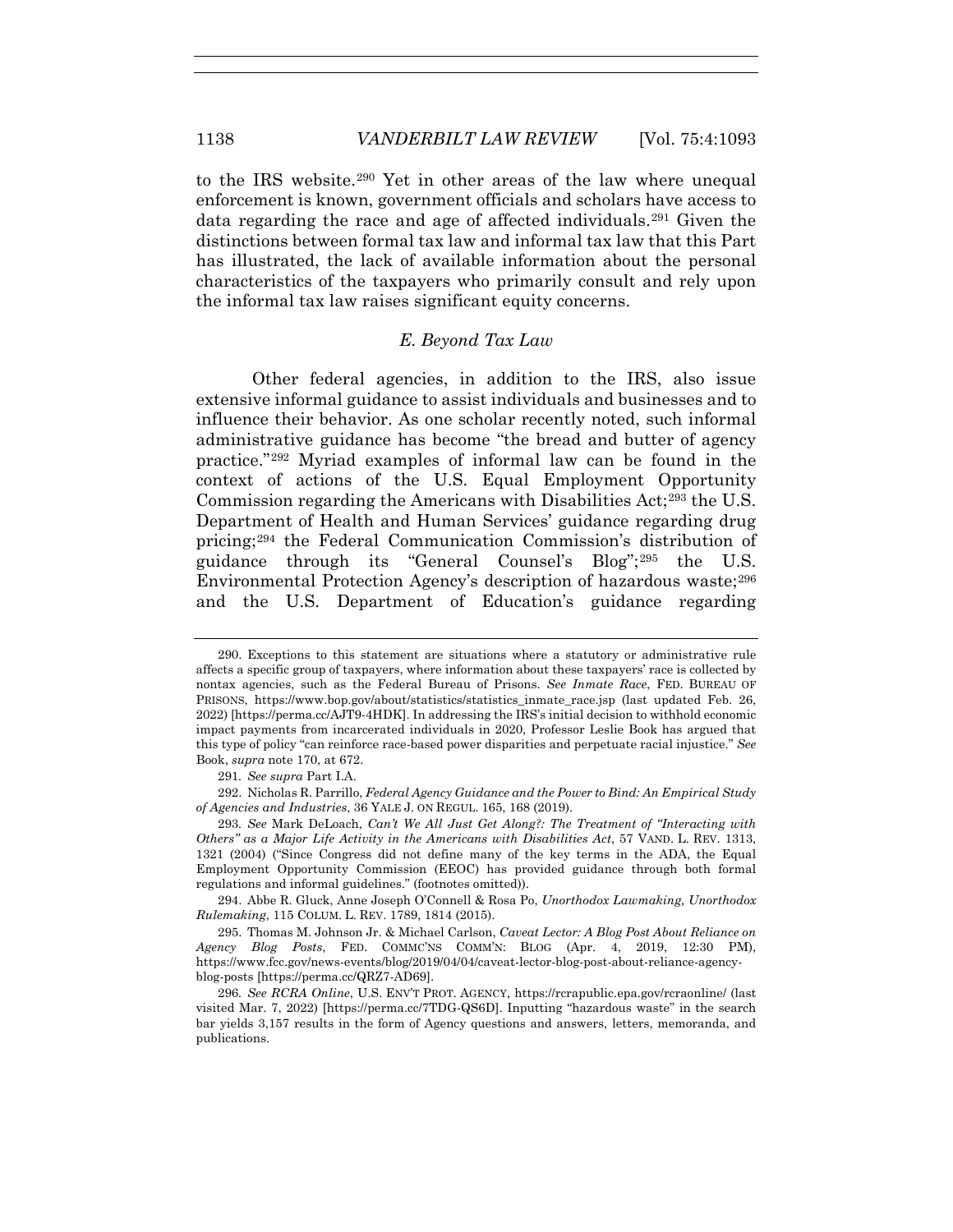transgender discrimination;<sup>297</sup> among many others.<sup>298</sup> Many of these examples show that even though the agency has issued explanations and positions that appear to be definitive, individuals and businesses cannot use this type of informal law to bind the agency or avoid the enforcement actions by the agency, including monetary penalties and other sanctions.

In response to federal agencies' growing use of informal administrative guidance, government officials and policymakers have attempted to institute reform measures. For example, in 2019, President Trump signed an executive order prohibiting federal agencies from creating binding rules through the issuance of guidance documents.299 (President Biden subsequently revoked this executive order on his first day in office.300) At the agency level, in 2020, the U.S. Department of Justice added a rule to its internal manual that states that lawyers cannot rely on guidance documents in any civil or criminal cases.301 Other agencies, such as the Food and Drug Administration, have implemented "good guidance practices," in which the agency commits to seek public input before issuing guidance and to seek suggestions for guidance projects from stakeholders.<sup>302</sup> Congress has also attempted to address administrative guidance issued by the U.S. Department of Health and Human Services by requiring the Agency to afford the public notice and a chance to comment before the Agency establishes or changes a "substantive legal standard" affecting Medicare benefits.<sup>303</sup>

While each of these reform measures is designed to increase the efficiency, fairness, and transparency of agencies' issuance of administrative guidance, they do not address the access to justice gap between those who can rely on formal law through sophisticated advisors and those who have no other option than to consult informal law. Policy reforms that are designed to limit the use of informal

<sup>297</sup>*. See* Blake Emerson, *The Claims of Official Reason: Administrative Guidance on Social Inclusion*, 128 YALE L.J. 2122, 2125 (2019).

<sup>298</sup>*. See, e.g.*, Gluck et al., *supra* note 294 (discussing informal lawmaking in various contexts); Michael S. Greve & Ashley C. Parrish, *Administrative Law Without Congress*, 22 GEO. MASON L. REV. 501 (2015) (examining how "perceived congressional incapacitation" has led to "administrative improvisation").

 <sup>299.</sup> Exec. Order No. 13,891, 84 Fed. Reg. 55,235 (Oct. 9, 2019).

 <sup>300.</sup> Exec. Order No. 13,992, 86 Fed. Reg. 7,049 (Jan. 20, 2021).

 <sup>301.</sup> U.S. Dep't of Just., Just. Manual § 1-19.000 (2018).

<sup>302</sup>*. Fact Sheet: FDA Good Guidance Practices*, U.S. FOOD & DRUG ADMIN., https://www.fda.gov/about-fda/transparency-initiative/fact-sheet-fda-good-guidance-practices (last updated Dec. 4, 2017) [https://perma.cc/NZ9U-FDB8].

 <sup>303. 42</sup> U.S.C. § 1395hh(a)(2); *see also* Azar v. Allina Health Servs., 139 S. Ct. 1804 (2019) (holding that Department of Health and Human Services was required to comply with notice-andcomment rulemaking under Medicare Act before changing payment formula).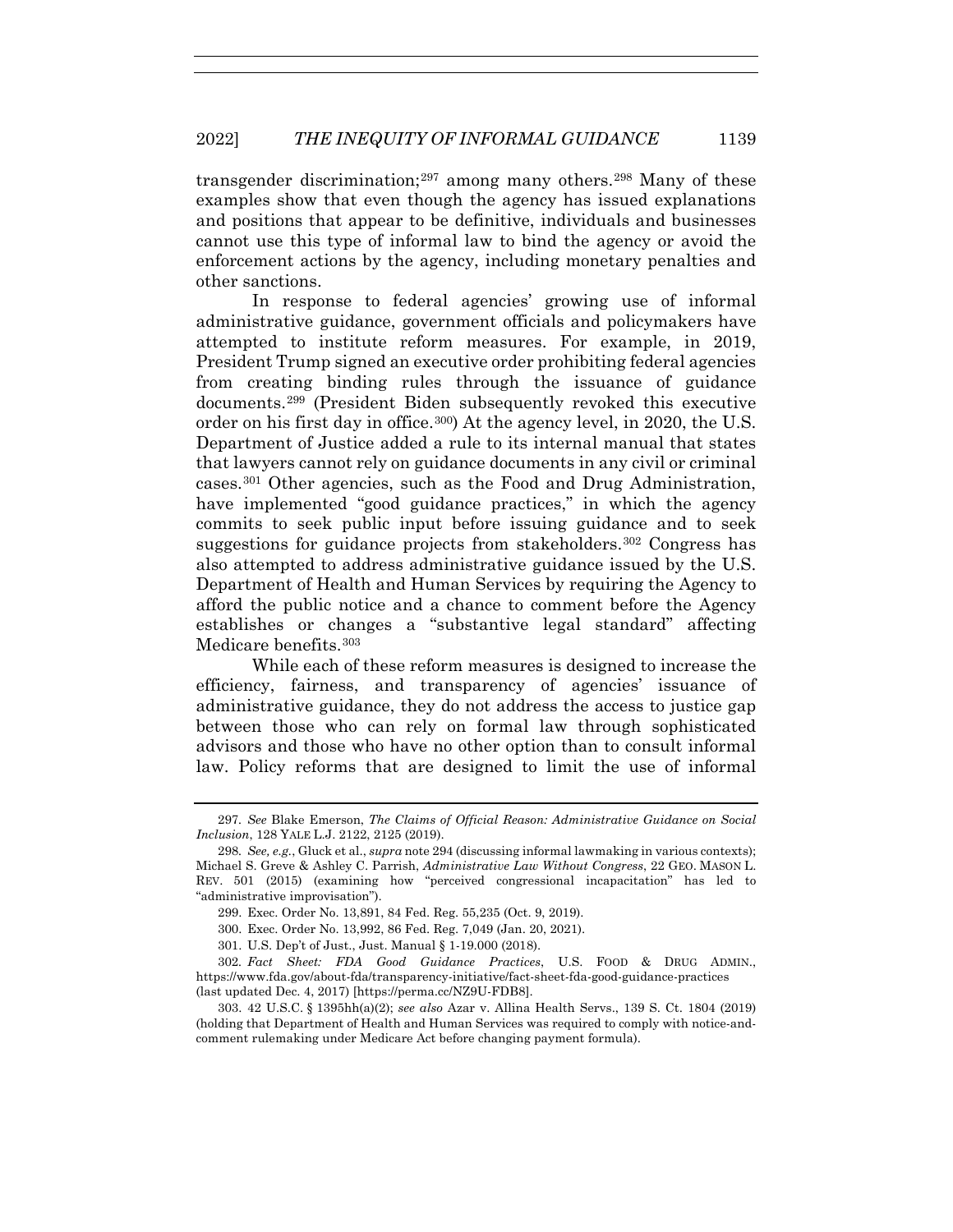administrative guidance, such as President Trump's 2019 executive order,  $304$  would exacerbate the access to justice gap, given how unlikely it is that middle- and low-income individuals and small businesses would be able to understand the formal law in the absence of this guidance. Further, policies that focus on the government's use of informal administrative guidance to support enforcement and litigation, such as the U.S. Department of Justice's guidance policy, 305 do not relieve concerns by individuals who rely on this guidance that the government may take contrary enforcement actions in the future. Good guidance practices aimed at involving the public in formulation of informal administrative guidance do not address the inaccessibility of formal law, such as complex statutory text that can only be interpreted and applied with aid of a lawyer.<sup>306</sup> Finally, these policy responses do not offer new legal defenses to penalties and other sanctions for individuals and businesses that take actions in reasonable reliance on statements contained in informal administrative guidance.

## III. CAN TWO-TIERED LEGAL DRAFTING BE REFORMED?

What steps, if any, can legislators and government officials take to address the growing gap between formal and informal law? Should policymakers focus reform efforts on one type of law (formal or informal) or the other? And is reform of the formal law itself the only possibility for addressing the imbalance between formal and informal tax law?

As this Part shows, there is unlikely to be a single, comprehensive approach that can alleviate the disadvantages faced by taxpayers who lack access to the formal law through sophisticated advisors. Instead, this Part presents a menu of possibilities for studying two-tiered legal drafting and addressing the inequities it causes.

## *A. Reform of Formal Law*

Simplicity has long been described as one of the essential objectives of tax reform, along with fairness and efficiency.<sup>307</sup> Yet this objective has also been depicted as the holy grail of tax law, an ideal

 <sup>304.</sup> Exec. Order No. 13,891, 84 Fed. Reg. 55,235 (Oct. 9, 2019).

 <sup>305.</sup> U.S. Dep't of Just., *supra* note 301.

 <sup>306.</sup> U.S. FOOD & DRUG ADMIN., *supra* note 302.

 <sup>307.</sup> For discussion, see Edward J. McCaffery, *The Holy Grail of Tax Simplification*, 1990 WIS. L. REV. 1267; and Sheldon D. Pollack, *Tax Complexity, Reform, and the Illusions of Tax Simplification*, 2 GEO. MASON INDEP. L. REV. 319 (1994).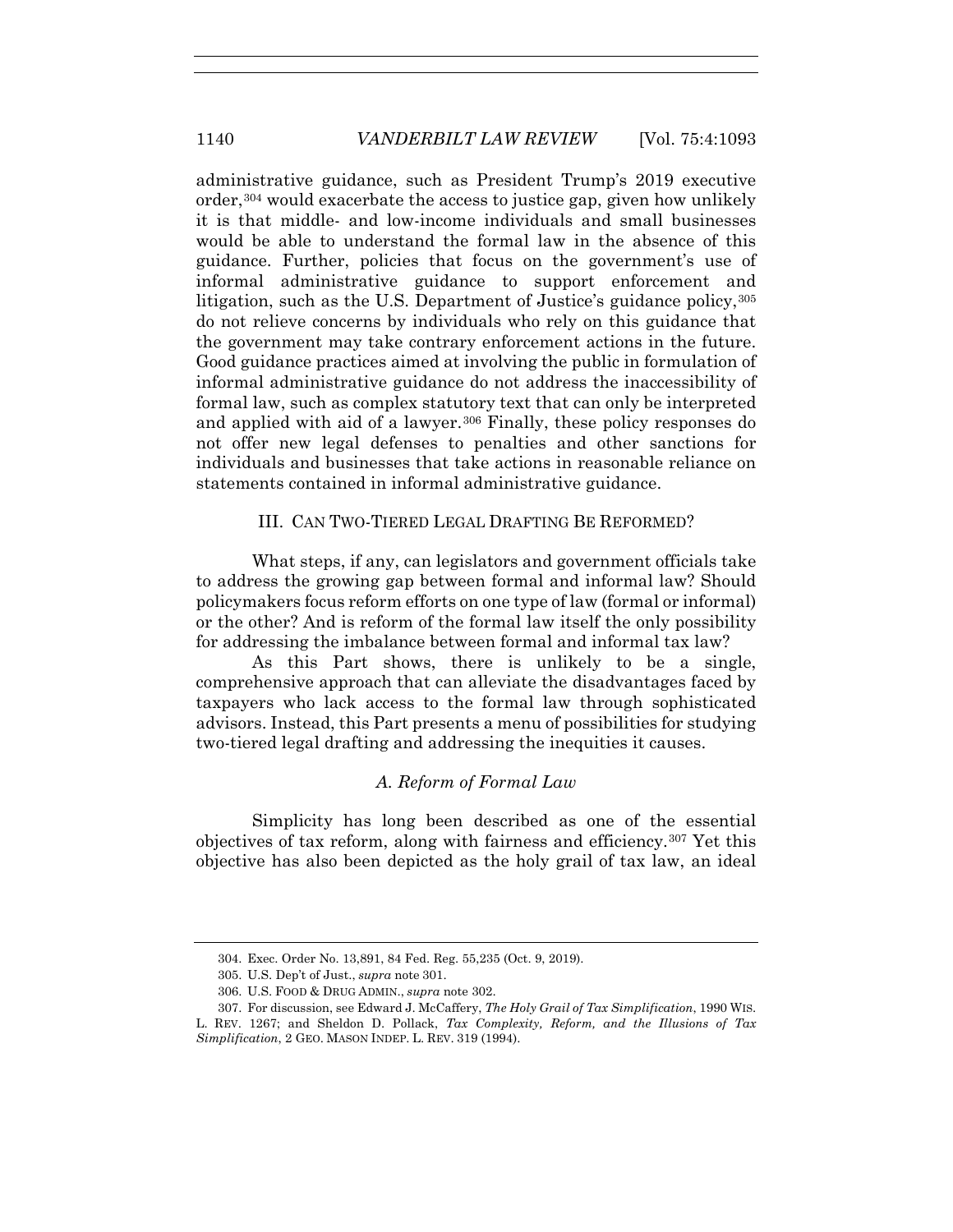that legislators often seek, but cannot ever seem to find.308 As we propose below, however, statutory simplification that is targeted to help taxpayers who lack access to sophisticated tax lawyers and accountants may gain more traction with legislators and the public.

As an initial step, legislators and other policymakers should consider the sources of simplexity, which pervades IRS publications, FAQs, and automated legal guidance.<sup>309</sup> Simplexity occurs when the IRS presents contested tax law as clear tax rules, adds administrative gloss to the formal tax law, and fails to fully explain the tax law.310 One source of simplexity is the enactment of statutes and regulations that rely on judicially created standards, such as the test for whether an item is an ordinary and necessary business expense.<sup>311</sup> The facts-andcircumstances nature of this type of standard creates the need for the IRS to describe this type of formal law by adding its own examples and even terminology in its description of the standard in informal guidance.312 Another source of simplexity is the use of statutory standards that focus on the taxpayer's intent or purpose. These statutes, such as the statute governing hobby losses, often lead to judicial decisions and regulatory examples.313 The IRS, then, attempts to summarize the authorities that interpret these statutes in its informal tax guidance, which sometimes results in simplifications that deviate from the underlying tax law.314 Last, vague statutory terms may require the Treasury to offer detailed regulations to define the terms, but this text may not always carry over precisely to the IRS's informal guidance documents.315

To reduce the potential for gaps between the formal and informal tax law, one drafting approach could be, where feasible, to adopt clear rules rather than standards when statutes address issues that disproportionately affect taxpayers who lack access to sophisticated advisors.<sup>316</sup> For example, rather than focusing on

 <sup>308.</sup> McCaffery, *supra* note 307; *see also* Wright, *supra* note 54, at 715 (discussing complexity in the law); Steve R. Johnson, *The Future of American Tax Administration: Conceptual Alternatives and Political Realities*, 7 COLUM. J. TAX L. 5 (2016) (same).

 <sup>309.</sup> For discussion, see Blank & Osofsky, *Simplexity*, *supra* note 28; and Blank & Osofsky, *Automated*, *supra* note 28.

<sup>310</sup>*.* Blank & Osofsky, *Simplexity*, *supra* note 28, at 189.

<sup>311</sup>*. See* I.R.C. § 162(a); Treas. Reg. § 1.162-1(a) (as amended in 1993).

<sup>312</sup>*. See* Blank & Osofsky, *Simplexity*, *supra* note 28, at 219–20 (exploring in the context of IRS publications).

<sup>313</sup>*. See* I.R.C. § 183(a); Treas. Reg. § 1.183-2(b) (1972).

<sup>314</sup>*. See* Blank & Osofsky, *Simplexity*, *supra* note 28, at 238–40.

<sup>315</sup>*. See id.* at 226–33 (discussing administrative gloss in IRS publications).

 <sup>316.</sup> For discussion of rules and standards, see Louis Kaplow, *Rules Versus Standards: An Economic Analysis*, 42 DUKE L.J. 557, 559 (1992); and Kyle D. Logue, *Tax Law Uncertainty and the Role of Tax Insurance*, 25 VA. TAX REV. 339, 363–68 (2005) (in tax law).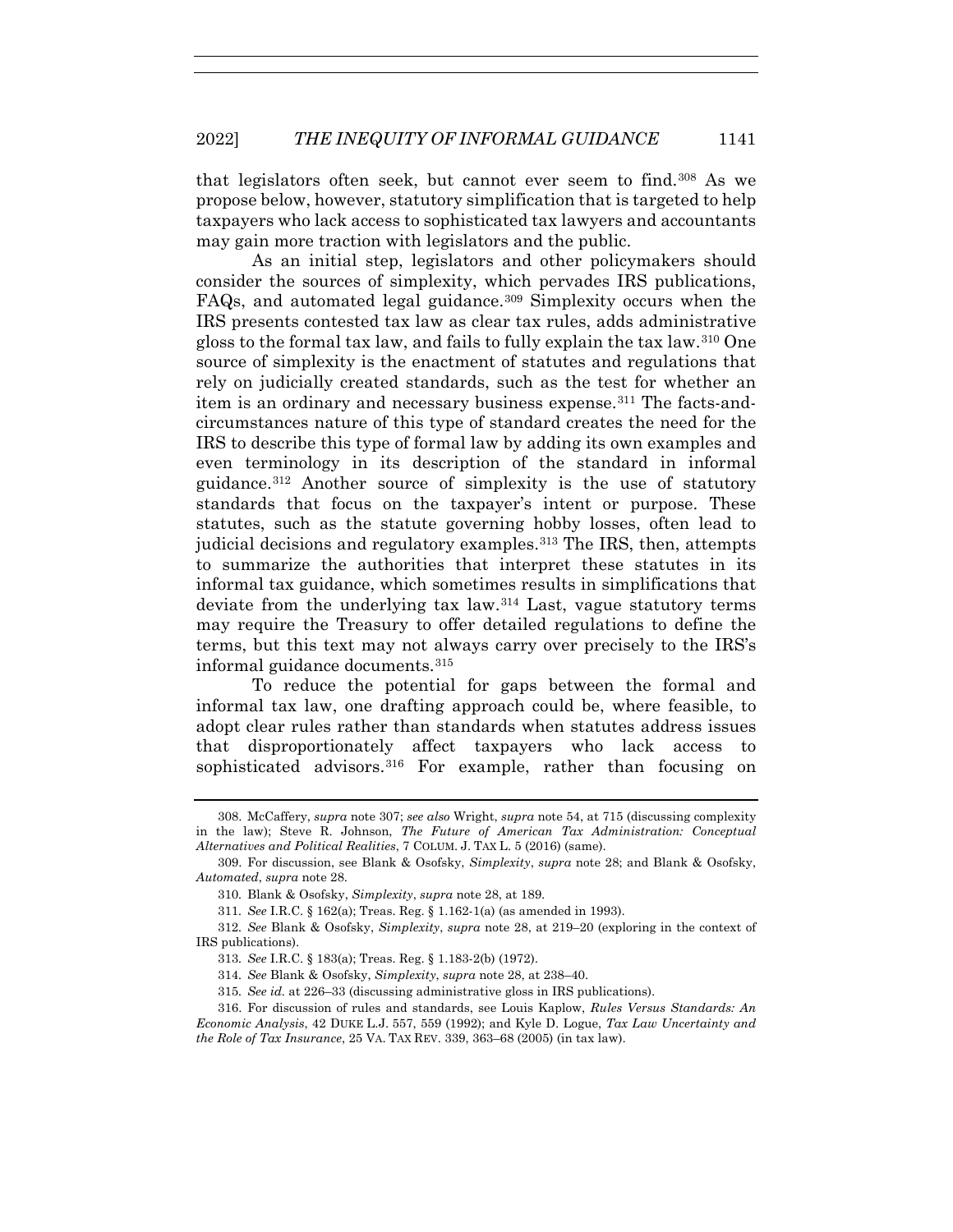subjective factors like intent or purpose, Congress could use clear rules to define how specific taxpayers and activities are classified. Such provisions might include bright-line thresholds involving factors such as amounts of compensation or number of hours or days worked.317 Rule-based statutes could clarify formal tax law that affects average individual taxpayers and small businesses on a regular basis, such as laws regarding when an activity constitutes a trade or business rather than a hobby,<sup>318</sup> when work-related education constitutes an ordinary and necessary business expense,<sup>319</sup> and when an individual is an employee rather than an independent contractor.<sup>320</sup>

Rule-based statutory drafting offers several benefits as an approach for addressing the inequities of two-tiered legal drafting. First, by clearly defining statutory terms with bright-line rules, Congress may limit the issues that could become the subject of conflicting judicial decisions, which average taxpayers would then only be able to access with the assistance of sophisticated advisors. Second, if Congress uses bright-line rules, such as dollar or time thresholds, the IRS may need to issue less informal guidance compared to situations where Congress enacts statutes that include purpose-based tests and standards. And when Congress uses a bright-line rule, the IRS is less likely to deviate from the statutory text in its informal guidance.

Despite these benefits, rule-based statutory drafting is not always possible or appropriate. If, for instance, Congress enacts a statute with a clear rule, but does not adequately address different scenarios, greater complexity in the tax system can result. The Treasury may be required to issue rules that address these omissions in regulations, which, in turn, can lead to simplexity as the IRS attempts to explain both the statute and regulations to the public. Bright-line rule-based drafting can also lead to problematic discontinuities in tax treatment when high tax liability stakes turn on small differences.<sup>321</sup> And without sufficient tax penalties or anti-abuse provisions, taxpayers may attempt to exploit bright-line rules to claim tax benefits that Congress did not intend.322 However, in some cases,

<sup>317</sup>*. See, e.g.*, I.R.C. § 7701(b)(3) (days-based substantial presence test).

<sup>318</sup>*. See* I.R.C. § 162(a); Treas. Reg. § 1.162-1(a) (as amended in 1993).

 <sup>319.</sup> Treas. Reg. § 1.162-5(b)(2), (3) (as amended in 1967).

<sup>320</sup>*. See* I.R.C. § 3401(c) (defining employee). For discussion, see Shu-Yi Oei & Diane M. Ring, *Tax Law's Workplace Shift*, 100 B.U. L. REV. 651, 666 (2020); and David Bauer, *The Misclassification of Independent Contractors: The Fifty-Four Billion Dollar Problem*, 12 RUTGERS J.L. & PUB. POL'Y 138 (2015).

 <sup>321.</sup> Joel Slemrod, *Buenas Notches: Lines and Notches in Tax System Design*, 11 EJOURNAL TAX RSCH. 259 (2013).

 <sup>322.</sup> For discussion, see Shannon Weeks McCormack, *Tax Shelters and Statutory Interpretation: A Much Needed Purposive Approach*, 2009 U. ILL. L. REV. 697, 766; and Jeremy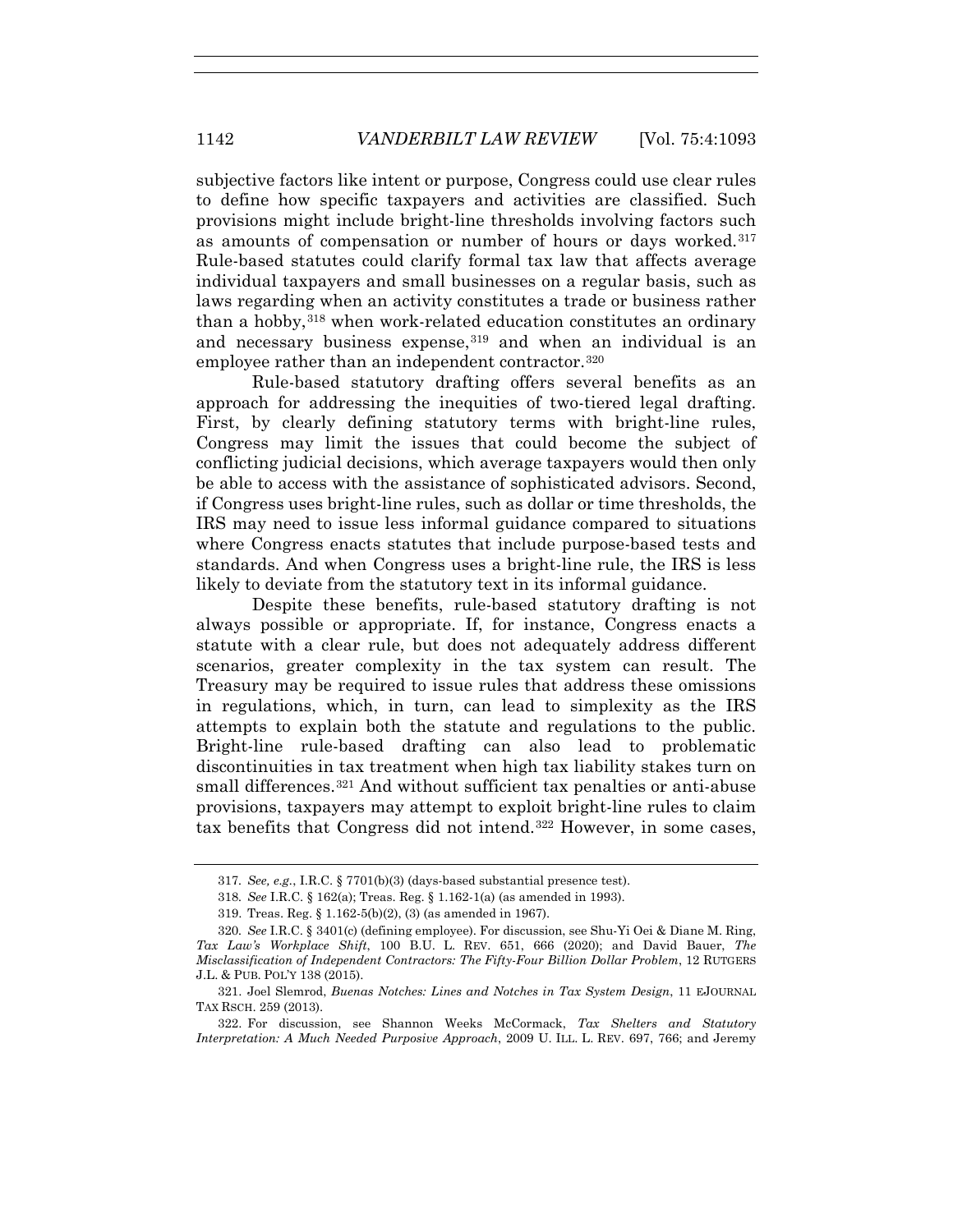Congress has used bright-line rules to resolve legal ambiguity effectively, such as clear rules involving issues such as the tax treatment of gifts from employers to employees (default rule of income classification), $323$  participation in a real property trade or business (hours-based threshold),324 and U.S. residency status (days-based threshold).325

Another possibility for addressing problems caused by twotiered legal drafting is to formalize the statutory drafting of the Code, especially where low-income taxpayers are concerned.326 Tax legislation often features ambiguity and omissions as a result of errors resulting from cross-references and other drafting defects.327 For instance, in 2020, the IRS attempted to address statutory ambiguities and omissions in the CARES Act in its FAQs regarding the first round of economic impact payments by providing guidance on topics such as whether a taxpayer must return a payment received on behalf of deceased taxpayers or children who, after payment, turned seventeen.328 Professor Sarah Lawsky has argued that one response to the frequent occurrence of drafting errors is for legislative staffs to formalize statutory language prior to enactment by translating it into logical terms.329 As Lawsky argues, this approach could "help drafters avoid unintentional ambiguity and refine the language used in the statute."330 She illustrates how formalization could be implemented to redraft statutes governing the home mortgage deduction, among other items.331

Formalization could allow legislators to draft statutory text that would be more comprehensible to computers. Statutes that adopt a formalized approach could be especially helpful when the rules involve delivery of benefits to low-income individuals. The earned income tax

Scott, *Check the Box for Tax Avoidance*, FORBES (Feb. 19, 2014, 1:42 PM), https://www.forbes.com/sites/taxanalysts/2014/02/19/check-the-box-for-tax-

avoidance/?sh=5cbc446f756a [https://perma.cc/7FUL-SMTB] (discussing abusive tax planning and check-the-box regulations).

 <sup>323.</sup> I.R.C. § 102(c)(1).

 <sup>324.</sup> I.R.C. § 469(c)(7)(B) (750-hour service requirement for real estate professionals).

 <sup>325.</sup> I.R.C. § 7701(b)(3) (days-based substantial presence test).

 <sup>326.</sup> For discussion of formalization, see Lawsky, *supra* note 116; Sarah B. Lawsky, *A Logic for Statutes*, 21 FLA. TAX REV. 60 (2017); and Stephanie Hoffer, *What If Tax Law's Future Is Now?*, 16 OHIO ST. TECH. L.J. 67 (2020).

 <sup>327.</sup> For discussion, see Lawsky, *supra* note 116; Ryan D. Doerfler, *The Scrivener's Error*, 110 NW. U. L. REV. 811 (2016); and Anuj C. Desai, *The Dilemma of Interstatutory Interpretation*, 77 WASH. & LEE L. REV. 177 (2020).

<sup>328</sup>*. See supra* notes 227–235 and accompanying text.

<sup>329</sup>*. See* Lawsky, *supra* note 116.

<sup>330</sup>*. Id.* at 379.

<sup>331</sup>*. See id.* at 382–87.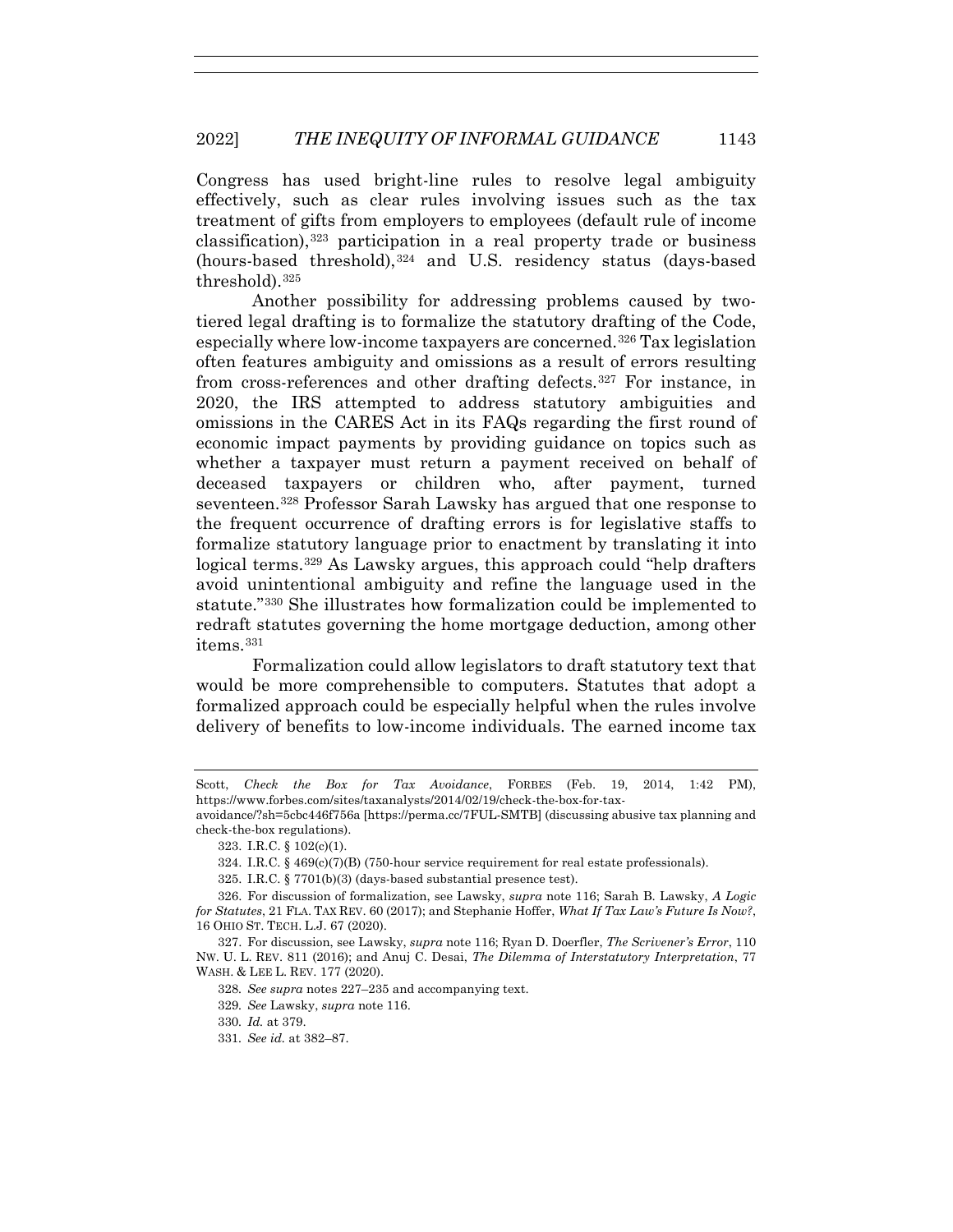credit ("EITC"), for instance, is often described as one of the most complex statutes in the Code.332 One source of the complexity arises from the difficulty that taxpayers face in calculating the amount of the benefits for which they are eligible.<sup>333</sup> Professor Jacob Goldin notes that for these types of issues, Lawsky's formalization proposal could be used to draft a statute that better identifies the information required for EITC eligibility.<sup>334</sup> By adopting formalization of statutory text where provisions feature extensive computation, Congress could reduce the potential for the IRS's automated tools to reach wrong results or for the IRS to issue informal guidance that adds administrative gloss to statutory text. Congress could consider formalization as a way to reform statutes in addition to the EITC, such as the child tax credit335 and the childcare credit,336 each of which targets low-income taxpayers.

One objection to formalization of statutes providing benefit programs targeted at low-income taxpayers is that it would make the law appear more complex and incomprehensible to average taxpayers.337 But if Congress can draft statutes using terms that are more understandable to computers than humans, then the IRS can offer taxpayers automated legal guidance tools that apply this law accurately and efficiently. As Goldin has argued, even though the EITC features significant amounts of "computational complexity," taxpayers can access the benefits provided by this statute with the help of "assisted preparation methods," such as software provided through the IRS's Free File program, a partnership between the IRS and private software companies.338 While formalized statutes involving computation may require taxpayers to rely more on computers, they are less likely to result in conflicting formal and informal tax law than statutes that feature purpose-based standards and requirements.339 These types of statutes would also be less likely to force taxpayers to seek help from sophisticated advisors, such as tax lawyers, or to disproportionately advantage those taxpayers who do.

<sup>332</sup>*. See, e.g.*, Robert Greenstein, John Wancheck & Chuck Marr, *Reducing Overpayments in the Earned Income Tax Credit*, CTR. ON BUDGET & POL'Y PRIORITIES 3–4, https://www.cbpp.org/research/federal-tax/reducing-overpayments-in-the-earned-income-taxcredit (last updated Jan. 31, 2019) [https://perma.cc/FHS7-7A6E] ("The EITC is one of the most complex elements of the tax code that individual taxpayers face.").

<sup>333</sup>*. See id.*

 <sup>334.</sup> Goldin, *supra* note 199, at 71 n.81.

 <sup>335.</sup> I.R.C. § 24.

 <sup>336.</sup> I.R.C. § 21.

<sup>337</sup>*. See, e.g.*, Zelenak, *supra* note 207, at 94–95 (criticizing the "unprecedented computational complexity" of modern tax law).

<sup>338</sup>*. See* Goldin, *supra* note 199.

<sup>339</sup>*. See supra* notes 309–314 and accompanying text.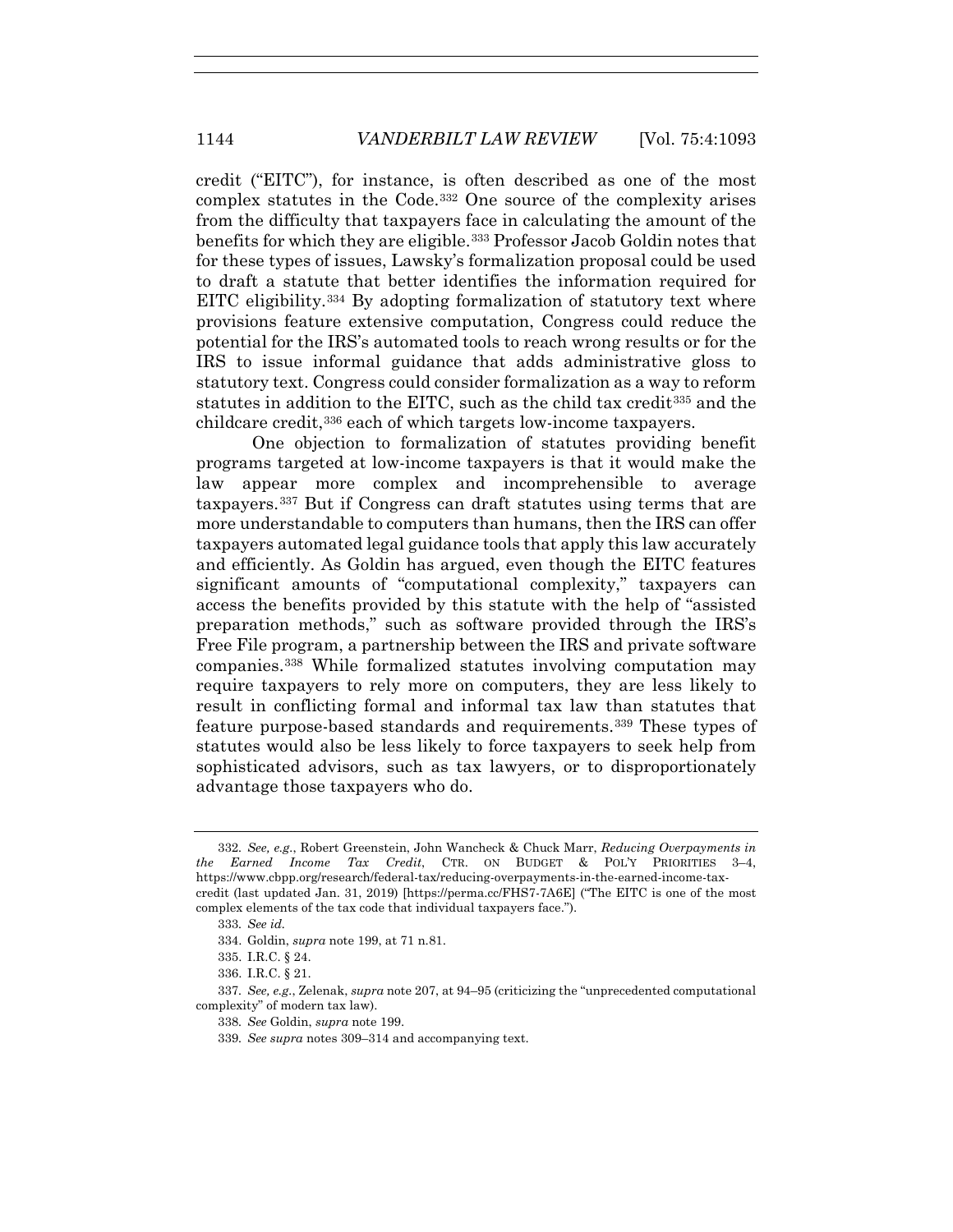Congress should not attempt to address the inequities of twotiered legal drafting by focusing primarily on cosmetic aspects of the formal tax law in an effort to make the Code more readable. Characteristics such as the numbers of words or income tax brackets are frequent political targets of proponents of tax simplification.340 Compared to reforms such as greater use of rule-based statutes or formalizing statutory texts, the introduction of short, readable phrases in statutory text may not assist taxpayers who lack access to sophisticated advisors who can access the formal tax law.

## *B. Reform of Informal Law*

Bright lines and formalization will not be appropriate in all situations, especially where legislators opt to enact a statute that addresses the principal purpose for a transaction in order to combat a potentially abusive tax position.341 There will also be times when Congress passes legislation quickly, such as in times of economic crisis, and the IRS will be the only agency that can address unanswered questions in informal guidance.342 And as a result of technological advancements and limited funding for in-person assistance, the IRS will likely continue to engage in automation of guidance through its website.343 As this Part argues, changes to informal law are needed as well.

*Notice of Unsettled Formal Law.* The IRS often attempts to describe the law in seemingly unambiguous terms in its informal guidance, such as when it describes the definition of "ordinary" business expenses in IRS Publication 535, *Business Expenses*, using only one judicial interpretation and without discussion of conflicting

<sup>340</sup>*. See, e.g.*, Michelle Ye Hee Lee, *Ted Cruz's Claim That the IRS Tax Code Has More Words Than the Bible*, WASH. POST (Mar. 11, 2015), https://www.washingtonpost.com/news/factchecker/wp/2015/03/11/ted-cruzs-claim-that-the-irs-tax-code-has-more-words-than-the-bible/ [https://perma.cc/8ZWY-B6SY]; Press Release, The White House, President Bush Provides Leadership on Tax Reform (Sept. 2, 2004), https://georgewbushwhitehouse.archives.gov/news/releases/2004/09/20040902-7.html [https://perma.cc/QC5C-GNMU] ("The Internal Revenue Code contains more than a million words."); Scott Greenberg, *Federal Tax Laws and Regulations Are Now Over 10 Million Words Long*, TAX FOUND. (Oct. 8, 2015), https://taxfoundation.org/federal-tax-laws-and-regulations-are-now-over-10-million-words-long/ [https://perma.cc/CN37-XTBU]. For further discussion, see Emily Cauble, *Superficial Proxies for Simplicity in Tax Law*, 53 U. RICH. L. REV. 329 (2019).

 <sup>341.</sup> For discussion, see Walter J. Blum, *Motive, Intent, and Purpose in Federal Income Taxation*, 34 U. CHI. L. REV. 485 (1967); and McCormack, *supra* note 322.

 <sup>342.</sup> *See supra* notes 169–172 and accompanying text.

<sup>343</sup>*. See* TREASURY INSPECTOR GEN. FOR TAX ADMIN., U.S. DEP'T OF THE TREASURY, NO. 2015- 40-032, INTERIM RESULTS OF THE 2015 FILING SEASON 14 (Mar. 31, 2015), https://www.treasury.gov/tigta/auditreports/2015reports/201540032fr.pdf [https://perma.cc/F93B-CB4R].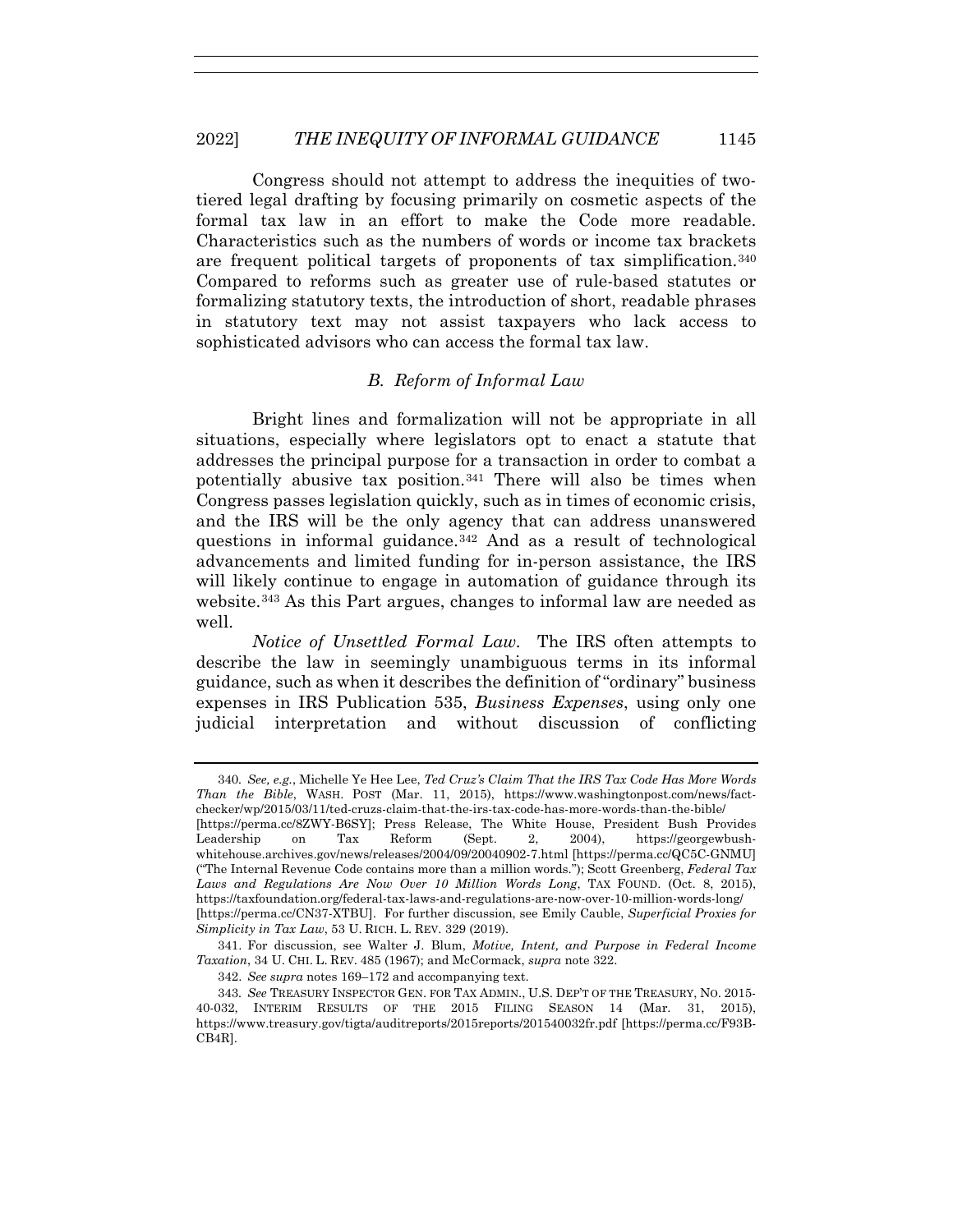decisions.344 In contrast, in the formal tax law, the IRS often includes notices of conflicting judicial decisions. For example, in Revenue Ruling 2010-25, the IRS ruled that a hypothetical taxpayer who incurred a mortgage liability to acquire a qualified residence could treat the mortgage as home equity indebtedness to the extent it exceeded \$1 million, up to an excess of \$100,000.345 When issuing the ruling, the IRS stated that it disagreed with several conflicting Tax Court holdings.346

The IRS's approach to providing notice in the formal tax law to alert taxpayers of conflicting authorities should be incorporated in informal IRS guidance as well. In its informal guidance, including IRS publications, FAQs, and automated legal guidance, the IRS should include warnings when the formal law underlying its description is either unsettled or is in conflict with the description. In order to provide taxpayers with an opportunity to make a decision about which tax position to claim, the IRS could present the government-favorable position in its informal guidance and a notice that there are alternative interpretations that the IRS has not adopted. The benefit of this change is that taxpayers who must rely on informal guidance could make a tax planning decision appropriate to their own risk tolerance. Where they can afford it and the issue matters to them, taxpayers might consult with a lawyer or accountant or at least attempt to research the issue further.

One potential criticism of this approach is that including notice of unsettled or conflicting law in informal IRS guidance could reduce the simplicity and usability of the guidance to average taxpayers. However, especially in the case of automated legal guidance, FAQs, and other online tools—resources that lack warnings regarding conflicting law—such notice could be integrated through brief statements followed by hyperlinks to authorities. The IRS has demonstrated that it can include such authorities using this approach in situations where it has been subject to an injunction, such as when it included a reference to *Scholl v. Mnuchin*<sup>347</sup> in its FAQ regarding economic impact payments to incarcerated individuals.348

*Explanation of Changes.* Another important reform that the IRS could adopt would be to provide notice to taxpayers when it makes

 <sup>344.</sup> *See* INTERNAL REVENUE SERV., U.S. DEP'T OF THE TREASURY, PUBL'N 535, CATALOG NO. 15065Z, BUSINESS EXPENSES (Feb. 11, 2020), https://www.irs.gov/pub/irs-pdf/p535.pdf [https://perma.cc/F93B-CB4R].

 <sup>345.</sup> Rev. Rul. 2010-25, 2010-44 I.R.B. 571–72.

 <sup>346.</sup> *Id.*

 <sup>347. 494</sup> F. Supp. 3d 661 (N.D. Cal. 2020).

<sup>348</sup>*.* Q A5 under *Questions and Answers about the First Economic Impact Payment*, INTERNAL REVENUE SERV., https://www.irs.gov/newsroom/questions-and-answers-about-the-first-economicimpact-payment-topic-a-eligibility (last updated Mar. 9, 2021) [https://perma.cc/AZD6-J7Q8].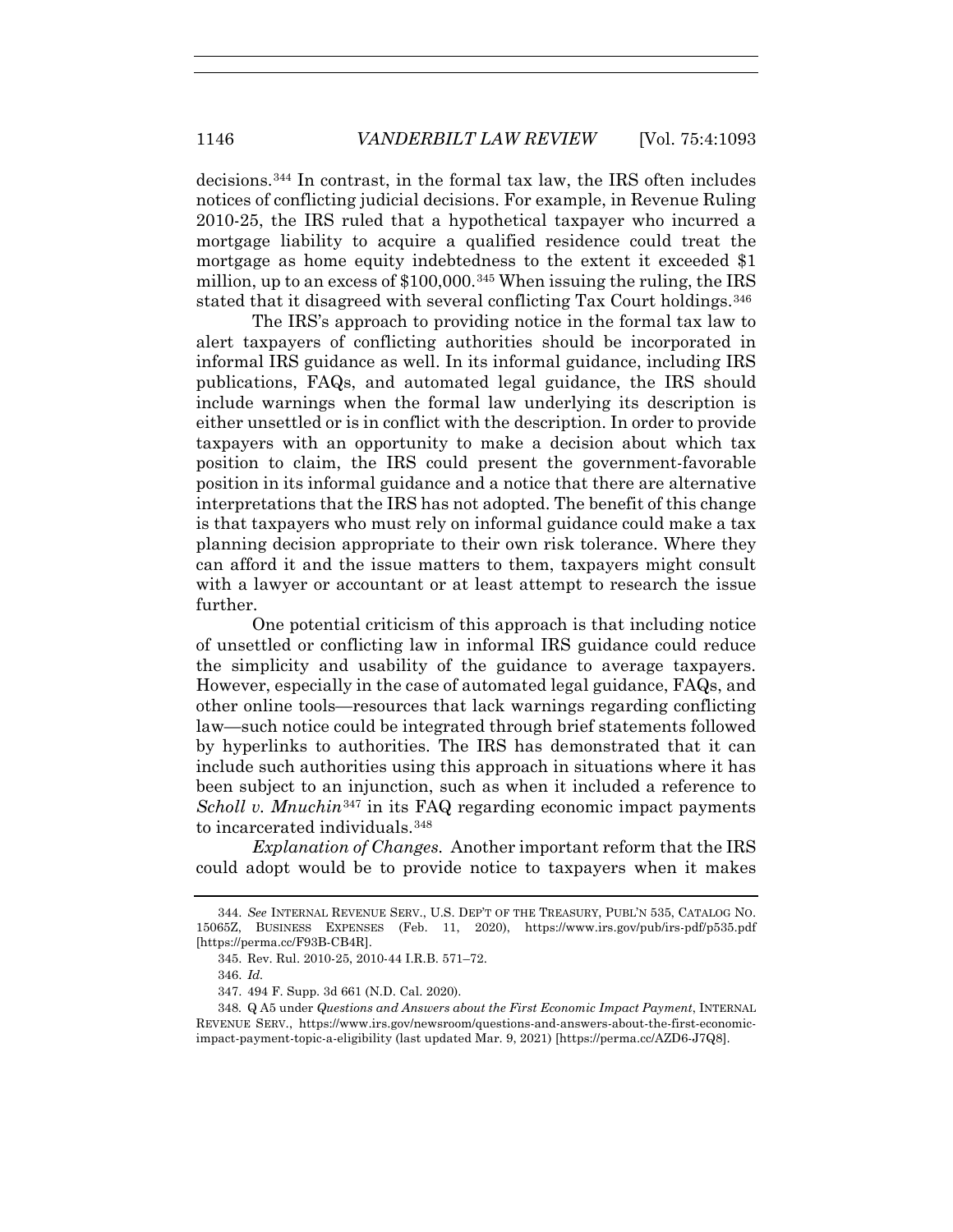changes to the content of informal tax guidance. In 2020, the IRS frequently made changes to online FAQs regarding COVID-19-related legislation.349 Taxpayers and tax practitioners criticized the IRS for making changes without highlighting them or describing the reasoning behind them.350 Similarly, the IRS makes changes to questions and answers in its automated legal guidance tools, such as ITA, without identifying the changes for taxpayers.351 In addition, the IRS does not maintain an online archive of previously issued responses from ITA and descriptions of the law that have appeared on its website.352 In the interest of fairness and government transparency, the IRS should provide taxpayers with notice of changes that it makes to its informal guidance, offer taxpayers an explanation of the changes, and create a searchable database that taxpayers can use to research previous IRS statements.

*Effective Dates.* Finally, the IRS should include effective dates on all of its informal guidance, including its online resources. Even though the IRS includes effective dates on the cover of its printed informal guidance, such as IRS publications,353 it does not include effective dates on resources such as ITA or descriptions of the formal tax law on its website.<sup>354</sup> While the IRS announced in October 2021 that it would begin including dates on "Fact Sheets" involving "significant FAQs," this policy is limited to only certain FAQs and does not extend to any other informal IRS guidance.355 This approach is markedly different from the way in which the formal tax law is drafted, where provisions of the Code, Regulations, and Revenue Rulings all contain effective dates.356 Effective dates are valuable because they alert taxpayers whether they are reading the most up-to-date IRS informal guidance. Further, if the IRS becomes bound by any of its informal guidance, a possibility discussed next, then the effective dates are critical information.

<sup>349</sup>*. See supra* notes 169–172 and accompanying text; 1 TAXPAYER ADVOC. SERV., *supra* note 169, at 36–38.

<sup>350</sup>*. See* 1 TAXPAYER ADVOC. SERV., *supra* note 169, at 36 (encouraging the IRS to adopt more transparent policies); Thomas, *supra* note 233 (discussing "the (lack of a) legal rationale for the [IRS's] conclusion[s]").

<sup>351</sup>*. See* Blank & Osofsky, *Automated*, *supra* note 28, at 186, 239–43.

<sup>352</sup>*. See id.* at 236–38; 1 TAXPAYER ADVOC. SERV., *supra* note 169, at 36.

<sup>353</sup>*. See, e.g.*, INTERNAL REVENUE SERV., *supra* note 163 (described as "For use in preparing 2021 Returns").

<sup>354</sup>*. See* 1 TAXPAYER ADVOC. SERV, *supra* note 169, at 36–38.

<sup>355</sup>*. See infra* notes 380–386. For instance, during the COVID-19 pandemic, as the IRS frequently updated posted FAQs, taxpayers complained that they could not determine whether they were reading the most up-to-date version or whether the version applied to dates at issue in their specific situation. *See* 1 TAXPAYER ADVOC. SERV., *supra* note 169, at 36–38.

<sup>356</sup>*. See, e.g.*, IRM 32.1.1.2.5 (Aug. 2, 2018) (describing effective dates of Treasury Decisions).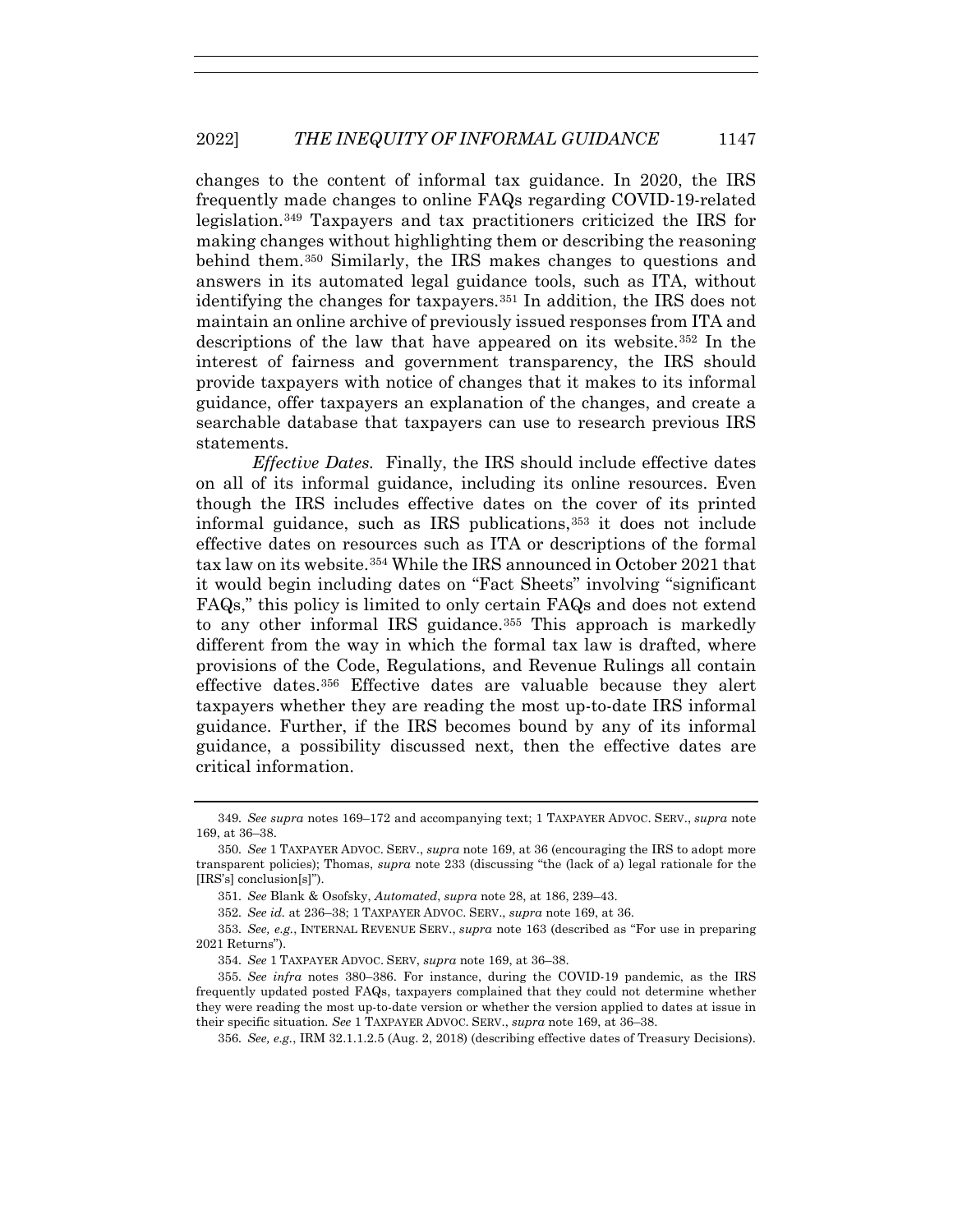#### *C. Taxpayer Reliance on Informal Law*

Equal access to justice demands equal ability to rely on formal and informal tax law. Taxpayer reliance involves two separate questions: first, whether taxpayers can use the IRS's statements in administrative guidance to prevent the Agency from applying a contrary rule or interpretation of the law against the taxpayer; and second, whether the taxpayer can offer the IRS's statements in administrative guidance as defenses against civil tax penalties. In this Part, we argue that when policymakers address these two questions, they should adopt reforms that consider differences between *unilateral* administrative guidance, where the IRS uses language that is fixed and intended for all taxpayers, and *bilateral* administrative guidance, where the IRS tailors its statements to individual taxpayers based on information they input, such as automated legal guidance tools.

## 1. Binding Informal Law

As we have discussed, unlike formal tax law, such as the Code and Regulations, informal administrative guidance does not bind the IRS. If the IRS makes a statement in informal administrative guidance but later applies a different interpretation of the law, an affected taxpayer cannot point to the administrative guidance to estop the IRS.357 For instance, even though the IRS has issued FAQs addressing the calculation of tax basis in cryptocurrency that does not appear in the formal tax law,358 the Agency is not restricted from deviating from these FAQs in the future, even when reviewing the tax returns of taxpayers who relied up on them. As a general matter, unless the IRS publishes administrative guidance in the Internal Revenue Bulletin, it does not commit to be internally bound by any statements it makes in its informal tax guidance.359

<sup>357</sup>*. See supra* notes 262–266 and accompanying text.

<sup>358</sup>*.* INTERNAL REVENUE SERV., *supra* note 252; *see* Letter from Christopher W. Hesse, Chair, AICPA Tax Exec. Comm., to Charles P. Rettig, Comm'r, Internal Revenue Serv., and Michael J. Desmond, Chief Couns., Internal Revenue Serv. 16 (Feb. 28, 2020), https://us.aicpa.org/content/dam/aicpa/advocacy/tax/downloadabledocuments/20200228-aicpaletter-on-irs-virtual-currency-guidance.pdf [https://perma.cc/8NRU-D8H3] ("FAQ 40 suggests a method that is not allowed under the Code.").

<sup>359</sup>*. See* I.R.S. Interim Guidance Mem. SBSE-04-0517-0030, IRM 4.10.7.2.4 (Jan. 10, 2018). Courts have addressed IRS simplifications as well. *See, e.g.*, Adler v. Comm'r, 330 F.2d 91, 93 (9th Cir. 1964); Miller v. Comm'r, 114 T.C. 184, 195 (2000) ("Administrative guidance contained in IRS publications is not binding on the Government . . . ."); Zimmerman v. Comm'r, 71 T.C. 367, 371 (1978) ("[A]uthoritative sources of Federal tax law are . . . not in . . . informal [IRS] publications."). Other courts have held that "IRS publications, though 'aimed at explaining existing tax law to taxpayers,' do not have the force of law." United States v. Josephberg, 562 F.3d 478, 498 (2d Cir. 2009) (quoting Taylor v. United States, 57 Fed. Cl. 264, 266 (2003)).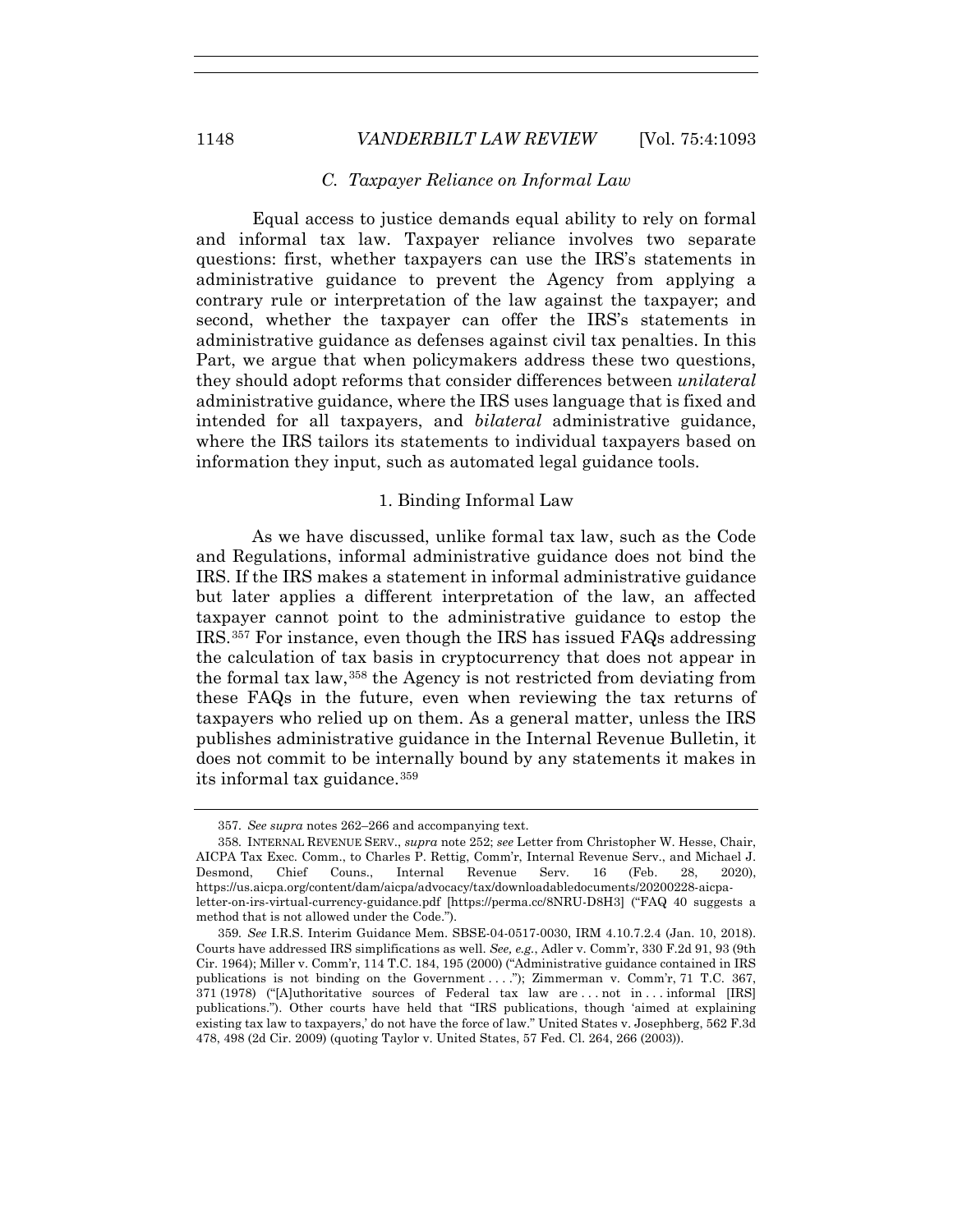There are several arguments in favor of allowing the IRS to issue nonbinding administrative guidance. Even though most IRS informal administrative guidance is not legally binding on the Agency under current law, it nonetheless enhances government transparency by revealing to taxpayers the Agency officials' interpretation of or administrative position regarding the formal tax law.360 Moreover, if IRS employees were required to apply the formal tax law in a manner consistent with all statements in its administrative guidance, the leadership of the IRS may respond by issuing less of this guidance, harming taxpayers who are most in need of plain language explanations of the formal tax law.361

Yet there are compelling reasons to change the status quo regarding taxpayer reliance on informal IRS guidance. As a matter of procedural fairness, taxpayers should be able to rely on statements from the IRS if they are not in conflict with the formal tax law. In most cases where taxpayers have concerns about relying on the IRS statements in administrative guidance, the formal tax law is ambiguous or silent on the tax issue at stake.<sup>362</sup> For example, a significant amount of the IRS's FAQs address situations where there is no underlying formal tax law, on topics such as rules for determining basis in cryptocurrency and the eligibility for the child tax credit in certain situations.363 Further, if IRS officials were bound by the Agency's own statements in administrative guidance, IRS officials may simply exercise greater caution when making statements rather than reduce their issuance of guidance. This approach could result in statements that are more consistent with the formal tax law and less likely to result in IRS contradictions during subsequent audits of taxpayers.

There is a strong case for allowing taxpayers to rely on all *unilateral* IRS guidance—where the IRS publishes statements to all taxpayers using language that does not require inputs or responses from taxpayers. Administrative guidance such as IRS publications, online FAQs, and statements on the IRS website would fall into this category. In these cases, the Agency is the only actor speaking and it can determine the content of its communication. Especially where there is no underlying formal law that addresses the issue, as a matter of fairness, the IRS should commit to allow taxpayers to rely on its statements in unilateral administrative guidance without risk of future

<sup>360</sup>*. See* Blank & Osofsky, *Simplexity*, *supra* note 28, at 194, 203.

<sup>361</sup>*. See, e.g.*, Gillian E. Metzger & Kevin M. Stack, *Internal Administrative Law*, 115 MICH. L. REV. 1239, 1249 (2017) (explaining that external abilities to monitor internal administrative law may lead to less of it).

<sup>362</sup>*. See supra* notes 251–253 and accompanying text.

<sup>363</sup>*. See supra* notes 251–253 and accompanying text.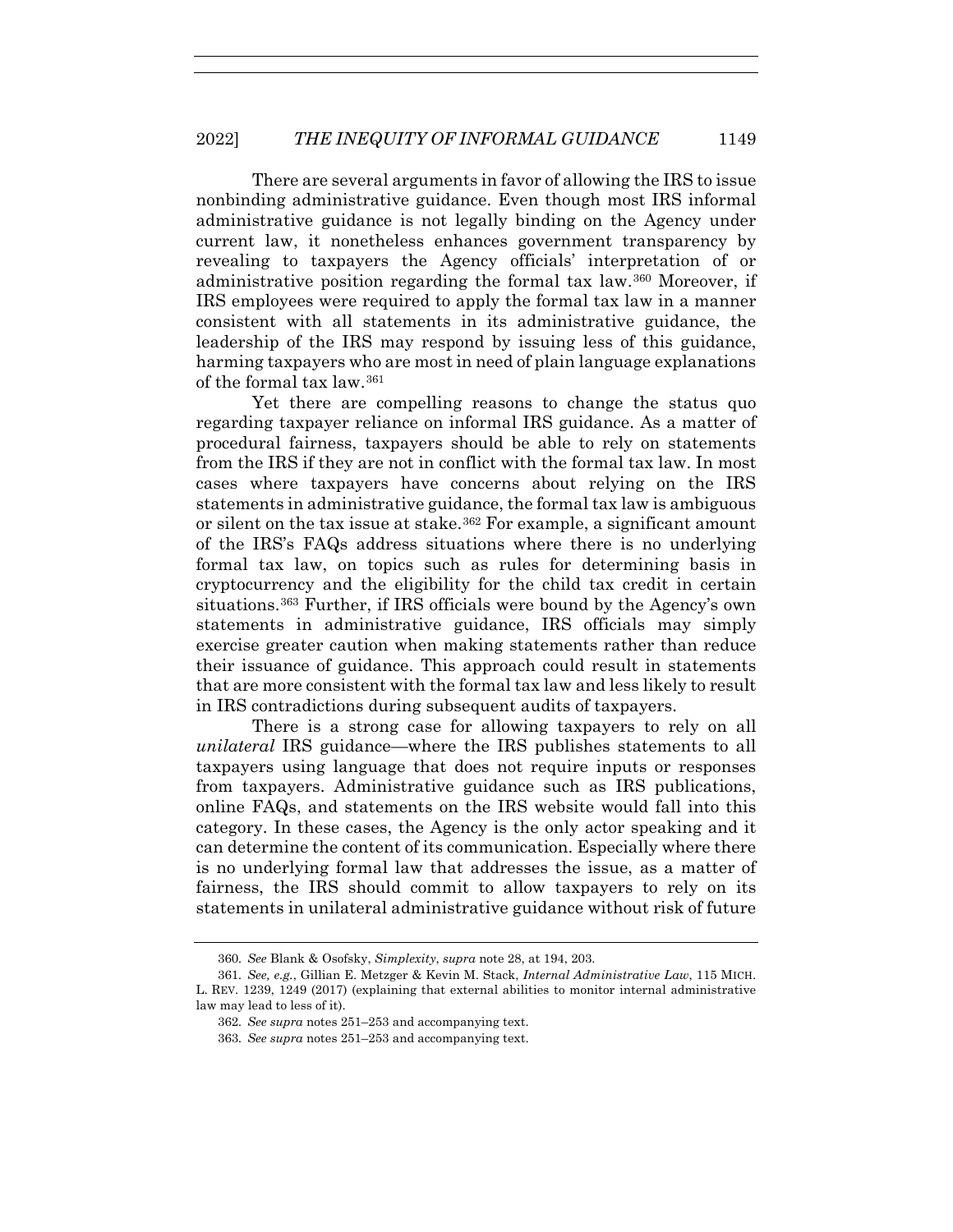contradiction by IRS officials. This approach, which has been advocated by the National Taxpayer Advocate and other scholars in the case of FAQs,364 should be adopted for all IRS unilateral administrative guidance. This change would support procedural fairness, create more equal reliance opportunities for taxpayers with different economic resources, and, potentially, enhance the perceived legitimacy of the IRS.365

In contrast, we propose that the IRS should not be bound by advice that the Agency delivers through *bilateral* administrative guidance—that which requires taxpayers to input information regarding their own circumstances in exchange for the output of advice from the IRS. First, the quality of the answers that the IRS's automated legal guidance such as ITA delivers is only as good as the taxpayer's inputs.366 As tools such as ITA do not ask the taxpayer follow-up questions, they may generate incorrect answers because of limited information supplied by taxpayers. Second, the advice that automated legal guidance tools may provide varies among taxpayers, depending on the extent to which taxpayers input requested information accurately.367 Allowing taxpayers to use statements from automated legal guidance to bind the IRS could result in unequal treatment of taxpayers with similar circumstances. Third, compared to unilateral IRS guidance, bilateral IRS guidance is subject to taxpayer abuse. For example, taxpayers could input information regarding a purchase of equipment into ITA but ignore the legal requirement that the equipment be related to medical care to generate an answer from ITA that the equipment is tax deductible.<sup>368</sup> For these reasons, taxpayers should not be permitted to use IRS statements made in bilateral

<sup>364</sup>*. See* TAXPAYER ADVOC. SERV., U.S. DEP'T OF THE TREASURY, NATIONAL TAXPAYER ADVOCATE: FISCAL YEAR 2022 OBJECTIVES REPORT TO CONGRESS 29–30 (June 2021), https://www.taxpayeradvocate.irs.gov/wp-content/uploads/2021/06/JRC22\_FullReport.pdf [https://perma.cc/ZFU7-RNQP]; 1 TAXPAYER ADVOC. SERV., *supra* note 169, at 36, 45, 67–68.

<sup>365</sup>*. See, e.g.*, Karyl A. Kinsey, *Deterrence and Alienation Effects of IRS Enforcement: An Analysis of Survey Data*, *in* WHY PEOPLE PAY TAXES: TAX COMPLIANCE AND ENFORCEMENT 259 (Joel Slemrod ed., 1992); John T. Scholz & Mark Lubell, *Trust and Taxpaying: Testing the Heuristic Approach to Collective Action*, 42 AM. J. POL. SCI. 398, 408 (1998). We do not take a position on whether, or the extent to which, the internally binding nature of guidance would affect the IRS's procedural obligations under the Administrative Procedure Act. *See* Metzger & Stack, *supra* note 361, at 1279–81 (discussing ambiguity). We do note that the IRS already binds itself to certain types of guidance (such as Revenue Rulings), which it claims do not require notice and comment procedures, since it is subregulatory. David J. Kautter & Brent J. McIntosh, *Policy Statement on the Tax Regulatory Process*, U.S. DEP'T OF THE TREASURY 2–3 (Mar. 5, 2019), https://home.treasury.gov/system/files/131/Policy-Statement-on-the-Tax-Regulatory-Process.pdf [https://perma.cc/VNC5-CNDR]. Our claim here is a substantive one.

 <sup>366.</sup> Blank & Osofsky, *Automated*, *supra* note 28, at 217, 237.

 <sup>367.</sup> *Id.* at 207–12.

 <sup>368.</sup> *Id.* at 210–11.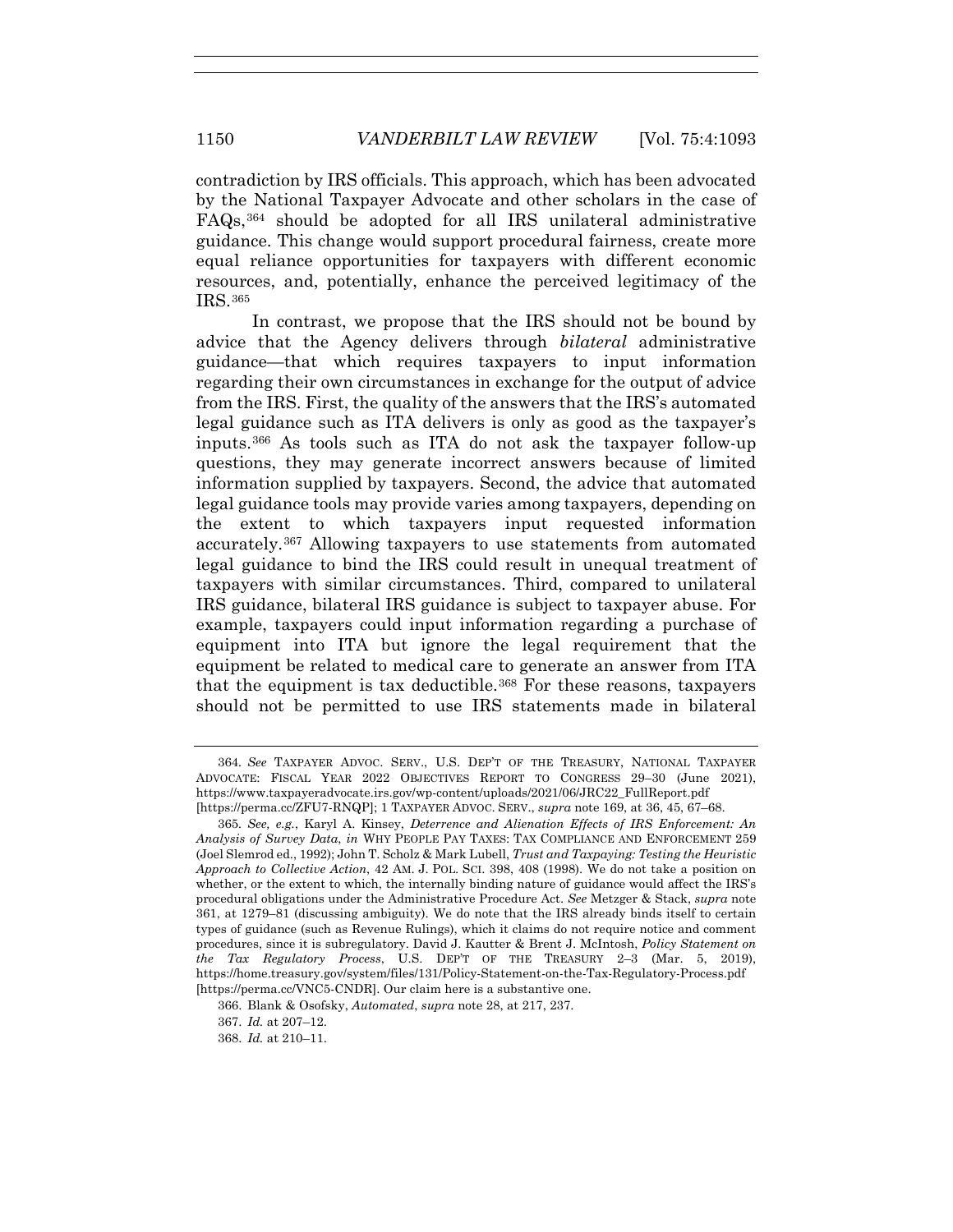administrative guidance to estop the agency from taking a contrary position.

## 2. Tax Penalty Defenses

In addition, policymakers should allow taxpayers to rely upon statements in IRS guidance to defend against civil tax penalties. As a result of the "reasonableness" requirement of many existing civil tax penalty defenses,369 we argue that taxpayers should be permitted to assert these defenses by showing they reasonably relied upon statements in *either* unilateral or bilateral IRS administrative guidance.

Under current law, taxpayers who have legal counsel have greater opportunities to defend against accuracy-related tax penalties than taxpayers who only have access to IRS administrative guidance and third-party tax-preparation software. If the IRS asserts an accuracy-related tax penalty against a taxpayer, that taxpayer may defend against this tax penalty by showing that the taxpayer acted with "reasonable cause and good faith."370 Taxpayers may satisfy this requirement by presenting the IRS with a written tax opinion from legal counsel upon which they relied.371 Conversely, taxpayers who have only relied upon informal IRS guidance, including automated legal guidance, may face difficulty in successfully asserting the reasonable cause and good faith defense.372 Additionally, taxpayers who attempt to assert a "reasonable basis" defense against any of the accuracy-related tax penalties must show that they reasonably relied upon a specific formal tax law source, such as the Code, Regulations, Revenue Rulings, judicial decisions, and announcements published by the IRS in the Internal Revenue Bulletin.<sup>373</sup> If the IRS has not published its administrative guidance in the Internal Revenue Bulletin, taxpayers may not use it to present a reasonable basis defense.374

To equalize access to the tax penalty defenses, policymakers should allow taxpayers to show reasonable reliance upon unilateral IRS administrative guidance, such as IRS publications that the IRS issued to all taxpayers. The IRS would retain control over the content of its

<sup>369</sup>*. See, e.g.*, I.R.C. § 6664(c)(1) ("reasonable cause"); Treas. Reg. § 1.6662-3(b)(3) (as amended in 2003) (must be "reasonably based on one or more of the authorities set forth in  $\S 1.6662$ - $4(d)(3)(iii)$ ").

 <sup>370.</sup> I.R.C. § 6664(c)(1); Treas. Reg. § 1.6664-4 (as amended in 2003).

<sup>371</sup>*. See* Treas. Reg. § 1.6664-4(c)(1) (as amended in 2003).

<sup>372</sup>*.* Blank & Osofsky, *Automated*, *supra* note 28, at 234.

 <sup>373.</sup> Treas. Reg. § 1.6662-4(d)(3)(iii) (as amended in 2003).

<sup>374</sup>*. Id.*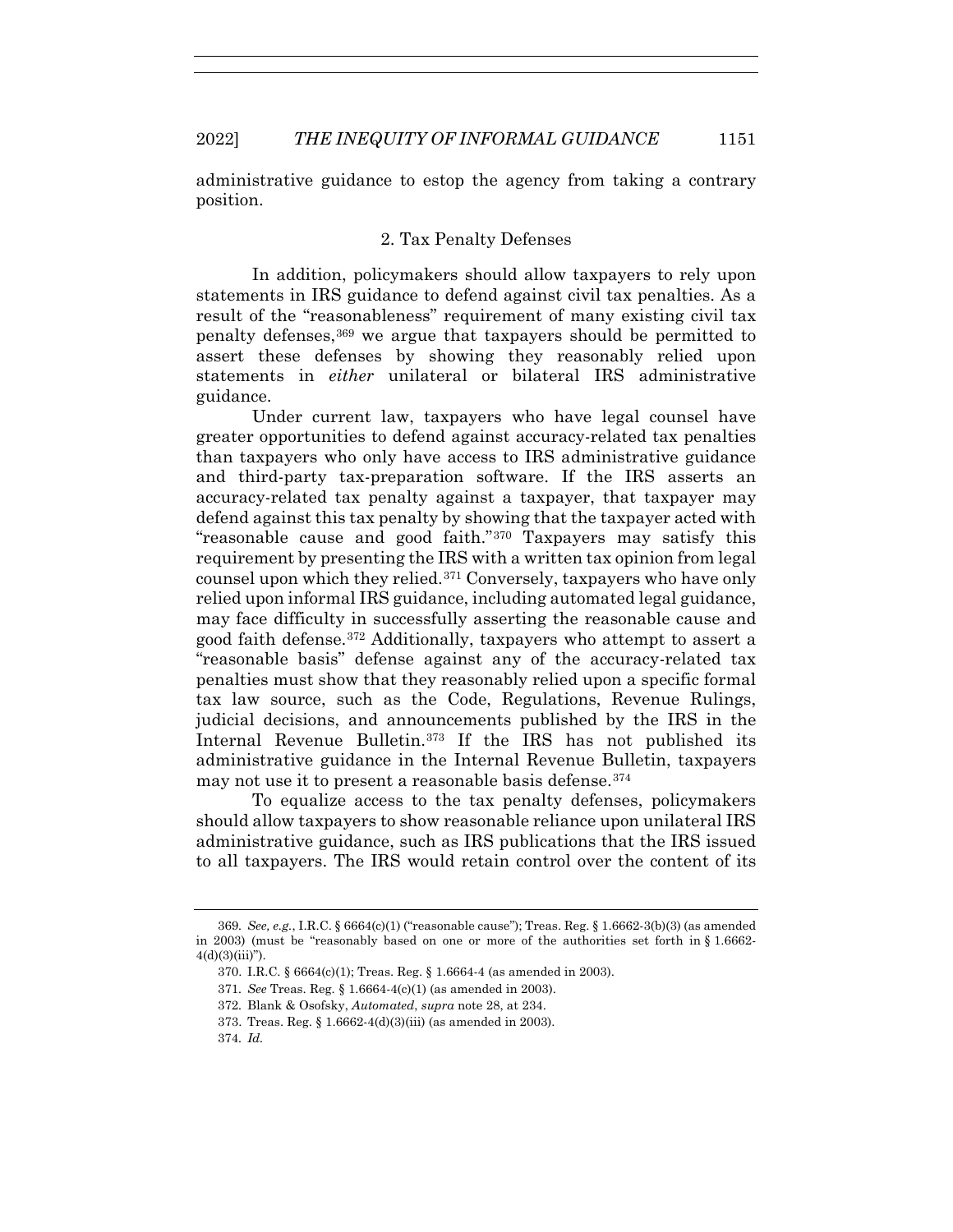administrative guidance and a new penalty regime could encourage its officials to exercise greater adherence to the formal tax law when issuing this guidance. Expansion of the penalty defense should not permit taxpayers to apply contorted readings of the IRS's statements to defend against tax penalties because they would still be required to show they acted reasonably.375

This treatment should be extended to statements in bilateral IRS administrative guidance as well. While we have argued that taxpayers should not be able to bind the IRS to its statements made through automated legal guidance,376 there are fewer opportunities for taxpayer manipulation and abuse using such statements to support tax penalty defenses. First, taxpayers who attempt to rely on statements from sources like ITA and other interactive online tools would still be required to show that they reasonably relied on them when claiming tax positions.377 This requirement would still allow the IRS and courts to reject a claimed penalty defense where the taxpayer submitted false or misleading inputs designed to yield a desired answer simply for penalty defense purposes.378 Second, in some cases, to assert a reasonable basis defense, such as when the IRS asserts the accuracyrelated tax penalty for disregard of rules and regulations, taxpayers must disclose their reliance on a specific source to the IRS when filing their tax return.379 The advance disclosure requirement would deter abusive use of bilateral IRS administrative guidance for penalty defense purposes and could even be expanded to apply to other tax penalties.

In October 2021, the IRS announced an update to its process of releasing FAQs on newly enacted tax legislation.380 According to the IRS press release, starting on the date of the announcement, the IRS will announce "significant FAQs on newly enacted tax legislation" and potentially other "emerging issues" and any "updates or revisions to these FAQs" in news releases posted on the IRS website and in a separate "Fact Sheet."381 Each of these Fact Sheets, according to the IRS, will now be dated and prior versions will be maintained in an archive on the IRS website.382 Most importantly, the IRS announced

- 381*. Id.*
- 382*. Id.*

 <sup>375.</sup> *See* Treas. Reg. § 1.6662-4(d)(3)(ii) (as amended in 2003) ("[A] taxpayer may have substantial authority for a position that is supported only by a well-reasoned construction of the applicable statutory provision.").

<sup>376</sup>*. See supra* notes 366–368 and accompanying text.

<sup>377</sup>*.* Treas. Reg. § 1.6662-4(d)(3)(iii) (as amended in 2003).

<sup>378</sup>*. Id.*

<sup>379</sup>*. See* Treas. Reg. § 1.6662-4(f) (method of making adequate disclosure).

 <sup>380.</sup> I.R.S. News Release IR-2021-202 (Oct. 15, 2021).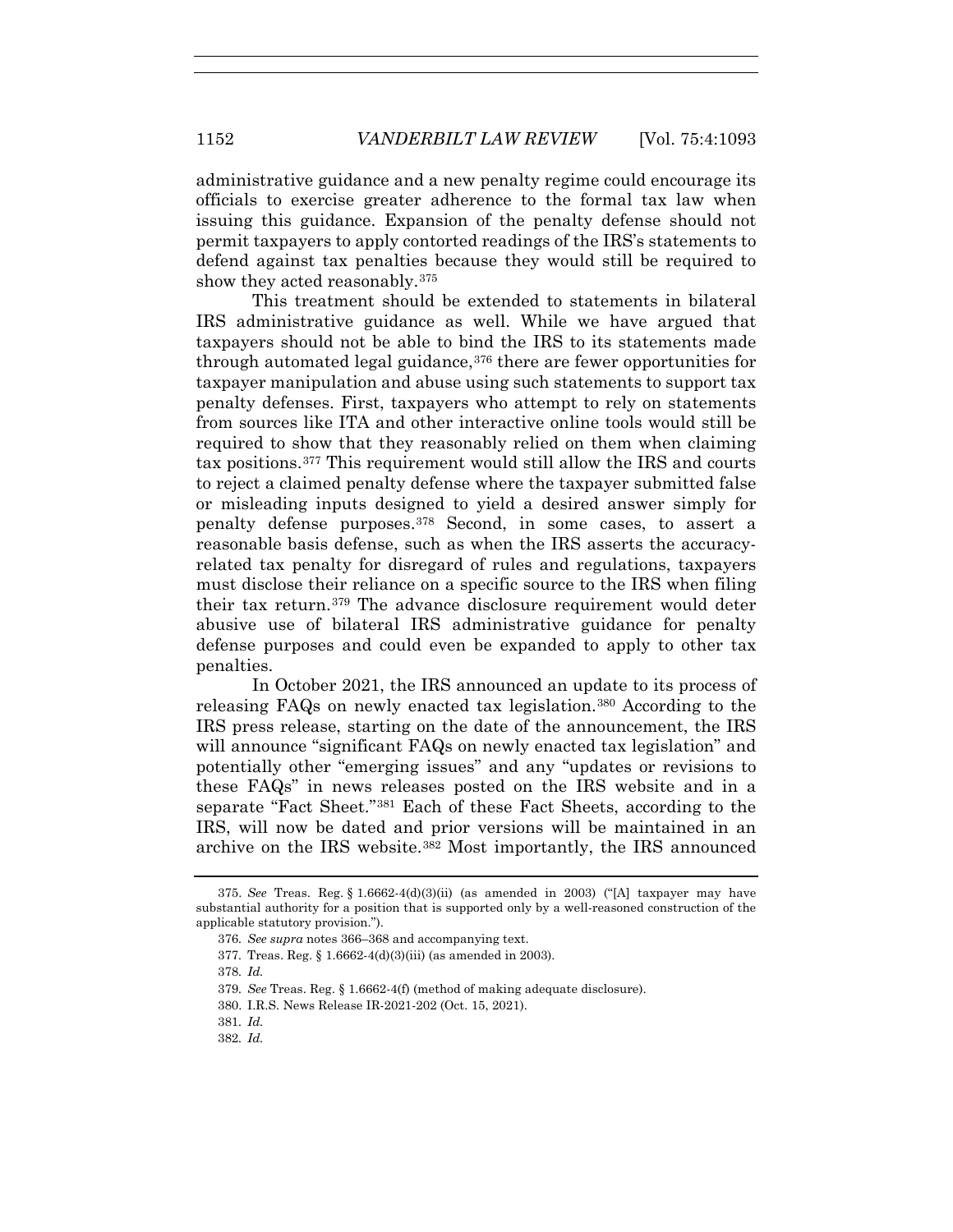that in the case of any such significant FAQs, its agents would allow taxpayers to use their reasonable and good faith reliance on any significant FAQs to assert a reasonable-cause defense against negligence and other accuracy-related tax penalties.<sup>383</sup>

While the IRS's announcement appears to benefit taxpayers, it is not enough to address the imbalance between formal and informal tax law. Notably, the IRS's new policy would not require the Agency to be bound by its statements in FAQs or to publish all FAQs in the Internal Revenue Bulletin.384 Further, the IRS's policy changes only apply to certain FAQs—those that are "significant" in that they involve newly enacted tax legislation (or, potentially, apply to "emerging issues")—rather than FAQs about established tax legislation and policies.385 For instance, the IRS's policy could apply to FAQs regarding legislation, if enacted, that would target high-income taxpayers (including billionaires),386 but, presumably, would not apply to FAQs involving existing legislation that provides for the EITC, even if this latter legislation possesses complex features. And the policy changes would not extend to additional types of informal guidance such as IRS publications, automated legal guidance, and IRS administrative guidance. As a result, the new FAQ policy changes will likely do little to help unrepresented taxpayers, who rely on a broad swath of informal

 385. I.R.S. News Release, *supra* note 380; *see also* Monte A. Jackel, *IRS Releases Update on Frequently Asked Questions Part 1*, PROCEDURALLY TAXING (Oct. 19, 2021), https://procedurallytaxing.com/irs-releases-update-on-frequently-asked-questions-part-1/ [https://perma.cc/544V-JTR8] ("And what of the so-called emerging issues?" (internal quotation marks omitted)).

<sup>383</sup>*. Id.* Arguably, taxpayers could have asserted a reasonable-cause and good-faith defense by showing reasonable reliance upon FAQs on the IRS website even before this announcement. The relevant regulations allow the taxpayer to claim this defense if the taxpayer's incorrect position was due to "an honest misunderstanding of fact or law that is reasonable in light of all of the facts and circumstances." Treas. Reg. § 1.6664-4(b)(1) (as amended in 2003). The IRS's October 2021 announcement, however, confirms that the IRS will not object to taxpayers' attempts to assert this defense when their reliance involves "significant FAQs on newly enacted tax legislation." I.R.S. News Release, *supra* note 380.

 <sup>384.</sup> I.R.S. News Release, *supra* note 380. For additional criticism, see Alice Abreu & Richard Greenstein, *IRS Recent Guidance on FAQs: Too Little, Too Narrow*, PROCEDURALLY TAXING (Oct. 21, 2021), https://procedurallytaxing.com/irs-recent-guidance-on-faqs-too-little-too-narrow/ [https://perma.cc/3YSQ-EZCL], which asserts that "the announcement does too little, because it respects taxpayer reliance for penalty purposes only"; and Ted Afield, *IRS Releases Update on Frequently Asked Questions Part 4: The Low-Income Taxpayer Perspective*, PROCEDURALLY TAXING (Oct. 22, 2021), https://procedurallytaxing.com/irs-releases-update-on-frequently-asked-questionspart-4-the-low-income-taxpayer-perspective/ [https://perma.cc/68D4-XA2D], which argues that the IRS's failure to mitigate and correct FAQ errors or protect taxpayers who rely on FAQ explanations goes against its declared "service-focused mission."

<sup>386</sup>*. See, e.g.*, Kristina Peterson & Richard Rubin, *Tax on Billionaires' Unrealized Gains Will Likely Be in Budget Package, Democrats Say*, WALL ST. J. (Oct 24, 2021, 1:26 PM), https://www.wsj.com/articles/tax-on-billionaires-unrealized-gains-will-likely-be-in-budgetpackage-democrats-say-11635096384 [https://perma.cc/D3NL-A2LH] (describing mark-to-market legislative proposal).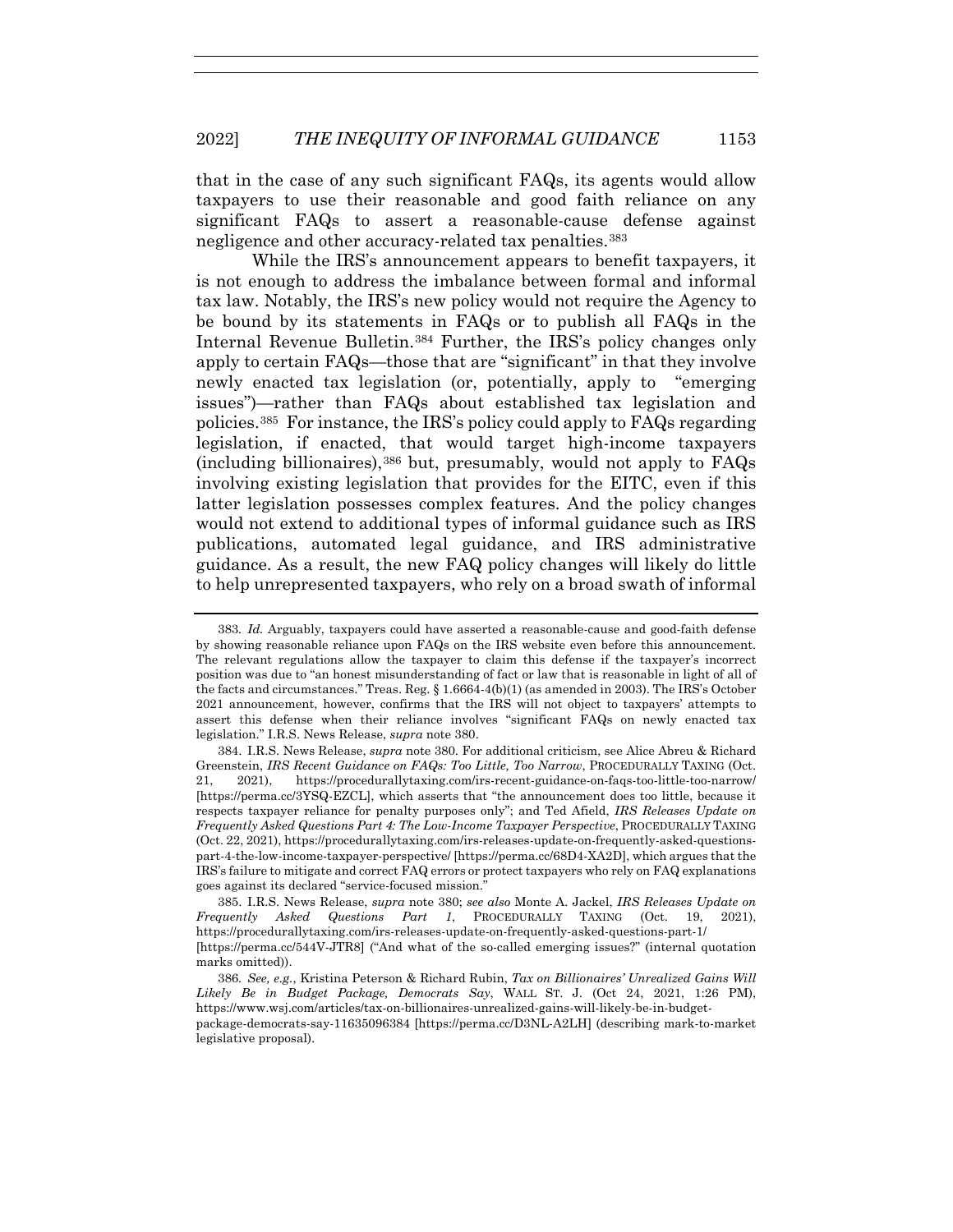guidance to understand the tax law on nonemerging issues, because they lack the ability to access formal law. We advise that broader reforms should be made, in line with the suggestions we outline above.

## *D. Taxpayer Characteristics*

Finally, the IRS and the Treasury should study how two-tiered legal drafting affects different groups of taxpayers and report data regarding the effects on taxpayers with different personal characteristics, including, among others, income, filing status, and race. Compared to data that is available in other research areas, analysis of data on the personal characteristics of taxpayers is lacking. For example, as Professor Jeremy Bearer-Friend has documented in detail, the Treasury and IRS have not collected or published data that describes the reported taxable income, tax deductions, and tax credits disaggregated by race of taxpayers.<sup>387</sup> As a result of the "cascading" effects" of this lack of data, in 2021, President Biden issued an executive order that established an "Interagency Working Group on Equitable Data" that includes the Assistant Secretary of the Treasury for Tax Policy. This group must offer recommendations on best practices for studying effects of legal rules and policies on different individuals based on race, ethnicity, gender, disability, and other characteristics.388 To better "measure and advance equity,"<sup>389</sup> we argue the government should extend this research to consider the types of taxpayers that are benefited and burdened by formal and informal tax law.

The Treasury and IRS adopt a markedly different approach to collection of data on individuals' characteristics in tax administration compared to other agencies' approaches to collecting this data. Each year, the IRS publishes an annual "Data Book" on the website of its Statistics of Income Division, which shows, in aggregate dollar amounts, anonymized information such as taxpayers' taxable income, tax deductions, audit rates, and tax penalties, among many other items.390 Despite its length, this publication does not include information on the use of tax lawyers or accountants by taxpayers separated out by factors such as income, filing status, and race.<sup>391</sup> This lack of information is not surprising given the experience of scholars. For example, Professor Dorothy Brown has described the obstacles she

<sup>387</sup>*. See* Bearer-Friend, *supra* note 289, at 16.

 <sup>388.</sup> Exec. Order No. 13,985, 86 Fed. Reg. 7009 (Jan. 20, 2021).

<sup>389</sup>*. Id.*

<sup>390</sup>*.* 1 INTERNAL REVENUE SERV., *supra* note 201.

<sup>391</sup>*. Id.* For further discussion, see Bearer-Friend, *supra* note 289, at 2–5, analyzing tax law's colorblindness; and Brown, *supra* note 289, underscoring this dynamic.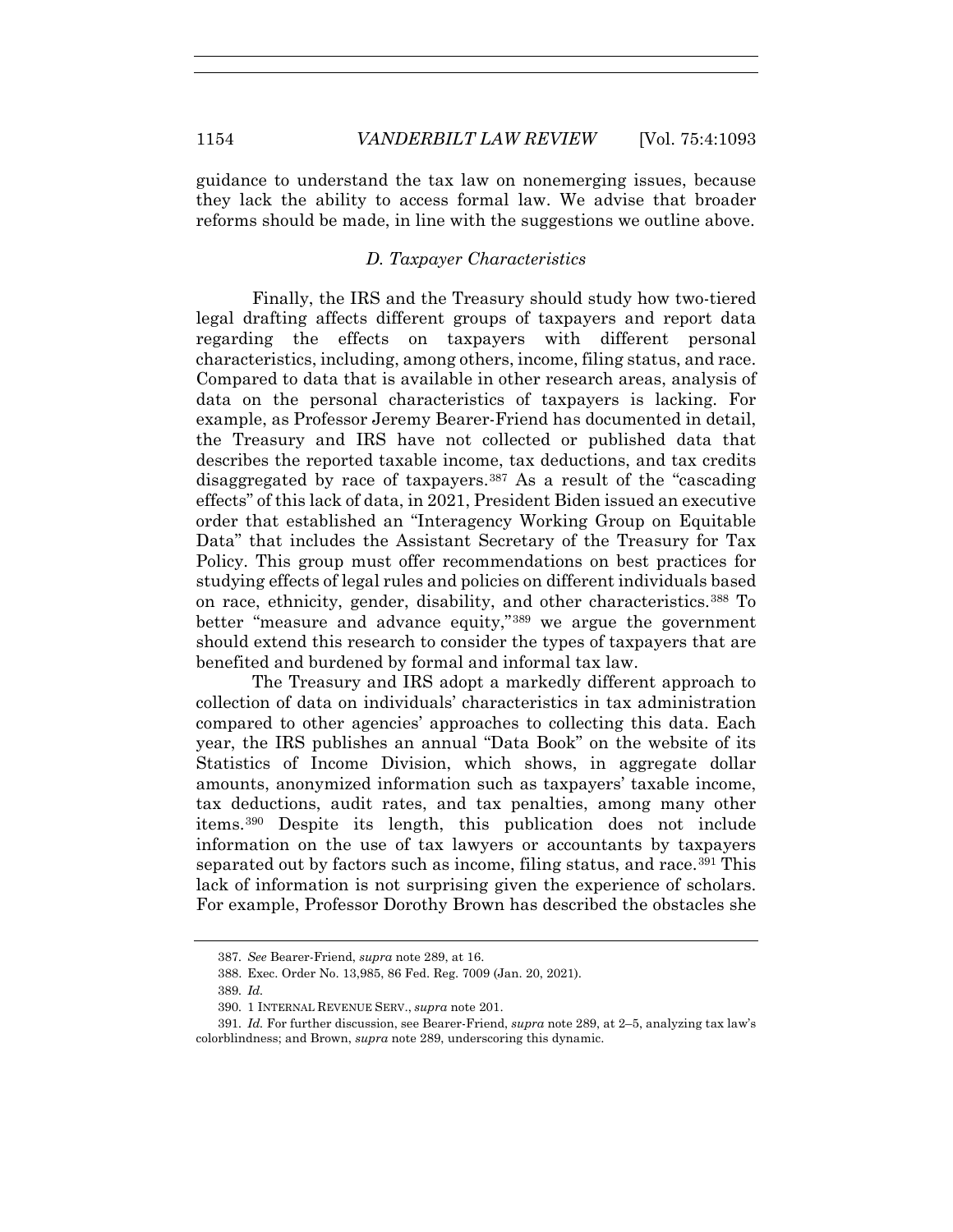faced in attempting to access data on the racial impact of the tax law in the United States and how, as an alternative to reviewing IRS analyses, she analyzed data collected by the U.S. Census Bureau.<sup>392</sup> The Census Bureau and other federal agencies collect information on individuals' personal characteristics routinely, offering explanations such as "We ask a question about a person's race to create statistics about race and to present other estimates by race groups."393

Treasury and the IRS should study the characteristics of taxpayers who rely on informal administrative guidance such as FAQs on the IRS website, automated legal guidance, and IRS publications. There are numerous design possibilities for such a study. For example, the IRS could include survey questions in its automated legal guidance, such as ITA, regarding users' income, filing status, and race. To incentivize responses, the Treasury could permit taxpayers to rely on the answers received from ITA for a reasonable basis defense, as we have advocated earlier, as long as taxpayers can show that they have answered ITA's questions truthfully.394 The IRS could also attempt to collect information on the characteristics of taxpayers who use IRS administrative guidance by including surveys following taxpayers' use of these services.395 Private-sector organizations use these types of surveys regularly, especially where users access a website where their activity can be tracked.396 Finally, the IRS could include questions about taxpayer characteristics, as well as taxpayers' use of informal administrative guidance, in the IRS Free File program, a public-private partnership that low-income taxpayers use to file their annual tax returns.397

Further, if the IRS were to collect information on taxpayers' characteristics, it could collect and publish data on taxpayers' use of written opinions, which are primarily written by tax lawyers, to defend against accuracy-related tax penalties by claiming the reasonable cause and good faith defense.<sup>398</sup> These are just a few possibilities for gathering

 <sup>392.</sup> Dorothy A. Brown, *Tales from a Tax Crit*, 10 PITT. TAX REV. 47, 52 (2012).

 <sup>393.</sup> *American Community Survey: Why We Ask Questions About . . . Race*, U.S. CENSUS BUREAU, https://www.census.gov/acs/www/about/why-we-ask-each-question/race/ (last visited Feb. 3, 2022) [https://perma.cc/NP7D-64XZ].

 <sup>394.</sup> For discussion, see *supra* notes 369–375 and accompanying text.

<sup>395</sup>*. See, e.g.*, RSCH., APPLIED ANALYTICS & STAT. DIV., INTERNAL REVENUE SERV., PUBL'N 5296, CATALOG NO. 71353Y, COMPREHENSIVE TAXPAYER ATTITUDE SURVEY (CTAS) 2020:<br>EXECUTIVE REPORT (Nov. 2020), https://www.irs.gov/pub/irs-pdf/p5296.pdf EXECUTIVE REPORT (Nov. 2020), https://www.irs.gov/pub/irs-pdf/p5296.pdf [https://perma.cc/4DP2-Y7AR].

<sup>396</sup>*. See Use Analytics with Your Site*, GOOGLE, https://support.google.com/sites/answer/97459?hl=en (last visited Mar. 7, 2022) [https://perma.cc/V5G9-XE6T] (explaining how to use Google to collect website data).

<sup>397</sup>*. See* TREASURY INSPECTOR GEN. FOR TAX ADMIN., *supra* note 209, at 3.

<sup>398</sup>*. See* I.R.C. § 6664(c)(1); Treas. Reg. § 1.6664-4 (as amended in 2003).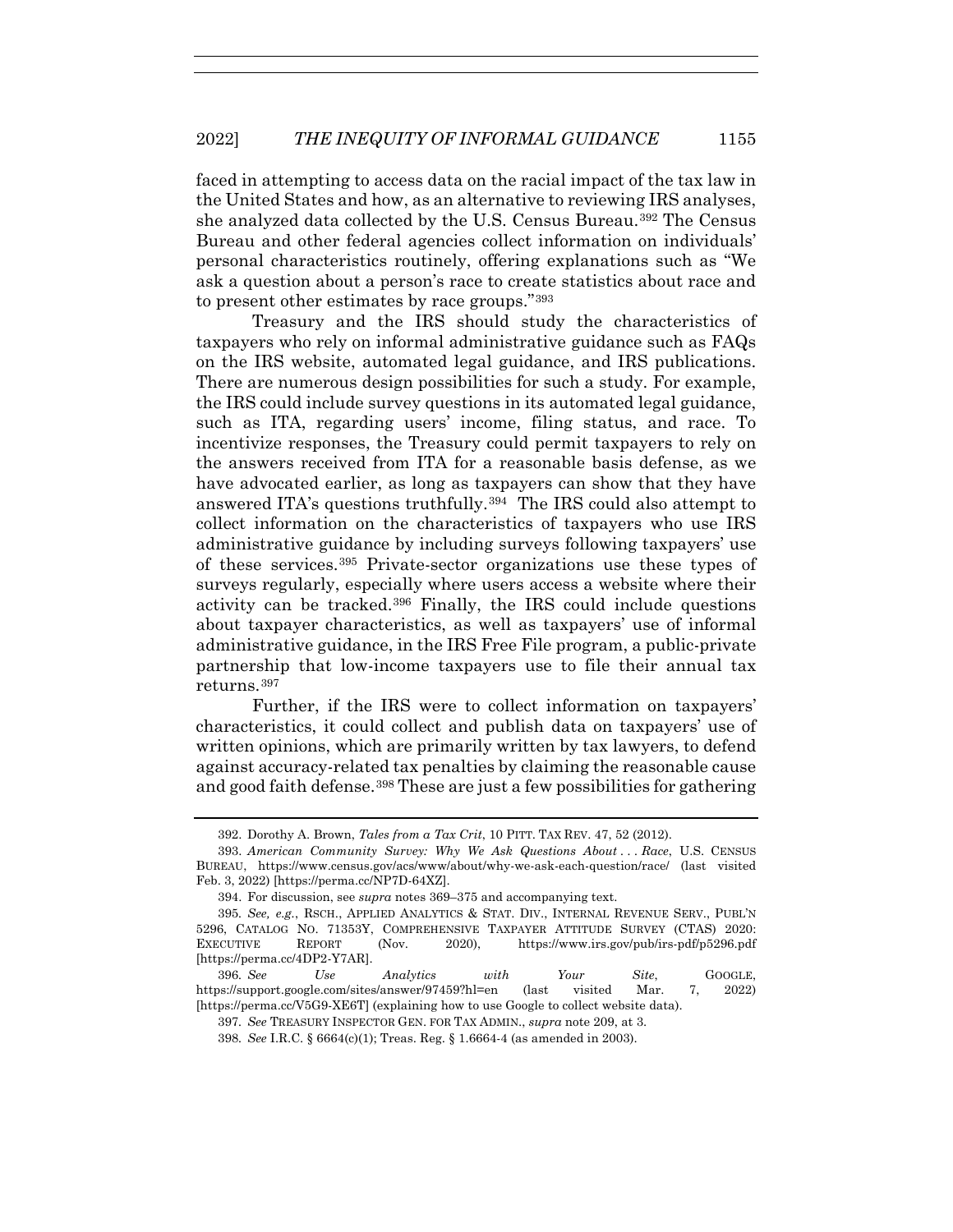data on taxpayers' access to tax advice. There are other potential approaches, including analysis of the interaction of data collected by the IRS and by other agencies (efforts which the IRS has pursued on topics of taxpayer characteristics other than race).399

A plan by the Treasury and IRS to gather data on the characteristics of taxpayers who rely on IRS administrative guidance or sophisticated advisors would likely raise several concerns. If the IRS were to seek even more personal information from taxpayers than it currently does, taxpayers might not respond to the questions asked, especially if they are optional. This response could occur irrespective of the forum for the questions, whether in automated legal guidance systems or on the IRS Form 1040 itself. Further, if the IRS were to ask for information regarding taxpayers' race, the IRS could, as Professor Bearer-Friend has suggested in his analysis, create the appearance of discrimination against certain groups of taxpayers.<sup>400</sup> And the introduction of questions regarding taxpayer characteristics, including race, could cause the IRS to become the focus of scrutiny and debate by legislators, potentially hampering its ability to seek increased budgetary resources.401

While these concerns are plausible, there are compelling responses to each of them. First, regarding the concern that taxpayers will not supply requested information, as we have suggested, the government could incentivize participation through a variety of approaches. These incentives could include adjusting the rules for the reasonable basis penalty defense and providing taxpayers who answer a voluntary survey with benefits such as prioritized access to a live customer service representative, among others. Second, the IRS could ameliorate the appearance of discrimination by providing concurrent explanations of the reasons for the questions (similar to the approach of the U.S. Census Bureau<sup>402</sup>) and describing the legal rules that prevent IRS agents from engaging in discrimination and otherwise abusing their discretion. Finally, although questions regarding taxpayers' income, filing status, race, and other personal characteristics could trigger legislative scrutiny of the IRS, such questions would be consistent with data collection methods used by many other federal agencies.403

<sup>399</sup>*. See* Bearer-Friend, *supra* note 289, at 16–17 (discussing IRS's publicly reported analysis of effects of tax provisions on taxpayers, disaggregated by gender and age).

<sup>400</sup>*. Id.* at 55–56.

<sup>401</sup>*. See id.* at 54–55.

<sup>402</sup>*. See* U.S. CENSUS BUREAU, *supra* note 393.

 <sup>403.</sup> Jeremy Bearer-Friend has shown that federal agencies other than the IRS, such as the Center for Medicare and Medicaid Services, the U.S. Social Security System, and the U.S.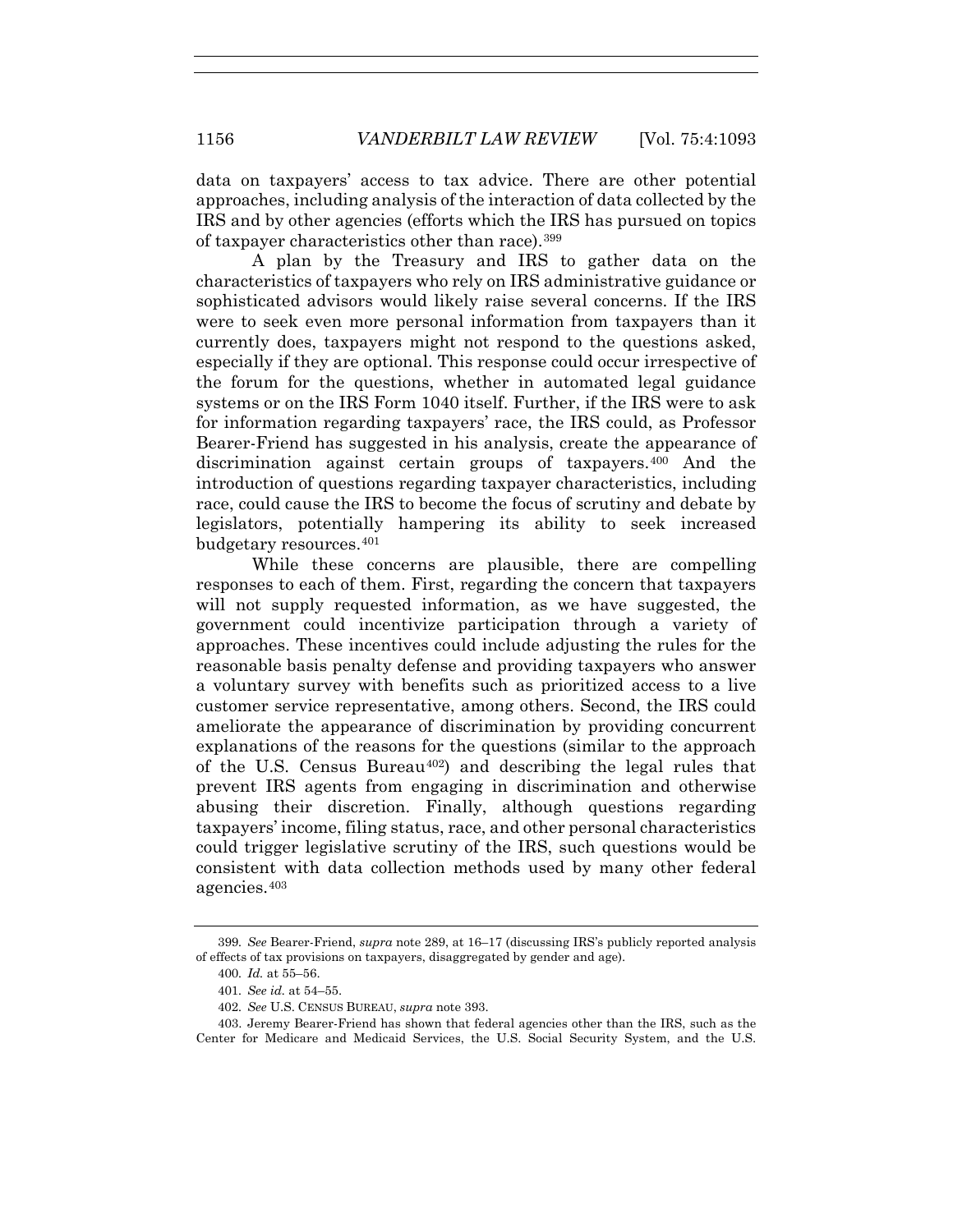#### **CONCLUSION**

While many other scholars have explored inequitable aspects of the substance and enforcement of the law throughout the legal system, this Article has highlighted an underappreciated inequity: different people have access to different forms of the law, and these different forms of the law do not have equal value. In considering the two tiers of formal and informal law, this Article has made several novel contributions.

First, we have reframed the discussion of informal administrative guidance as a social justice issue. Formal law is binding on government actors, but it is incomprehensible to most individuals who lack access to tax advisors. By contrast, informal administrative guidance is accessible to most people, but it is not binding on government actors. As we have argued, this two-tiered system of law may intensify existing inequities in substance and enforcement of the law.

Second, using the IRS and the tax system as a case study, we have demonstrated how the increasing use of informal law by agencies can, ironically, exacerbate the differences between taxpayers. We have shown how these two tiers of formal and informal tax law systematically disadvantage taxpayers who lack access to sophisticated advisors. The imbalance occurs irrespective of whether the IRS's tax guidance contains statements that, if taxpayers followed them, would be taxpayer favorable or unfavorable. Further, we have shown how taxpayers cannot use their reliance on IRS guidance to defend against many civil tax penalties. Conversely, taxpayers who have access to lawyers and accountants are in a significantly better strategic position.

Last, we have offered concrete policy prescriptions and an agenda for future research regarding two-tiered legal systems. Our proposals include reforming the drafting of the formal tax law, where possible, using bright-line rules and formalization; changing the drafting of informal tax law to include warnings of contrary authority; revising the law regarding taxpayer reliance on informal tax law, taking into account differences between unilateral and bilateral tax guidance; and developing IRS research on how reliance on informal tax law varies based on taxpayers' personal characteristics, including income, filing status, and race.

The recent explosion of administrative guidance during the COVID-19 pandemic, when new complex laws were introduced and

Department of Housing and Urban Development, collect taxpayer demographic data as a central component of their research missions. Bearer-Friend, *supra* note 289, at 34–36.